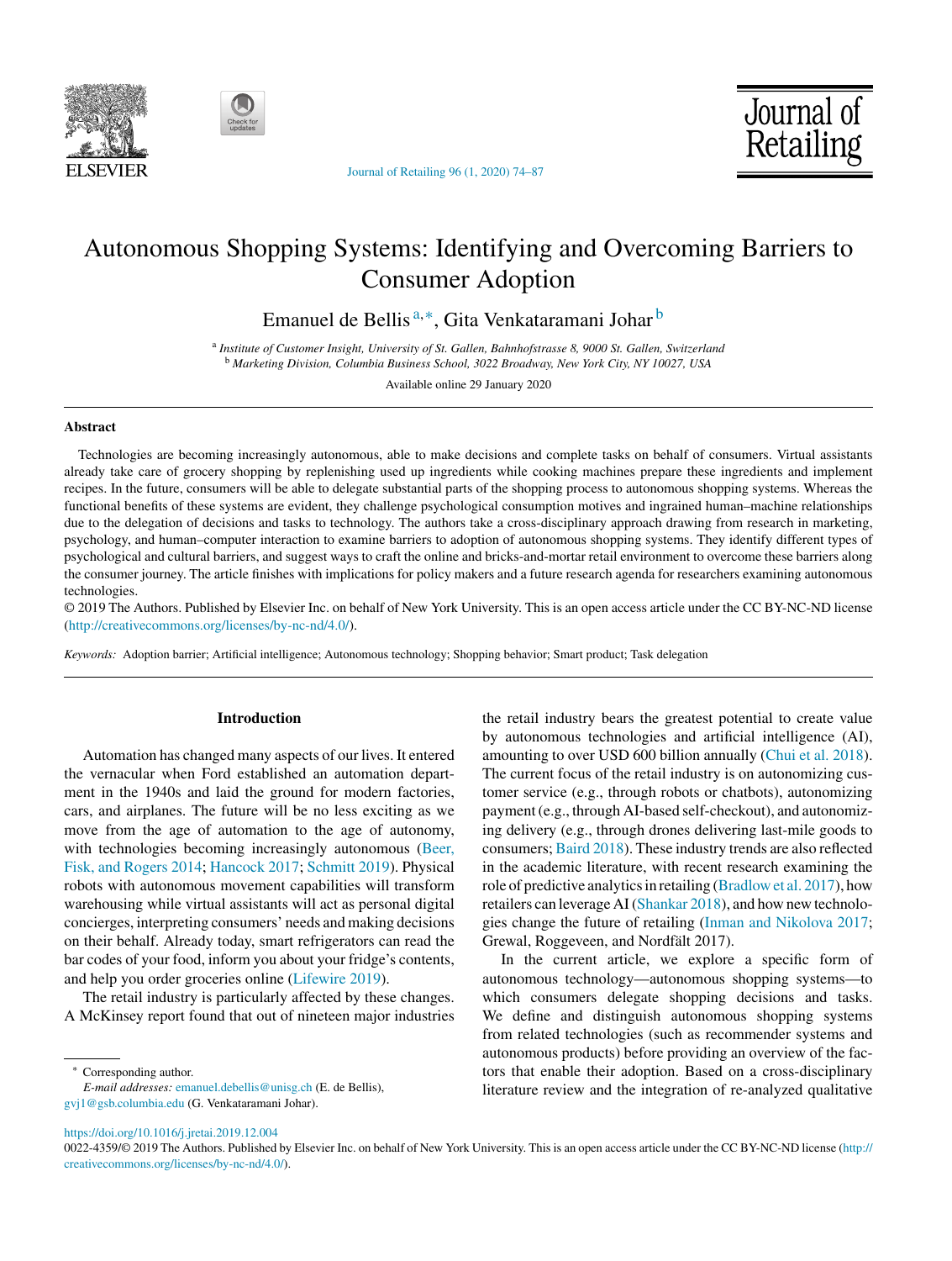data, we identify four types of psychological barriers to adoption of autonomous shopping systems, along with cultural barriers. We then discuss how the online and bricks-and-mortar retail environments need to be crafted to reduce these barriers by suggesting targeted interventions along the consumer journey. We finish by exploring long-term consequences for consumers and society at large, and by suggesting a future research agenda that highlights research gaps in our understanding of autonomous technologies.

Our contribution is threefold. First, we define autonomous shopping systems and differentiate them from related technologies. Second, we identify key barriersto adoption of autonomous shopping systems. Third, we suggest specific measures for firms to overcome these barriers to adoption.

# **Autonomous Shopping Systems**

The age of autonomy is arriving, as autonomous technologies move onto the scene to replace those that are merely automated<sup>1</sup> [\(Beer,](#page-10-0) [Fisk,](#page-10-0) [and](#page-10-0) [Rogers](#page-10-0) [2014;](#page-10-0) [Cefkin](#page-10-0) [2016;](#page-10-0) [Hancock,](#page-11-0) [Nourbakhsh,](#page-11-0) [and](#page-11-0) [Stewart](#page-11-0) [2019;](#page-11-0) [Hancock](#page-11-0) [2017;](#page-11-0) [Macy](#page-12-0) [2016\).](#page-12-0) Although truly autonomoustechnologies are only emerging, scholars have commonly referred to a definition introduced by computer scientists in 1996, emphasizing that an autonomous technology senses the environment and acts on it "in pursuit of its own agenda" ([Franklin](#page-11-0) [and](#page-11-0) [Graesser](#page-11-0) [1996,](#page-11-0) [p.](#page-11-0) [6;](#page-11-0) see also [Parasuraman,](#page-12-0) [Sheridan,](#page-12-0) [and](#page-12-0) [Wickens](#page-12-0) 2000; Rijsdijk and [Hultink](#page-12-0) [2003\).](#page-12-0) We explore a specific form of autonomous technology that is of particular importance in a retail context.

We define autonomous shopping systems as technology to which consumers can delegate substantial parts of the shopping process, including shopping decisions and tasks. The system autonomously reaches a series of conclusions for consumers, such as which and how many items to buy and when to do so, based on input data. A current example is Boxed's Concierge that places orders on behalf of consumers when it anticipates that they are running low on an item (based on predictive analytics and without any customer engagement). Another example is Samsung's Family Hub Refrigerator that autonomously orders groceries (based on scanning items in the fridge), claiming further to be a hub to coordinate family activities. Whereas in these examples the systems' autonomy is limited to single tasks (e.g., reordering of specific items), more advanced autonomoussystems will be able to take over increasingly larger and more complex shopping decisions [\(Rijsdijk](#page-12-0) [and](#page-12-0) [Hultink](#page-12-0) [2009;](#page-12-0) [Schweitzer](#page-12-0) [and](#page-12-0) [Van](#page-12-0) [den](#page-12-0) [Hende](#page-12-0) [2016\).](#page-12-0) For example, the system may choose apparel for a customer based on information on the customer's previous experiences, the customer's momentary feelings, the choices of similar customers, and environmental factors such as weather ([Schlager,](#page-12-0) [de](#page-12-0) [Bellis,](#page-12-0) [and](#page-12-0) [Hoegg](#page-12-0) [2019\).](#page-12-0)

Autonomous shopping systems change the shopping process profoundly by reducing or even eliminating the need for human decision making, thereby challenging deep-rooted human–machine relationships. On the one hand, removing the decision-making process provides advantages such as the alleviation of cognitive tradeoffs [\(Broniarczyk](#page-10-0) [and](#page-10-0) [Griffin](#page-10-0) [2014\).](#page-10-0) On the other hand, consumers may be reluctant to forgo decision autonomy [\(Botti](#page-10-0) [and](#page-10-0) [Iyengar](#page-10-0) [2004;](#page-10-0) [Wertenbroch](#page-10-0) et [al.](#page-10-0) [2019\),](#page-10-0) their self-regulatory resources may be depleted [\(Usta](#page-13-0) [and](#page-13-0) [Häubl](#page-13-0) [2011\),](#page-13-0) and feelings of decision satisfaction may not ensue ([Heitmann,](#page-11-0) [Lehmann,](#page-11-0) [and](#page-11-0) [Herrmann](#page-11-0) [2007\).](#page-11-0)

An early form of autonomous shopping systems is recommender systems, sometimes also referred to as virtual shopping assistants, which offer personalized recommendations based on algorithmic performance ([Gomez-Uribe](#page-11-0) [and](#page-11-0) [Hunt](#page-11-0) [2016\).](#page-11-0) Through identifying and matching products and services to consumers' needs ([Köcher](#page-12-0) et [al.](#page-12-0) [2019\),](#page-12-0) recommender systems take a supporting role in consumer-shopping processes and decisions. Due to recent technological developments in the area of AI ([Hildebrand](#page-11-0) [2019\),](#page-11-0) recommender systems are increasingly transforming into autonomous shopping systems. Autonomous shopping systems go beyond providing suggestions and recommendations to the consumer by actively taking over shopping processes without the consumer's intervention. This novel type of technology displays high degrees of autonomy, changing how consumers experience and interact with these technologies ([Grewal,](#page-11-0) [Roggeveen,](#page-11-0) [and](#page-11-0) [Nordfält](#page-11-0) [2017;](#page-11-0) [Hoffman](#page-11-0) [and](#page-11-0) [Novak](#page-11-0) [2018\).](#page-11-0) In short, whereas recommender systems support the consumer decision-making process, autonomous shopping systems take over the consumer decision-making process.

Another type of autonomous technology is autonomous products. We define autonomous products as being characterized by the delegation of manual tasks to technology. Autonomous products take over tasks from consumers that typically require time and effort, leaving consumers the opportunity to take part in other activities [\(Leung,](#page-12-0) [Paolacci,](#page-12-0) [and](#page-12-0) [Puntoni](#page-12-0) [2018;](#page-12-0) [Rijsdijk](#page-12-0) [and](#page-12-0) [Hultink](#page-12-0) [2003\).](#page-12-0) In fact, many autonomous products free consumers from daily chores, such as cooking a meal (delegated to a cooking machine), mowing the lawn (robotic lawn mower), and travelling from place to place (self-driving car). Whereas these products may be connected to other products and systems (e.g., the cooking machine may be integrated into a smart home system), they are meant to accomplish a manual task (e.g., cooking). Although automated products have a long history (e.g., food processors and automatic transmission in cars), it is only now that products are being equipped with higher levels of autonomy [\(Hoffman](#page-11-0) [and](#page-11-0) [Novak](#page-11-0) [2018;](#page-11-0) [Porter](#page-11-0) [and](#page-11-0) [Heppelmann](#page-11-0) [2014;](#page-11-0) [Rijsdijk](#page-11-0) [and](#page-11-0) [Hultink](#page-11-0) [2003,](#page-11-0) [Rijsdijk](#page-11-0) [and](#page-11-0) [Hultink](#page-11-0) [2009\).](#page-11-0) Note that smart and/or connected devices (with the Internet of things comprising these products) are related to autonomous products but do not necessarily exhibit high levels of autonomy. Importantly, whereas consumers delegate manual tasks to autonomous products, autonomous shopping systems typically involve both the delegation of decisions and tasks (or,

<sup>1</sup> Whereas automated technologies are designed to accomplish a specific set of largely deterministic steps and are made up of simple reflex-like rules, autonomous technologies learn, evolve, and permanently change their functional capacities based on the input of operational and contextual information [\(Infosys](#page-11-0) [2019\).](#page-11-0) Automated and autonomous technologies are best thought of as a continuum: Technologies that were originally automated with a well-defined set of inputs and outputs may become increasingly autonomous and "smarter" over time as consumer demands and technological infrastructure change.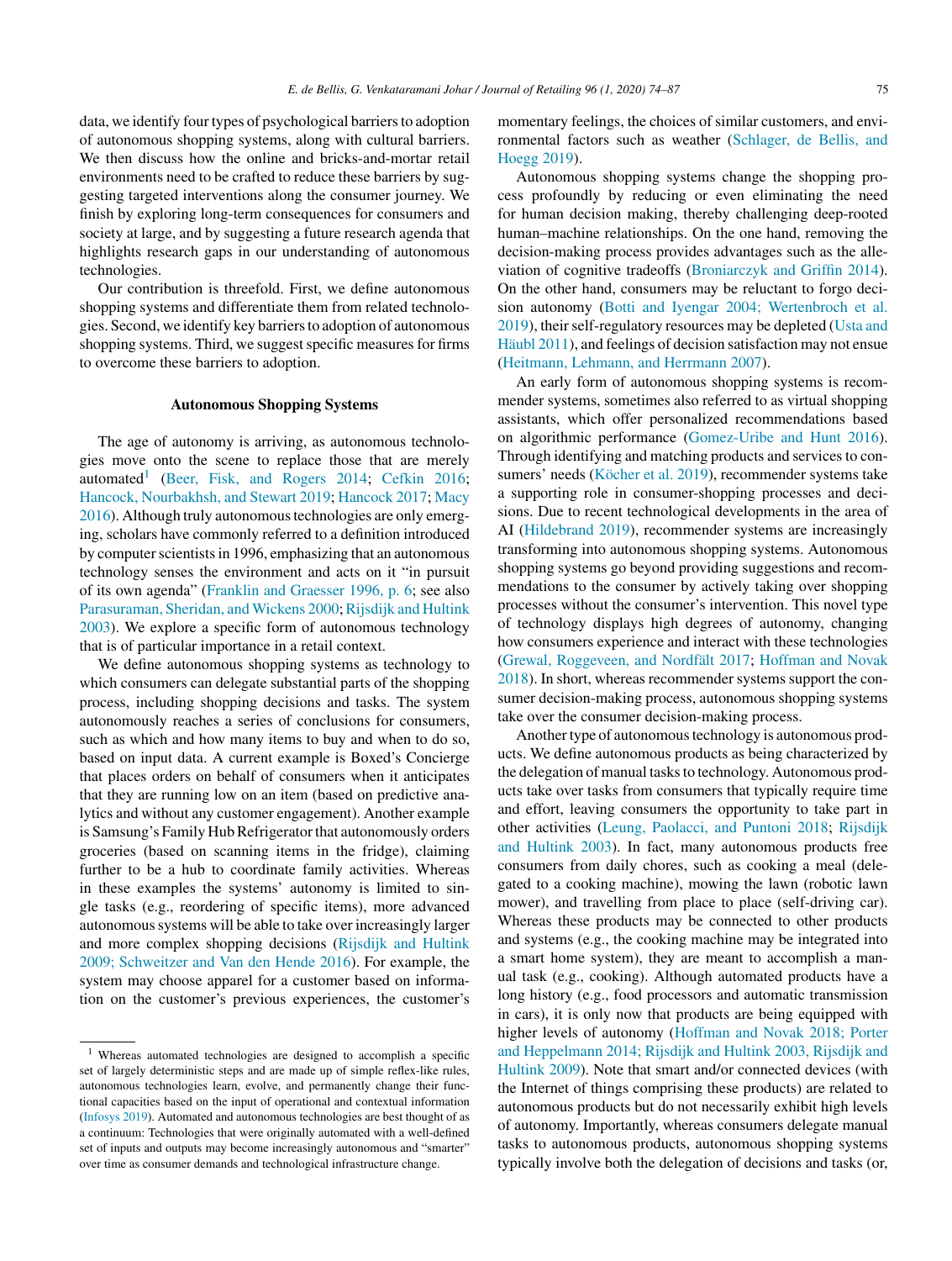more generally speaking, mental and physical tasks) related to shopping. Thus, autonomous shopping systems are superordinate to autonomous products.

[Fig.](#page-3-0) 1 provides a simplified decision tree that indicates how autonomous shopping systems differ from related technologies and when consumers tend to adopt these systems. It does so along the four main sections of this article: autonomous shopping systems, enablers of adoption, barriers to adoption, and overcoming barriers to adoption.

## **Enablers of Adoption**

Consumers embrace new technologies for different reasons. Well-known models in marketing and management indicate why new technologies tend to be adopted (e.g., perceived ease of use and perceived usefulness) and why they tend to be rejected (e.g., salient financial and performance risks; [Antioco](#page-10-0) [and](#page-10-0) [Kleijnen](#page-10-0) [2010;](#page-10-0) Arts, Frambach, and Bijmolt 2011; [Schepers](#page-12-0) [and](#page-12-0) [Wetzels](#page-12-0) [2007;](#page-12-0) [Venkatesh,](#page-13-0) [Thong,](#page-13-0) [and](#page-13-0) [Xu](#page-13-0) [2012\).](#page-13-0) These models further show the moderating roles of consumer demographics(e.g., age) and psychographics(e.g., innovativeness) while highlighting the gap between adoption intention and behavior, with properties such as high innovation complexity increasing adoption inten-tion but decreasing actual adoption ([Arts,](#page-10-0) [Frambach,](#page-10-0) and Bijmolt [2011;](#page-10-0) Venkatesh, Thong, and Xu 2012). Whereas some of these findings can be transferred to autonomous shopping systems, these systems likely display additional enablers of (and barriers to) adoption due to their unique characteristics—such as the delegation of the decision-making process.

An obvious motivation of adopting autonomous shopping systems is their functional benefit. Predecessors such as recommender systems have been associated with a series of benefits for consumers, including reduced search costs, more efficient purchase decisions, and ultimately better decision making ([Häubl](#page-11-0) [and](#page-11-0) [Trifts](#page-11-0) [2000;](#page-11-0) [Xiao](#page-11-0) [and](#page-11-0) [Benbasat](#page-11-0) [2007\).](#page-11-0) Autonomous technologies promise even higher degrees of functionality. A system described as autonomously ordering and cooking food for consumers based on their needs and preferences was perceived as allowing for healthier diets, along with many other functional benefits [\(Schweitzer,](#page-12-0) [Gollnhofer,](#page-12-0) [and](#page-12-0) [de](#page-12-0) [Bellis](#page-12-0) [2019\).](#page-12-0) The functional aspects of autonomous technologies are particularly important for consumers with low expertise and low identification with the task (e.g., consumers who do not identify themselves as cooks are more likely to adopt a cooking machine; [Leung,](#page-12-0) [Paolacci,](#page-12-0) [and](#page-12-0) [Puntoni](#page-12-0) [2018;](#page-12-0) [Schweitzer,](#page-12-0) [Gollnhofer,](#page-12-0) [and](#page-12-0) [de](#page-12-0) [Bellis](#page-12-0) [2019\).](#page-12-0)

In addition, autonomous shopping systems are expected to be efficient and to enable time savings. In fact, a key argument for many of these technologies is that they free up time—time that can be used for other, potentially more meaningful tasks [\(de](#page-11-0) [Bellis,](#page-11-0) [Johar,](#page-11-0) [and](#page-11-0) [Schweitzer](#page-11-0) [2019\).](#page-11-0) Research in social psychology showed that consumers were happier when they spent money on a time-saving purchase, such as paying for housecleaning, than when they spent money on a material purchase, such as a new pair of fancy shoes ([Whillans](#page-13-0) et [al.](#page-13-0) [2017;](#page-13-0) see also [Hershfield,](#page-11-0) [Mogilner,](#page-11-0) [and](#page-11-0) [Barnea](#page-11-0) [2016\).](#page-11-0) Whereas time savings are also an inherent benefit of autonomous products (and related technologies), other aspects are unique to autonomousshopping systems.

Autonomizing the shopping process promises cost savings, as the system is able to compare prices of various retailers and to order items at the optimal point in time (e.g., when they are on sale or before their demand peaks). As autonomous shopping systems make the decision-making process obsolete, they provide further advantages such as the alleviation of cognitive tradeoffs ([Broniarczyk](#page-10-0) [and](#page-10-0) [Griffin](#page-10-0) [2014\).](#page-10-0) Most of all, autonomous shopping systems promise unprecedented levels of ease of use and convenience, which in turn are strong drivers of adoption [\(Willems](#page-13-0) et [al.](#page-13-0) [2017;](#page-13-0) [Wu](#page-13-0) [2018\).](#page-13-0) Convenience, that is, consumers' time and effort perception ([Berry,](#page-10-0) [Seiders,](#page-10-0) [and](#page-10-0) [Grewal](#page-10-0) [2002\),](#page-10-0) has the ability to make other options unthinkable and has been referred to as "the most underestimated and least understood force in the world today" [\(Wu](#page-13-0) [2018,](#page-13-0) [p.](#page-13-0) [1\).](#page-13-0) In fact, convenience emerged as main driver of the adoption of smart products in a representative survey, before "following technology trends" and time savings [\(Zimmermann](#page-13-0) et [al.](#page-13-0) [2019\).](#page-13-0)

# **Barriers to Adoption**

New technologies frequently struggle in the marketplace, demonstrating the difficulty of convincing consumers to adopt technologies that are novel and unknown to them. Barriers to adoption are one reason for the high failure rate, as they prevent consumers from trying out new technologies. One such barrier is the lack of technology readiness, which may lead to frustration when dealing with new technologies([Parasuraman](#page-12-0) [2000\).](#page-12-0) Technology readiness affects customer attitude indirectly through perceived innovation characteristics ([Roy](#page-12-0) et [al.](#page-12-0) [2018\).](#page-12-0) Furthermore, demographical factors such as age and socio-economic status likely act as barriers to adopting new technologies ([Lee](#page-12-0) [and](#page-12-0) [Coughlin](#page-12-0) [2015\),](#page-12-0) and may determine adoption even more strongly than consumer innovativeness ([Im,](#page-11-0) [Bayus,](#page-11-0) [and](#page-11-0) [Mason](#page-11-0) [2003\).](#page-11-0)

Barriers to adoption are often not only functional but also psychological and cultural ([Antioco](#page-10-0) [and](#page-10-0) [Kleijnen](#page-10-0) [2010;](#page-10-0) [Schepers](#page-10-0) [and](#page-10-0) [Wetzels](#page-10-0) [2007\).](#page-10-0) Thus, consumers may value the benefits of a new technology but may nevertheless not adopt it because of how they feel about the technology. This is in line with research highlighting that consumption is not only driven by functional aspects but also by playful and fun aspects ([Holt](#page-11-0) [1995;](#page-11-0) [Okada](#page-11-0) [2005\).](#page-11-0) Identifying and categorizing these "hidden" barriers to adoption is especially important for autonomous shopping systems due to their novelty and unique features, which in turn has implications for the firms providing these systems.

Research in marketing has shown that consumers may resist autonomous technologies for various reasons. For example, research has shown that perceived complexity and perceived risks (e.g., performance risks) may limit the adoption of autonomous products ([Rijsdijk](#page-12-0) [and](#page-12-0) [Hultink](#page-12-0) [2003\).](#page-12-0) Specifically, highly autonomous products were perceived as riskier and more complex, with perceived risk negatively influencing consumer valuations. In addition, innovation characteristics such as perceived uselessness and intrusiveness can increase consumers' resistance to these technologies [\(Mani](#page-12-0) [and](#page-12-0) [Chouk](#page-12-0) [2017\).](#page-12-0) More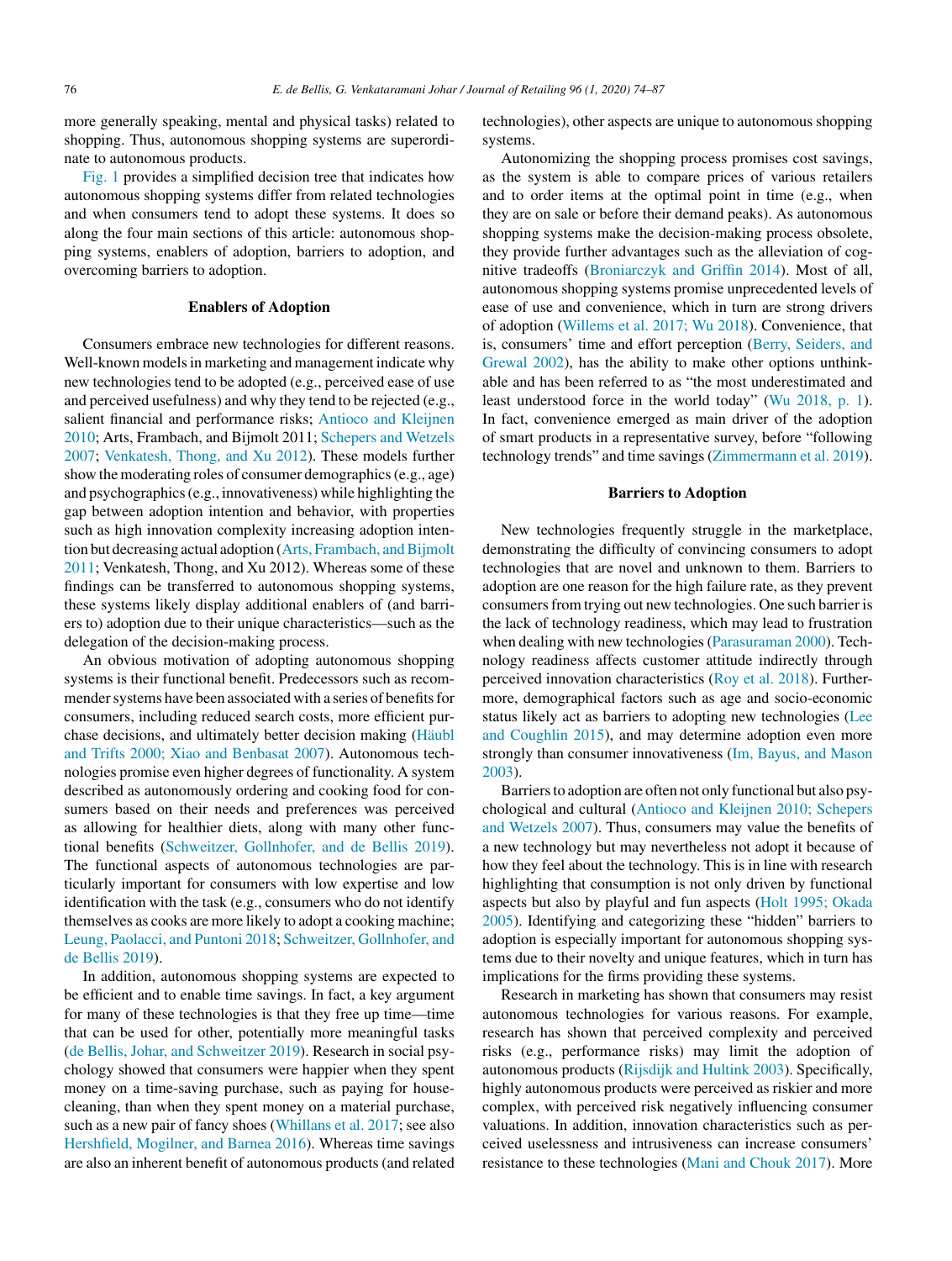<span id="page-3-0"></span>

Fig. 1. Classification and adoption of autonomous shopping systems.

generally, research has found that consumers are averse to algorithms (which underlie autonomous technologies) because consumers more quickly lose confidence in algorithms than humans after seeing them make the same mistake [\(Dietvorst,](#page-11-0) [Simmons,](#page-11-0) [and](#page-11-0) [Massey](#page-11-0) [2015\).](#page-11-0)

Work on the adoption of autonomous technologies provides us with more detailed insights into psychological barriers to adoption. An extensive qualitative study by [Schweitzer,](#page-12-0) [Gollnhofer,](#page-12-0) [and](#page-12-0) [de](#page-12-0) [Bellis\(2019\)](#page-12-0) identified four major categories of psychological barriers to the adoption of autonomous shopping systems, based on four key human desires. Specifically, the study explored consumers' perceptions of an advanced technology that autonomously manages the grocery shopping and food preparation process for consumers based on their needs and preferences, thereby involving the delegation of both decisions and manual tasks. The study included 30 semi-structured interviews and four focus groups with innovative informants in China, Switzerland, and the US. The findings demonstrate that delegating decisions and manual tasks to an autonomous shopping system prompts four trade-offs between functional and psychological consumption motives. We draw upon research in different areas such as psychology, sociology, and marketing to elaborate on these four barriers next.

# *Control and Autonomy*

Perceived control is the belief that outcomes depend on one's own actions—and not on destiny, circumstances, other people, or external forces ([Rotter](#page-12-0) [1966\).](#page-12-0) Perceived control results in improved cognitive performance, more positive affect, and

greater outcome satisfaction ([Botti](#page-10-0) [and](#page-10-0) [Iyengar](#page-10-0) [2006\),](#page-10-0) whereas perceived loss of control induces negative feelings such as stress or even depression ([Peterson](#page-12-0) [and](#page-12-0) [Stunkard](#page-12-0) [1992\).](#page-12-0) Consumer research has shown that perceived control is an important driver in consumption. For example, when consumers perceive limited control over outcomes in their lives, they seek control in consumption by choosing items that feel structured due to inherent boundaries[\(Cutright](#page-11-0) [2012\)](#page-11-0) or by choosing "lucky products" that provide the illusion of control [\(Hamerman](#page-11-0) [and](#page-11-0) [Johar](#page-11-0) [2013\).](#page-11-0) The striving for control is closely linked to individuals' need for and sense of autonomy, an innate psychological need [\(Ryan](#page-12-0) [and](#page-12-0) [Deci](#page-12-0) [2000\)](#page-12-0) and one of the key characteristics of human self-awareness and motivation [\(Wertenbroch](#page-13-0) [2019\)—](#page-13-0)not to be confused with a technology's level of autonomy ([Hoffman](#page-11-0) [and](#page-11-0) [Novak](#page-11-0) [2018;](#page-11-0) [Rijsdijk](#page-11-0) [and](#page-11-0) [Hultink](#page-11-0) [2003\).](#page-11-0)

Consumers' perception of losing control may be the most evident and best documented barrier to adopting autonomous technologies, with multiple studies demonstrating this effect in varying contexts [\(Jörling,](#page-11-0) [Böhm,](#page-11-0) [and](#page-11-0) [Paluch](#page-11-0) [2019;](#page-11-0) [Puntoni](#page-12-0) et [al.](#page-12-0) [2019;](#page-12-0) [Schweitzer](#page-12-0) [and](#page-12-0) [Van](#page-12-0) [den](#page-12-0) [Hende](#page-12-0) [2016;](#page-12-0) [Schweitzer,](#page-12-0) [Gollnhofer,](#page-12-0) [and](#page-12-0) [de](#page-12-0) [Bellis](#page-12-0) [2019\).](#page-12-0) In the context of new products, consumer research identified desire for control (i.e., the need to personally control outcomes in one's life) as barrier to adoption, as new products diminish one's sense of control and mastery over the environment because the inherent uncertainty is perceived as a threat [\(Faraji-Rad](#page-11-0) et [al.](#page-11-0) [2017\).](#page-11-0) Perceived control has been associated with psychological ownership ([Atasoy](#page-10-0) [and](#page-10-0) [Morewedge](#page-10-0) [2018\)](#page-10-0) and was shown to be more important in tasks that are identity-relevant [\(Leung,](#page-12-0) [Paolacci,](#page-12-0) [and](#page-12-0) [Puntoni](#page-12-0) [2018\).](#page-12-0) Finally, positive outcomes achieved by autonomous products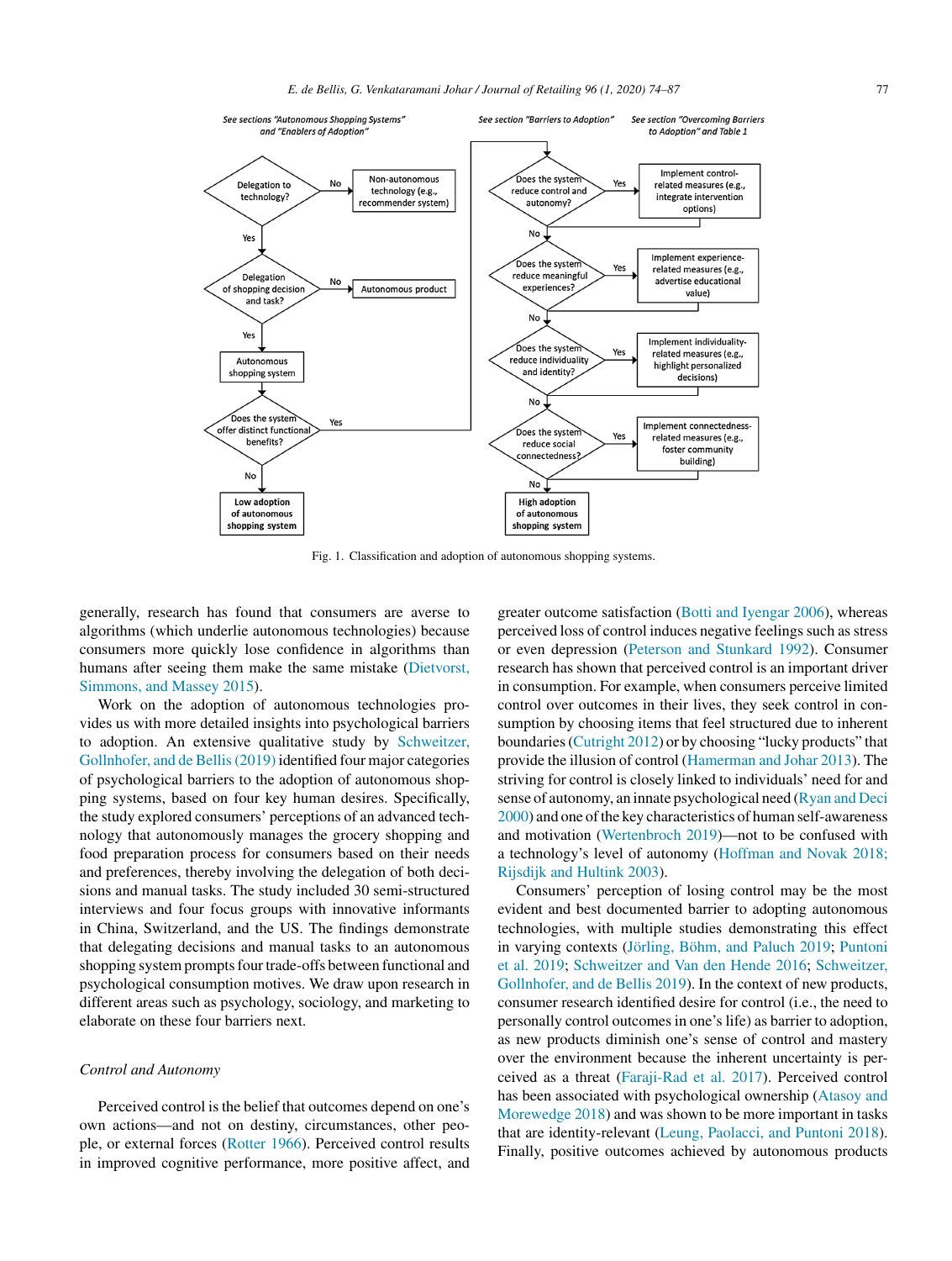are more likely attributed internally, whereas negative outcomes are more likely attributed externally, that is, to the autonomous product [\(Jörling,](#page-11-0) [Böhm,](#page-11-0) [and](#page-11-0) [Paluch](#page-11-0) [2019\).](#page-11-0)

We argue that the perception of losing control is particularly pronounced for autonomous shopping systems because of their high degrees of decision delegation, which is at odds with one's desire for control ([Leotti,](#page-12-0) [Iyengar,](#page-12-0) [and](#page-12-0) [Ochsner](#page-12-0) [2010\).](#page-12-0) In the context of decision delegation to humans, research has shown that perceived loss of control inhibits delegation [\(Aggarwal](#page-10-0) [and](#page-10-0) [Mazumdar](#page-10-0) [2008\).](#page-10-0) Similarly, autonomous systems have been related to feelings of disempowerment: A health monitor collecting personal health and dietary data and making dietary suggestions triggered feelings of technology dependence in consumers, reducing their intention to adopt such systems ([Schweitzer](#page-12-0) [and](#page-12-0) [Van](#page-12-0) [den](#page-12-0) [Hende](#page-12-0) [2016\).](#page-12-0) More advanced autonomous shopping systems that actively drive shopping decisions have been associated with compromised self-determination and the threat of being manipulated into buying non-desired products [\(Schweitzer,](#page-12-0) [Gollnhofer,](#page-12-0) [and](#page-12-0) [de](#page-12-0) [Bellis](#page-12-0) [2019\).](#page-12-0) In addition, they likely undermine consumers' sense of autonomy, which can have negative effects on consumer wellbeing ([André](#page-10-0) et [al.](#page-10-0) [2018\).](#page-10-0)

The desire for control may not be uniformly pronounced across markets. Early research in psychology indicated that consumers' desire for control differs depending on their cultural background, with desire for control being lower in the East than in the West ([Weisz,](#page-13-0) [Rothbaum,](#page-13-0) [and](#page-13-0) [Blackburn](#page-13-0) [1984\).](#page-13-0) Whereas more recent research has argued that this effect may be limited to Japan ([Hornsey](#page-11-0) et [al.](#page-11-0) [2019\),](#page-11-0) these cultural differences are reflected in the cross-cultural construct "uncertainty avoidance" (i.e., the way that a society deals with uncertainty), which shows a similar pattern for the US, India, and China ([Hofstede](#page-11-0) [2019\).](#page-11-0) Interestingly, the differences in desire for control seem more pronounced within Asia than between the East and West, and may be explained by the influence of Confucian teachings on Chinese culture, which emphasizes submission of control to authority, as well as individuals in China being less concerned with controlling future outcomes than individuals in India. These cultural differences have been shown to have direct practical implications. In a cross-cultural study, framing a new product as control-increasing (vs. control-reducing) led Indian consumers to evaluate the product as more favorably, whereas Chinese con-sumers were not sensitive to the differential framing [\(Faraji-Rad](#page-11-0)) et [al.](#page-11-0) [2017\).](#page-11-0)

In sum, evidence from different studies and disciplines indicatesthat a lack of perceived control and autonomy acts as barrier to the adoption of autonomous shopping systems. This effect seems more pronounced in the West due to an increased desire for control in Western cultures.

#### *Meaningful Experiences*

Autonomous shopping systems not only endanger consumers' perception of control, but may also strip consumers of meaningful experiences and the ability to learn from them. Experiences are sensory perceptions and emotional feelings in consumption processes that have been shown to increase consumer well-being more than material goods ([Gilovich,](#page-11-0) [Kumar,](#page-11-0) [and](#page-11-0) [Jampol](#page-11-0) [2015\)](#page-11-0) and can elicit experiential rewards [\(Csikszentmihalyi](#page-11-0) [2000;](#page-11-0) [Holbrook](#page-11-0) [and](#page-11-0) [Hirschman](#page-11-0) [1982\).](#page-11-0) In turn, experiential rewards are associated with skill development while fostering creativity and a playful form of discovery [\(Schweitzer,](#page-12-0) [Gollnhofer,](#page-12-0) [and](#page-12-0) [de](#page-12-0) [Bellis](#page-12-0) [2019\).](#page-12-0)

A series of studies by Hoffman and Novak examined the relationship between consumers and smart products, arguing that these devices own unique capacities for interaction and thus create novel consumer experiences ([Hoffman](#page-11-0) [and](#page-11-0) [Novak](#page-11-0) [2018;](#page-11-0) [Novak](#page-11-0) [and](#page-11-0) [Hoffman](#page-11-0) [2019\).](#page-11-0) Instead of focusing on the experiences that *emerge with* these technologies, we focus on the experiences *replaced by* these technologies. We argue that experience-oriented consumption motives are especially threatened when manual tasks are delegated to technology. It has been found that completing mundane tasks and chores is a form of counter-rumination and an effective way to escape heavy thoughts by focusing the mind on a material task—something that is clearly reduced when using autonomous shopping systems [\(Schweitzer,](#page-12-0) [Gollnhofer,](#page-12-0) [and](#page-12-0) [de](#page-12-0) [Bellis](#page-12-0) [2019\).](#page-12-0)

In addition, mundane tasks can provide meaning to people. Whereas certain types of experiences may not make one happy, they can nevertheless add meaning to one's life ([Baumeister](#page-10-0) et [al.](#page-10-0) [2013\).](#page-10-0) For example, even daily chores like cooking or cleaning may result in feelings of meaningfulness, which are especially important in an era where technological advances have alienated producers of products from their consumers ([Van](#page-13-0) [Osselaer](#page-13-0) et [al.](#page-13-0) [2019\).](#page-13-0) This relates to the finding that negative experiences, deriving from diverse sources such as arguing or personal losses, can also add meaning to life ([Vohs,](#page-13-0) [Aaker,](#page-13-0) [and](#page-13-0) [Catapano](#page-13-0) [2019\).](#page-13-0)

In the context of meaningfulness, one hasto consider the process as much as the outcome—that is, the way that things get done, and not just whether they get done. For example, people choose to climb mountains not only for the view, but also for the challenge of getting to the top ([Loewenstein](#page-12-0) [1999\),](#page-12-0) while cooking a delicious meal is more meaningful than just enjoying the same meal. Thus, even though the meal may taste better if a cooking machine prepares it for you, you lose the meaning because of delegating the process of preparing the meal. As autonomous shopping systems largely take over the process, they may not benefit consumers who strive for meaning ([Puntoni](#page-12-0) [2018\).](#page-12-0) In fact, our initial empirical evidence demonstrates that meaningfulness is a potent barrier to adoption of autonomous technologies ([de](#page-11-0) [Bellis,](#page-11-0) [Johar,](#page-11-0) [and](#page-11-0) [Schweitzer](#page-11-0) [2019\).](#page-11-0) Specifically, consumers who value effort and hard work (as denoted by the Protestant work ethic) and therefore attribute meaning to manual tasks are less likely to adopt autonomous (vs. nonautonomous) products.

In light of cultural differences in the valuation of effort and hard work ([Cheng,](#page-11-0) [Mukhopadhyay,](#page-11-0) [and](#page-11-0) [Schrift](#page-11-0) [2017\),](#page-11-0) we examined two proxies of adopting autonomous technologies across major markets. Results showed that a country's valuation of effort and hard work was negatively correlated with its readiness for automation and acceptance of autonomous vehicles [\(de](#page-11-0) [Bellis,](#page-11-0) [Johar,](#page-11-0) [and](#page-11-0) [Schweitzer](#page-11-0) [2019\).](#page-11-0) These results were robust when controlling for factors such as economic status and prevalence of vehicles. Thus, countries that value effort and hard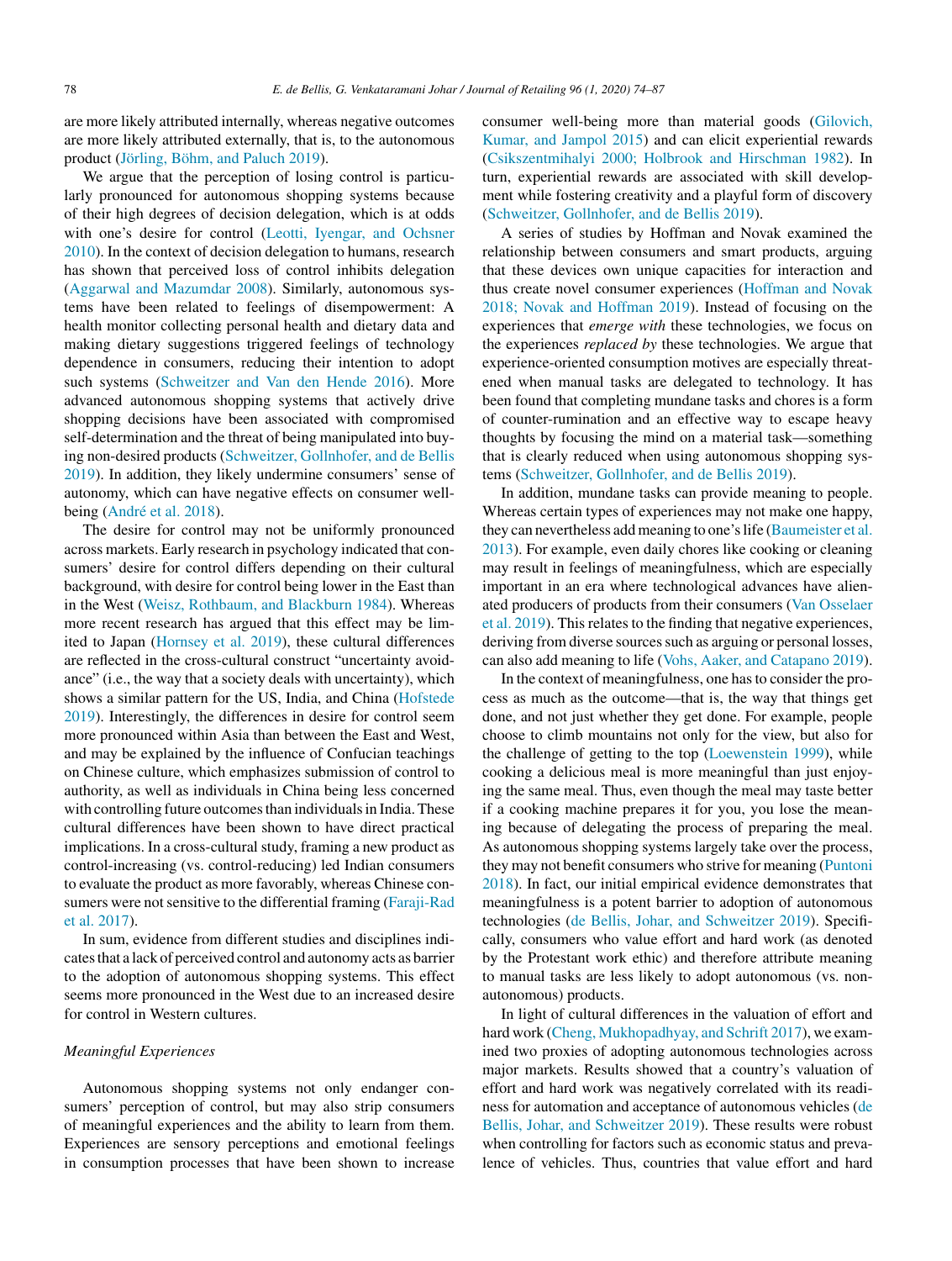work more (e.g., India) seem more hesitant to adopt autonomous technologies.

In sum, autonomous shopping systems endanger meaningful experiences, which may inhibit the adoption of these systems. This is especially pronounced in countries that place more emphasis on meaning and hard work.

#### *Individuality and Identity*

Another psychological barrier to adoption is consumers' perception of losing their individuality when employing autonomous shopping systems. Individuality relates to the inherent human motive of perceiving and portraying oneself as being separate from other people, with numerous studies showing that consumption allows for distinction from other individuals ([Snyder](#page-12-0) [and](#page-12-0) [Fromkin](#page-12-0) [2012;](#page-12-0) [Tian,](#page-13-0) [Bearden,](#page-13-0) [and](#page-13-0) [Hunter](#page-13-0) [2001\).](#page-13-0)

Autonomous shopping systems can be a threat to consumers' perceptions of individuality and their general identity. In other words, consumers may fear that autonomous shopping systems are less able to account for their individuality. This is in line with research showing that consumers perceive AI as being less able than humans to account for their unique characteristics and circumstances, which in turn drives their resistance to AI in the medical area ([Longoni,](#page-12-0) [Bonezzi,](#page-12-0) [and](#page-12-0) [Morewedge](#page-12-0) [2019\).](#page-12-0) It further corresponds to views that today's technologies of individualization are technologies of mass individualization that are surprisingly homogenizing [\(Wu](#page-13-0) [2018\).](#page-13-0) In addition, [Leung,](#page-12-0) [Paolacci,](#page-12-0) [and](#page-12-0) [Puntoni](#page-12-0) [\(2018\)](#page-12-0) showed that automated products may not be desirable when identity motives drive consumption. Specifically, consumers who strongly identify with a particular activity (e.g., cooking) use the self-signaling utility of consumption by attributing consumption outcomesinternally to their own actions. Thus, consumers resist automated features when these features hamper the attribution of identity-relevant consumption outcomes to themselves. Besides these identity threats, research has shown that autonomous technologies can also trigger selfthreats—for example, when one's job is taken over by a human worker versus a robot ([Granulo,](#page-11-0) [Fuchs,](#page-11-0) [and](#page-11-0) [Puntoni](#page-11-0) [2019\).](#page-11-0)

Autonomous technologies may also pose more substantial threats to consumers' individuality. In an extreme form, autonomous technologies may produce equal, uniform consumers who think and behave similarly ([Schweitzer,](#page-12-0) [Gollnhofer,](#page-12-0) [and](#page-12-0) [de](#page-12-0) [Bellis](#page-12-0) [2019\).](#page-12-0) For example, individuals may adjust toward each other due to the use of aggregated consumer data that evens out the peculiarities of individuals. In response, consumers may refuse specific decisions made by autonomous shopping systems and eventually discard (or not even adopt) the technology to regain (or keep) their decision-making power. In addition to consumers seeing their own individuality in jeopardy, consumers may also fear that the diversity of other entities is constrained, such as small businesses that may not be considered by autonomous shopping systems [\(Schweitzer,](#page-12-0) [Gollnhofer,](#page-12-0) [and](#page-12-0) [de](#page-12-0) [Bellis](#page-12-0) [2019\).](#page-12-0)

In sum, autonomous shopping systems endanger consumers' motive of perceiving and portraying themselves as unique individuals.

#### *Social Connectedness*

A final psychological barrier relates to consumers' perception of being disconnected and excluded from social settings. Consumption caters to the need to belong and the desire for interpersonal attachments and is able to create social connectedness [\(Loveland,](#page-12-0) [Smeesters,](#page-12-0) [and](#page-12-0) [Mandel](#page-12-0) [2010;](#page-12-0) [Troisi](#page-13-0) [and](#page-13-0) [Gabriel](#page-13-0) [2011\).](#page-13-0) In addition, consumption can strengthen communal bonds whereas social exclusion results in changes of consumption ([Mead](#page-12-0) et [al.](#page-12-0) [2011\).](#page-12-0)

Research on how technology usage affects consumers'social connectedness is surprisingly scant. In the context of online social networks, mixed empirical results have been reported. Whereas the usage of these networks has been associated with shallow social ties and the creation of a source of alienation and ostracism ([Allen](#page-10-0) et [al.](#page-10-0) [2014;](#page-10-0) [Twenge](#page-10-0) [2013\),](#page-10-0) it provides an opportunity to develop and maintain social connectedness and foster the creation of online groups and communities ([Allen](#page-10-0) et [al.](#page-10-0) [2014;](#page-10-0) [Grieve](#page-10-0) et [al.](#page-10-0) [2013\).](#page-10-0) Whereas new technologies have been found to increase social connectedness for older consumers living at home by providing social support and reducing isolation ([Morris](#page-12-0) et [al.](#page-12-0) [2014\),](#page-12-0) replacing human social interactions with machines can have negative effects on customer satisfaction, brand performance, and marketing relationships [\(Puntoni](#page-12-0) et [al.](#page-12-0) [2019\).](#page-12-0)

We argue that threats to social connectedness are particularly pronounced for autonomous shopping systems, as they reduce the interpersonal and communal aspect of shopping and consumption. For example, grocery shopping typically offers ample opportunities for social interaction between consumers and with cashiers, with retailers starting to offer "chatter checkout" lines to help customers socialize on their shopping trips ([Stern](#page-12-0) [2019\).](#page-12-0) As shopping systems become increasingly autonomous and consumers do not necessarily need to leave their homes for shopping, these systems hamper consumers' opportunities to socially connect and bond with others ([Schweitzer,](#page-12-0) [Gollnhofer,](#page-12-0) [and](#page-12-0) [de](#page-12-0) [Bellis](#page-12-0) [2019\).](#page-12-0) Thus, autonomous shopping systems may override the emotional and human touch in shopping and consumption that leads to integration, bonding, and social connectedness.

In sum, autonomous shopping systems endanger consumers' social connectedness, as they strip them of opportunities to socially interact and bond with others.

## *Culture*

Besides the discussed psychological barriers there are various cultural barriers that influence and potentially limit the adoption of autonomous shopping systems along the consumer journey ([Shavitt](#page-13-0) [and](#page-13-0) [Barnes](#page-13-0) [2019\).](#page-13-0) For example, cultural differences can determine whether we trust robots as they shape our interpretation of agency-based, appearance-based, and social-relational criteria [\(Coeckelbergh](#page-11-0) [2012\).](#page-11-0) In Japan, consumers are more likely to accept care robots due to friendly robot manga and Shinto beliefs that all objects are life forms deserving dignity and respect [\(Belk](#page-10-0) [2019\).](#page-10-0) As a result, Japanese consumers are apt to regard robots as household members rather than seeing them only in terms of their functionality, which is more common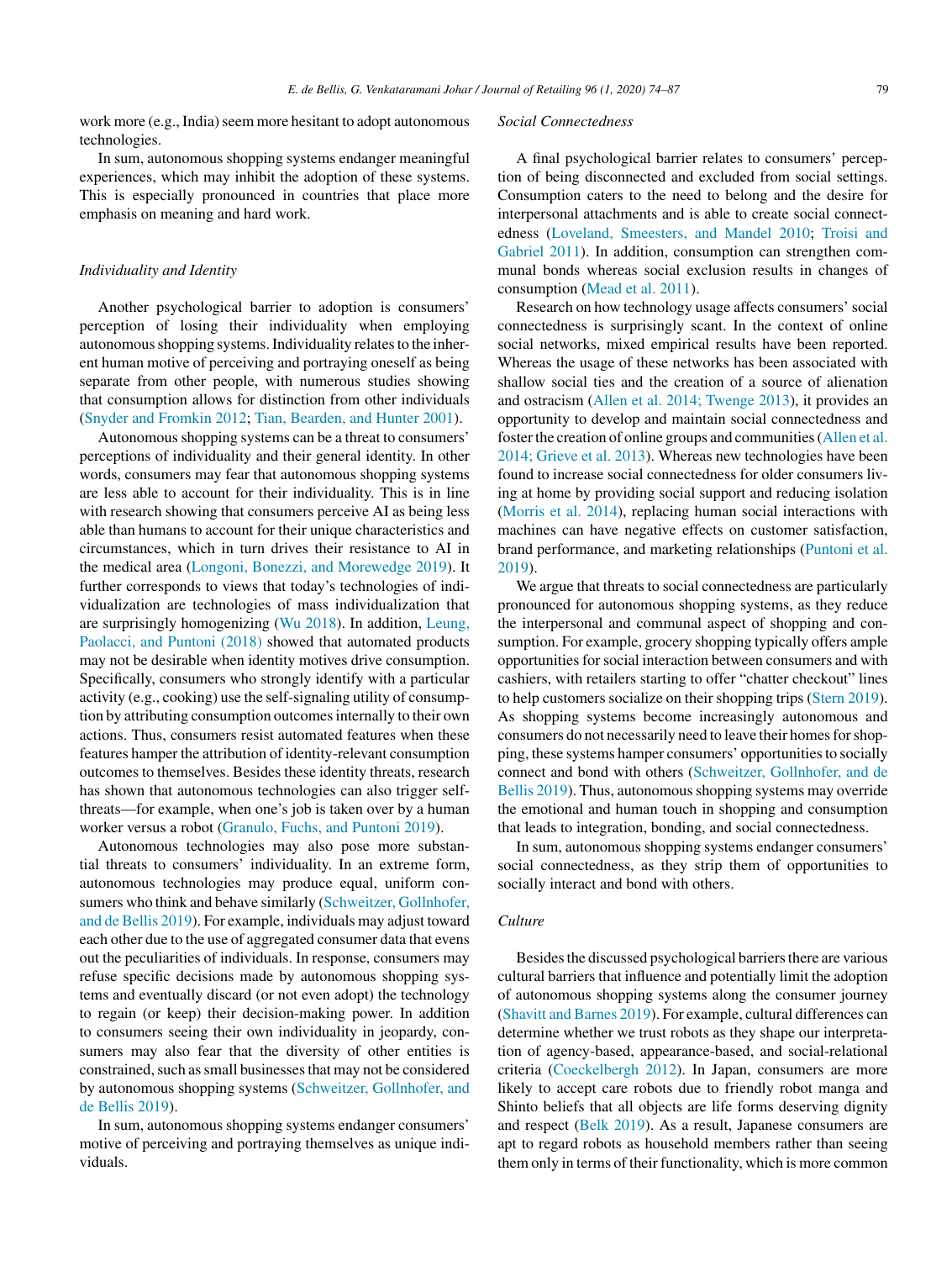in the West ([Shaw-Garlock](#page-12-0) [2009\).](#page-12-0) In the context of autonomous vehicles, cultural differences were found when it comes to moral decisions such as the Trolley Problem, a classic thought experiment in which individuals have to weigh up the lives of different entities. For example, Eastern consumers showed a less pronounced preference to spare young (vs. older) individuals relative to Western consumers. Also, autonomous vehicles and other technologies need to be adapted to culture-specific customs, such as to express politeness and social harmony in Japan [\(Cefkin](#page-10-0) [2016\).](#page-10-0)

Are there cultural differences with regard to the four discussed psychological barriers? To provide preliminary evidence on this issue, we reanalyzed the qualitative data from [Schweitzer,](#page-12-0) [Gollnhofer,](#page-12-0) [and](#page-12-0) [de](#page-12-0) [Bellis](#page-12-0) [\(2019\)](#page-12-0) in terms of cultural differences between the US and China. We coded the thoughts of each of the 19 American and Chinese informants according to the aforementioned psychological barriers and computed a score denoting the relevance of each barrier per informant, coded as "barrier is not relevant" (0), "somewhat relevant" (1), or "highly relevant" (2). First, we found control and autonomy to be the most dominant psychological barrier of autonomous shopping systems without finding any cultural differences on the surface ( $M_{US} = 1.80$ ,  $M_{CN} = 1.78$ ). However, a cultural pattern did emerge when considering different types of control threats. Specifically, American consumers seemed more concerned with the value-based rationale of control than Chinese consumers  $(M<sub>US</sub> = 1.40, M<sub>CN</sub> = 1.11)$ . For example, American consumers related to control rather as a virtue in life (e.g., "in life, you have to make your own decisions") while highlighting privacy issues and the fear of being manipulated. This is expressed by the following quote:

Privacy to me is possessing control over one's own information and experience, and possessing a lack of, almost like reliance in others. I know that harps back to autonomy. But, it's just like, the notion of having the lack of reliance on others and a greater reliance on one self, being the most informed version of yourself regarding your own condition [. . .] is just something innately that I enjoy experiencing.

At the same time, Chinese consumers seemed more concerned with the consequence-based rationale of control ( $M_{US} = 0.40$ ,  $M_{CN} = 0.67$ ). They emphasized more that autonomous technologies may lack the accuracy to understand and account for the varying preferences and emotions, as expressed by the following quote:

Maybe I have a sudden change of mind and I have. . . I really want to have some special kind of food that day, but the technology won't tell my mind. It would just do what the data shows. It will do whatever is good for me, but I want to have something maybe not that good for me. And it cooks something I don't like [. . .] Because I sometimes have the feeling for eating some special food, some specific one. I have the specific food in my mind, what I want to eat that day. So, I will change it.

Second, we found no cultural differences with regard to the relevance of meaningful experiences ( $M_{US} = 1.10$ ,  $M_{CN} = 1.11$ ), implying that experiential rewards and skill development seem equally threatened by autonomous technologies across markets. Third, we found that American consumers tended to express individuality concerns more frequently than Chinese consumers  $(M<sub>US</sub> = 0.70, M<sub>CN</sub> = 0.56)$ , in line with cross-cultural research showing that American (Chinese) consumers tend to focus on the individual (group) due to their independent (interdependent) social environments ([Nisbett](#page-12-0) [and](#page-12-0) [Masuda](#page-12-0) [2003\).](#page-12-0) Fourth, we found that American (vs.Chinese) consumers expressed a higher threat of losing social connectedness ( $M_{US} = 0.80$ ,  $M_{CN} = 0.56$ ), which may be explained either by the higher importance of social connectedness in the West or by the belief that autonomous technologies allow for social interactions in the East [\(Belk](#page-10-0) [2019\).](#page-10-0)

In sum, we presented preliminary evidence for cultural differences in the adoption of autonomous technologies: American consumers tended to express more threats with regard to the value-based rationale of control, individuality, and social connectedness, whereas Chinese consumers expressed more threats with regard to the consequence-based rationale of control. These psychological and cultural barriers are important factors that need to be considered when developing and marketing autonomous shopping systems. Finally, it is important to note that self-selection likely plays a role in the adoption of these systems. In other words, consumers for whom the benefits outweigh the costs of psychological and cultural barriers are more likely to adopt these technologies (see [Fig.](#page-3-0) 1).

#### **Overcoming Barriers to Adoption**

Having identified and grouped a range of barriers to adoption of autonomous shopping systems, we turn our focus from the consumer to the firm by discussing targeted interventions to increase adoption of these systems. [Table](#page-7-0) 1 provides an overview of possible interventions to overcome the psychological and cultural barriers of autonomous shopping systems discussed in the previous section. In so doing, we differentiate between the physical product and the service level, which may require different types of interventions. Consider the example of a smart refrigerator. The system has physical properties (i.e., the fridge including its consumer interface) for which similar interventions can be derived as for autonomous products—such as anthropomorphism. However, the system also includes a service (i.e., ordering and delivering groceries), for which more specific interventions are needed—such as personalization. We elaborate on some of [Table](#page-7-0) 1's proposed interventions next.

# *Targeted Interventions*

Consumers are less likely to feel psychological ownership over autonomous shopping systems because of reduced feelings of perceived control ([Atasoy](#page-10-0) [and](#page-10-0) [Morewedge](#page-10-0) [2018;](#page-10-0) [Weiss](#page-10-0) [and](#page-10-0) [Johar](#page-10-0) [2013\).](#page-10-0) For example, it has been argued that consumers may not establish the same degree of ownership for autonomous (vs. manual or automatic) vehicles because the self-controlling features of autonomous vehicles compromise consumers' feelings that these objects are under their control [\(Atasoy](#page-10-0) [and](#page-10-0) [Morewedge](#page-10-0) [2018\).](#page-10-0) One way to increase psycholog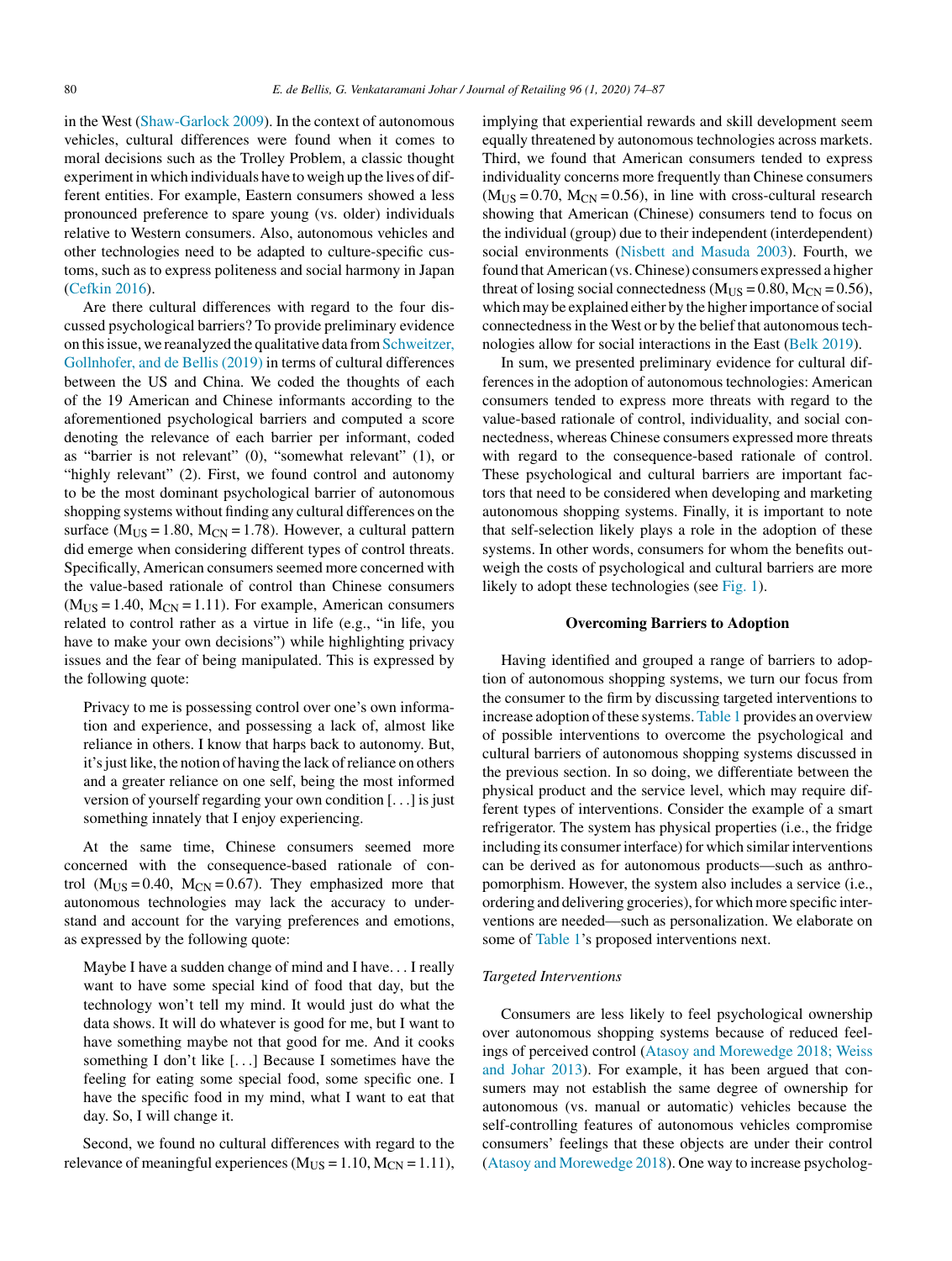<span id="page-7-0"></span>Table 1

| Possible interventions for firms to reduce barriers to adoption by barrier and intervention level (physical product vs. service). |  |  |  |
|-----------------------------------------------------------------------------------------------------------------------------------|--|--|--|
|                                                                                                                                   |  |  |  |

| <b>Barriers</b> | Interventions at the physical product level                | Interventions at the service level                       |
|-----------------|------------------------------------------------------------|----------------------------------------------------------|
| Control and     | Anthropomorphize product and packaging to increase         | Frame system as control-increasing in marketing          |
| autonomy        | feelings of ownership                                      | communication to ensure decision power                   |
|                 | Display technology in physical store; provide assistance   | Allow for choices and integrate intervention options to  |
|                 | and allow for extensive testing at point of sale           | prevent perceived disempowerment                         |
|                 | Provide money-back guarantee to increase consumer          | Be transparent why and how certain (important)           |
|                 | confidence                                                 | decisions were made                                      |
| Meaningful      | Highlight busy everyday life and time freed up by          | Foster consumer learning in identity-relevant domains    |
| experiences     | technology                                                 | (e.g., by use of gamified elements)                      |
|                 | Advertise meaningful activities and experiences that can   | Advertise educational value to promote experiential      |
|                 | be undertaken instead of manual tasks                      | growth                                                   |
|                 | Do not devalue daily chores in advertising and do not      |                                                          |
|                 | replace skills that are key to self-signaling and identity |                                                          |
| Individuality   | Foster consumer interactions on online social networks     | Allow for consumer interaction to foster creativity      |
| and identity    | on unique outcomes achieved                                |                                                          |
|                 | Advertise ability of technology to match unique            | Advertise unique decisions and personalized solutions    |
|                 | consumer personality                                       | to foster customer centricity                            |
|                 | Provide opportunity to mass-customize product features     | Set pricing that allows for feelings of individuality    |
|                 | (e.g., related to appearance or functionality)             |                                                          |
| Social          | Promote electronic word of mouth and incorporate other     | Integrate gamification and other interactive elements to |
| connectedness   | users into consumption experience                          | foster community building and customer engagement        |
|                 | Ensure social presence at time of purchase by sales on     | Strengthen symbolic value of brands to transport feeling |
|                 | online social networks and for group purchases             | of connectedness                                         |
|                 | Promote online reviews that emphasize the social           | Implement measures especially for segment with high      |
|                 | character of technology                                    | need to belong (e.g., as inferred from online social     |
|                 |                                                            | networks)                                                |
|                 | Advertise effort that can be put into other activities     | Advertise decision autonomy and ensure transparency      |
| Culture         | during freed-up time in markets that value effort and      | in Western markets                                       |
|                 | hard work more (e.g., India)                               |                                                          |
|                 | Leverage context effects and match autonomous              | Advertise accuracy of technology and understanding of    |
|                 | features to prevalent culture                              | varying preferences in Eastern markets                   |
|                 |                                                            | Implement measures to increase individuality and         |
|                 |                                                            | connectedness in Western markets                         |

ical ownership is to anthropomorphize the physical properties of autonomous shopping systems, which has been shown to increase trust in technologies [\(de](#page-11-0) [Visser,](#page-11-0) [Pak,](#page-11-0) [and](#page-11-0) [Shaw](#page-11-0) [2018;](#page-11-0) [Waytz,](#page-13-0) [Heafner,](#page-13-0) [and](#page-13-0) [Epley](#page-13-0) [2014;](#page-13-0) see also [Hoffman](#page-11-0) [and](#page-11-0) [Novak](#page-11-0) [2018](#page-11-0) for different types of anthropomorphism). Anthropomorphism can also lead to more psychological warmth—as long as the technology (e.g., a consumer robot) is not too humanlike, in which case anthropomorphism can backfire due to the so-called uncanny valley effect [\(Kim,](#page-11-0) [Schmitt,](#page-11-0) [and](#page-11-0) [Thalmann](#page-11-0) [2019\).](#page-11-0) We recommend anthropomorphizing the physical properties of autonomous shopping systems, be it in advertising, packaging, or the design of the technology itself.

To tackle the barrier of control, marketers may emphasize consumer control when positioning the autonomous shopping system. One way to reduce this barrier is through careful framing of the system. A tag line that emphasizes consumer control (e.g., "Take Charge of Your Taste Buds with this New Sensation Blend") was found to be more effective for new technologies than a tag line that implies reduced consumer control (e.g., "Let this New Sensation Blend Take Charge of Your Taste Buds"; [Faraji-Rad](#page-11-0) et [al.](#page-11-0) [2017\).](#page-11-0) A framing approach can also be used to tackle the barrier of experiences. Instead of emphasizing that the autonomous shopping system is replacing a potentially meaningful task, marketers may promote that the system is freeing consumers to spend time on more meaningful activities and authentic experiences. For example, have the cooking machine prepare the meal so that you can spend more time with your family. In fact, some companies seem to have adopted this already, with household appliances manufacturer Vorwerk claiming that its Thermomix (a cooking machine) makes delicious meals while promising "more family time" and "things that, with time, turn into memories." We recommend promoting the control-increasing aspects of autonomous shopping systems while highlighting meaningful activities that can be pursued during the time freed up by use of these systems.

One key to overcoming the psychological barriers of meaningful experiences and social connectedness may lie in brands and branding. Research on brand communities suggests that consumers come together as parts of a broader assemblage, providing new experiences to consumers and greater community engagement [\(Algesheimer,](#page-10-0) [Dholakia,](#page-10-0) [and](#page-10-0) [Herrmann](#page-10-0) [2005;](#page-10-0) [Hoffman](#page-11-0) [and](#page-11-0) [Novak](#page-11-0) [2018\).](#page-11-0) In the context of autonomous shopping systems, brand communities may partly compensate for the loss of meaningful experiences and social connectedness. An example is again Vorwerk's Thermomix, which integrates usersin innovation processes and promotes community building, with the business model being largely based on word-of-mouth referrals (as it is exclusively distributed by sales representatives; [Kröper,](#page-12-0) [Bilgram,](#page-12-0) [and](#page-12-0) [Wehlig](#page-12-0) [2017\).](#page-12-0) In addition, the symbolic value of brands likely caters to consumers' inherent need to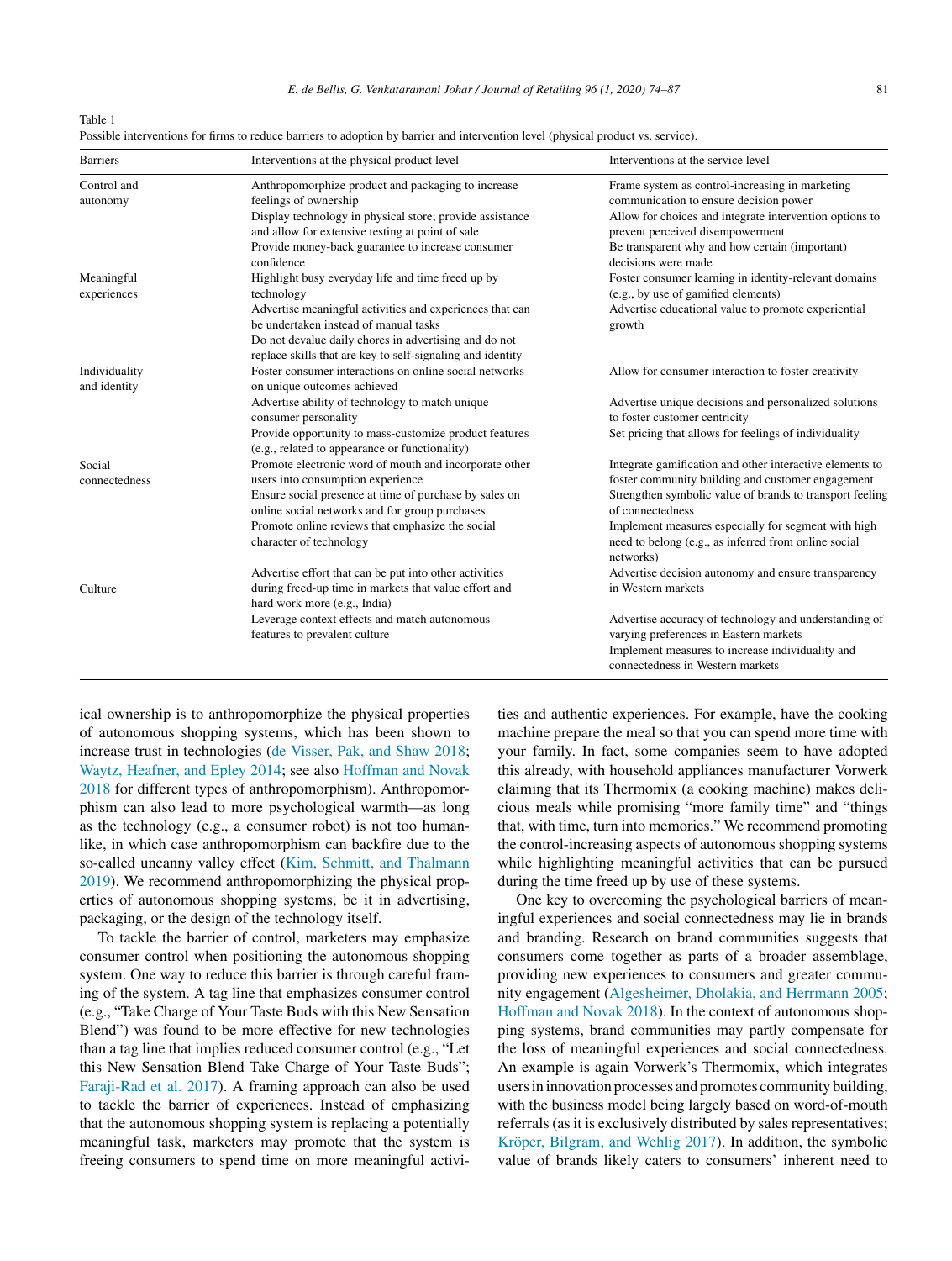belong, highlighting the importance of strong, symbolic brands. Brands are also able to reduce the perceived uncertainty and risk associated with autonomous technologies ([Rijsdijk](#page-12-0) [and](#page-12-0) [Hultink](#page-12-0) [2003\).](#page-12-0) This is even more important when considering that by using autonomous shopping systems consumers are effectively relinquishing benefits they gained through mass production and were amplified through the Internet—such as evaluating various alternative brands and comparing prices [\(Hoffman](#page-11-0) [and](#page-11-0) [Novak](#page-11-0) [2018\).](#page-11-0) We recommend placing special emphasis on strengthening the brand of autonomous technologies and promoting brand communities.

To address the barrier of individuality, companies may cater to consumers' feelings of uniqueness by employing mass customization and personalization, two one-to-one marketing concepts that both aim to achieve an experience tailored to consumers ([de](#page-11-0) [Bellis](#page-11-0) et [al.](#page-11-0) [2019b\).](#page-11-0) Whereas mass customization achieves a tailored experience by having consumers explicitly state their individual preferences, personalization does so by leveraging customer data. Thus, retailers may introduce and advertise mass-customized physical properties of autonomous shopping systems by having consumers select both exterior features (e.g., design-related properties such as the color and size of the technology) and interior features (e.g., functionality-related properties such as the type of integrated tools), which in turn likely promotes feelings of uniqueness ([Franke](#page-11-0) [and](#page-11-0) [Schreier](#page-11-0) [2008\).](#page-11-0) Having the opportunity to customize and intervene provides additional advantages, as has been shown in the context of algorithms where providing consumers the opportunity to modify algorithms reduced consumers' aversion toward algorithms [\(Dietvorst,](#page-11-0) [Simmons,](#page-11-0) [and](#page-11-0) [Massey](#page-11-0) [2018\).](#page-11-0)

For autonomous shopping systems, retailers may not only make use of but also promote their personalization mechanisms, which seems particularly important in light of research showing that perceived personalization can be more effective than actual personalization [\(Li](#page-12-0) [2016\).](#page-12-0) Personalized customer experiences may also help consumers to create more meaningful relationships with brands ([Puntoni](#page-12-0) et [al.](#page-12-0) [2019\).](#page-12-0) In addition, these systems may foster creativity by serendipity (i.e., radical changes in the evaluation of what is interesting, followed by an outcome in which the initially unexpected turns out to be both explicable and useful; [Corneli](#page-11-0) et [al.](#page-11-0) [2019\),](#page-11-0) and retailers may provide consumers the opportunity to either opt in or out. We recommend employing mass customization at the physical product level and personalization at the service level of autonomous shopping systems.

## *Interventions and the Consumer Journey*

New technologies influence the consumer journey in myriad ways ([Hamilton](#page-11-0) [and](#page-11-0) [Price](#page-11-0) [2019\).](#page-11-0) At what stage of the consumer journey do barriers to adoption of autonomous shopping systems become salient to consumers, and when are the proposed interventions most effective? In line with prior research, we distinguish between three broad consumer journey stages ([Lemon](#page-12-0) [and](#page-12-0) [Verhoef](#page-12-0) [2016\).](#page-12-0) In the pre-purchase phase, advertisements and promotions can effectively be employed to reduce specific threats (e.g., framing of technology as control-increasing). This phase is crucial to increase the awareness of and familiarity with autonomous technologies—be it via retail technologies in bricks-and-mortar shops [\(Willems](#page-13-0) et [al.](#page-13-0) [2017\)](#page-13-0) or appropriate category labels in online searches ([Moreau,](#page-12-0) [Markman,](#page-12-0) [and](#page-12-0) [Lehmann](#page-12-0) [2001\).](#page-12-0) As autonomous products include only some properties of autonomous shopping systems (i.e., delegation of manual tasks without decisions), retailers could make use of a foot-in-the-door technique where consumers start with the autonomous product and only then include the autonomous decision-making element after consumers get used to the first technology.

In the purchase phase, the reduction of uncertainty associ-ated with autonomous shopping systems is key ([Faraji-Rad](#page-11-0) et [al.](#page-11-0) [2017;](#page-11-0) [Rijsdijk](#page-11-0) [and](#page-11-0) [Hultink](#page-11-0) [2003\),](#page-11-0) which can be achieved by providing assistance at the point of sale (e.g., by salespeople or chatbots; [Hildebrand](#page-11-0) [and](#page-11-0) [Bergner](#page-11-0) [2019\).](#page-11-0) In light of research showing that consumers feel most loss of control at the final purchase step when delegating decisions[\(Aggarwal](#page-10-0) [and](#page-10-0) [Mazumdar](#page-10-0) [2008\),](#page-10-0) consumers must have the feeling that their purchase is in their hands. In the case of autonomous shopping systems, it is particularly important to have consumers experience the efficiency and time saving aspects of the technology (e.g., by extensive trial runs). In the post-purchase phase, customer sales and usage data can help identify usage barriers and implement appropriate measures (e.g., provide customer assistance). This phase is crucial to provide unique experiences to consumers, to ensure understanding and potentially educate consumers, and to incorporate other users into the consumption experience, ultimately increasing customer retention and customer loyalty.

### **Discussion**

In this article, we have introduced autonomous shopping systems and have identified a range of psychological and cultural barriers to adopting this novel technology. On this basis, we proposed a series of targeted interventions for retailers. In this final section, we take on the perspective of policy makers, discussing broader implications for society, as well as the perspective of researchers, proposing a future research agenda.

Autonomous technologies bring a wide range of societal changes with them ([Huang](#page-11-0) [and](#page-11-0) [Rust](#page-11-0) [2018;](#page-11-0) [Puntoni](#page-11-0) et [al.](#page-11-0) [2019\).](#page-11-0) Technology reliance can have a series of unintended negative consequences, such as technology addiction, diminished sense of competence and free will, reduced actual and perceived consumer autonomy, and degradation of automated skills ([Castelo](#page-10-0) [and](#page-10-0) [Lehmann](#page-10-0) [2019;](#page-10-0) [Wertenbroch](#page-10-0) et [al.](#page-10-0) [2019\).](#page-10-0) A major concern relates to negative information disclosure and privacy issues, which have been shown to reduce trust in technology [\(Okazaki,](#page-12-0) [Li,](#page-12-0) [and](#page-12-0) [Hirose](#page-12-0) [2009\).](#page-12-0) However, these systems can also have unintended positive consequences that are serendipitous [\(Belk](#page-10-0) [2019\).](#page-10-0) For example, autonomous shopping systems may lead to more deliberate and less impulsive shopping, which can reduce consumers' financial risks. Also, these systems may lead to enhanced satisfaction with shopping outcomes, even though consumers may fail to recognize this due to the decision delegation to these systems ([Botti](#page-10-0) [and](#page-10-0) [Iyengar](#page-10-0) [2004\).](#page-10-0)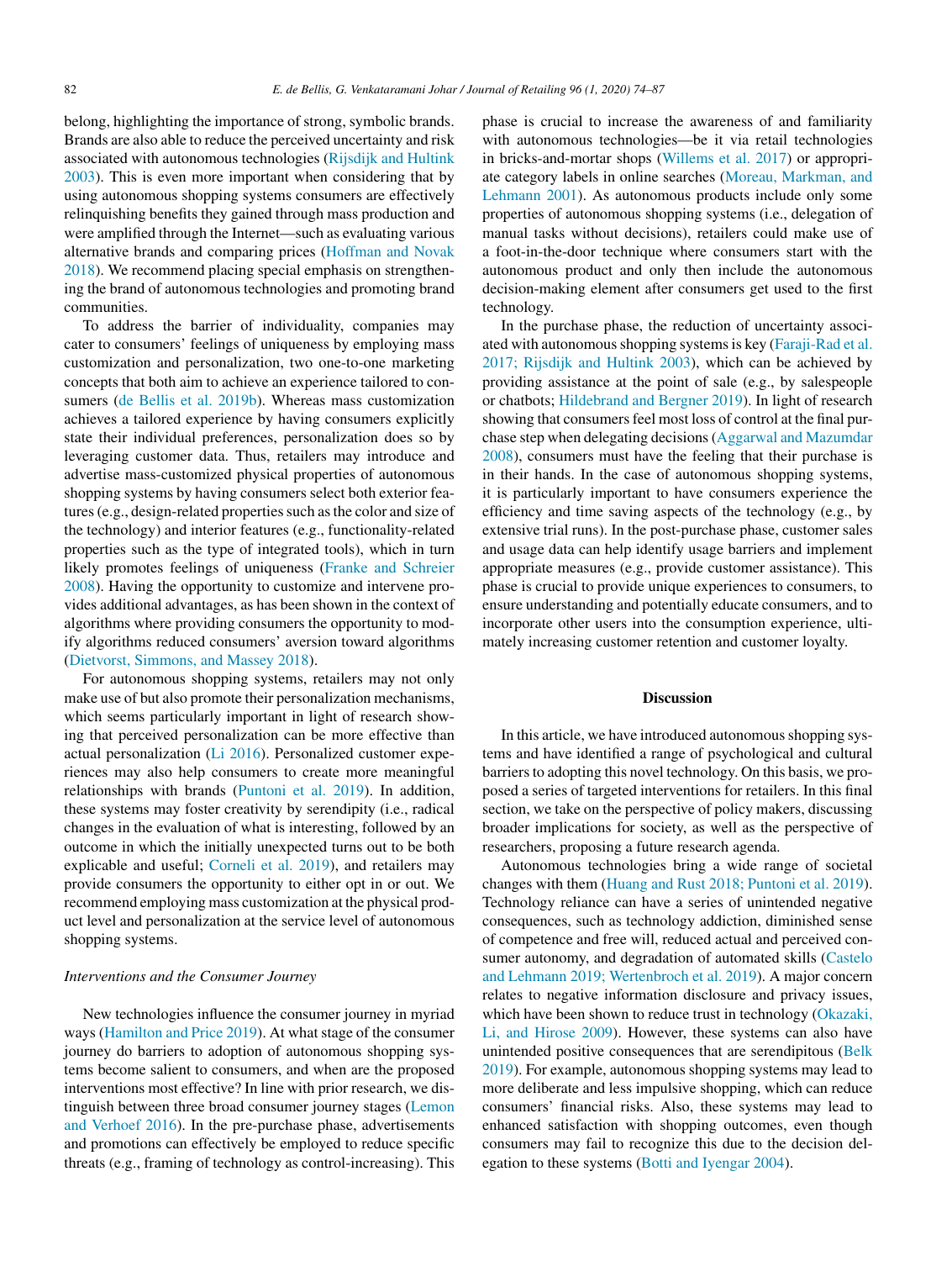<span id="page-9-0"></span>Table 2

| Research agenda to advance the understanding of consumers' perception of autonomous shopping systems and related technologies. |  |  |
|--------------------------------------------------------------------------------------------------------------------------------|--|--|
|                                                                                                                                |  |  |
|                                                                                                                                |  |  |

| Topic               | Research questions                                                                                                                                          | Related research                                   |
|---------------------|-------------------------------------------------------------------------------------------------------------------------------------------------------------|----------------------------------------------------|
| Self and            | Do consumers classify autonomous products they own as "self" despite the<br>products' high degree of autonomy?                                              | Weiss and Johar<br>(2016)                          |
| identity            | Do consumers classify conventional products that were autonomously ordered by<br>shopping systems as "self"?                                                |                                                    |
|                     | How do autonomous products affect product-related identities and task<br>performance?                                                                       | Chung and Johar<br>(2018)                          |
|                     | How does scarcity affect the adoption of autonomous technologies along the<br>consumer journey?                                                             | Hamilton et al.<br>(2019)                          |
| <b>Branding</b>     | The role of brands in the age of autonomy: Do autonomous technologies "kill<br>brands" or do they increase the importance of brands?                        | Galloway (2017)                                    |
|                     | How can branding of autonomous technologies emphasize authentic and grounded<br>experiences?                                                                | Morhart et al.<br>(2015)                           |
|                     | How does the first physical impression of a (largely intangible) autonomous<br>technology influence brand perceptions?                                      | Moreau $(2019)$                                    |
|                     | What do people do with the time freed up by autonomous products? Is more time<br>always better?                                                             | Whillans et al.<br>(2017)                          |
| Time and<br>meaning | How do expected time gains due to autonomous shopping systems differ from<br>unexpected (windfall) time gains, which are used for more hedonic activities?  | Chung et al.<br>(2019)                             |
|                     | Given that the freed-up time may increase boredom and boredom has been related<br>to creativity, can these systems foster creativity?                       | Mann and<br>Cadman $(2014)$                        |
|                     | How and when do we derive meaningfulness from performing manual tasks?                                                                                      | de Bellis et al.<br>(2019b)                        |
|                     | Are autonomous technologies becoming a tool for success in life, as they allow the<br>largest amount of time to be spent on the most meaningful activities? | Rudd, Catapano,<br>and Aaker (2019)                |
|                     | How does the importance of perceived control change with the increasing adoption                                                                            |                                                    |
| Control             | of autonomous technologies? Will it be valued less?<br>What are the distinct roles of locus of control, self-efficacy, and maximizing                       |                                                    |
|                     | tendencies in the adoption process?<br>Do shoppers perceive a trade-off between personalization gains and privacy issues?                                   | Inman and                                          |
|                     | How do consumers disadopt autonomous technologies (behavior cessation) when                                                                                 | Nikolova (2017)<br>Lehmann and                     |
|                     | they perceive that long-term determents outweigh short-term benefits?<br>What are the perceived social risks of autonomous technologies (besides            | Parker (2017)<br>Rijsdijk and                      |
| Social              | documented performance risks)?<br>What kind of relationships do consumers build with autonomous technologies that                                           | Hultink $(2003)$<br>Novak and                      |
|                     | act on behalf of consumers?                                                                                                                                 | Hoffman $(2019)$ ;<br>Schweitzer et al.<br>(2019b) |
|                     | What is the role of perceived collaboration versus competition with a machine and<br>can the former be fostered to increase adoption?                       | Seeber et al.<br>$(2019)$ ; Wilson                 |
|                     |                                                                                                                                                             | and Daugherty<br>(2018)                            |
|                     | On which interventions should retailers focus when they are conflicting $(e.g.,)$<br>increase perceptions of social connectedness vs. individuality)?       |                                                    |
| Consumer            | How do concrete versus abstract construal levels influence autonomous technology<br>adoption?                                                               | Trope and<br>Liberman (2010)                       |
| theories            | What role does process versus outcome mental simulation play given that<br>autonomous products take over the task process?                                  | <b>Escalas and Luce</b><br>(2004)                  |
|                     | Besides autonomy and relatedness, how can competence be integrated to account<br>for self-determination theory?                                             | Ryan and Deci<br>(2000)                            |
|                     | How do fixed versus growth mindsets influence the delegation of decisions to<br>autonomous shopping systems (especially with regard to experiences)?        | <b>Dweck (2008)</b>                                |

As technologies become highly autonomous, policy makers must ensure that future human–machine interactions are focused on the consumer's needs and preferences to maintain and increase consumer well-being. In establishing relationships with autonomous shopping systems that carry out actions on our behalf, autonomy should be designed with the ability to repair trust to ensure future technologies maintain and repair relationships with their human collaborators ([de](#page-11-0) [Visser,](#page-11-0) [Pak,](#page-11-0) [and](#page-11-0) [Shaw](#page-11-0) [2018;](#page-11-0) [Hancock](#page-11-0) [2017\).](#page-11-0) A key question for policy makers to ask is what consumers do with the time freed up by use of autonomous shopping systems. Do they engage in meaningful tasks such as social relationships and physical activities that ultimately provide consumers with more meaningful and healthy lives—or would the ensuing boredom lead to more time spent on less meaningful activities (e.g., smartphone use, virtual reality) or even to engaging in harmful behaviors (e.g., drugs, violence)?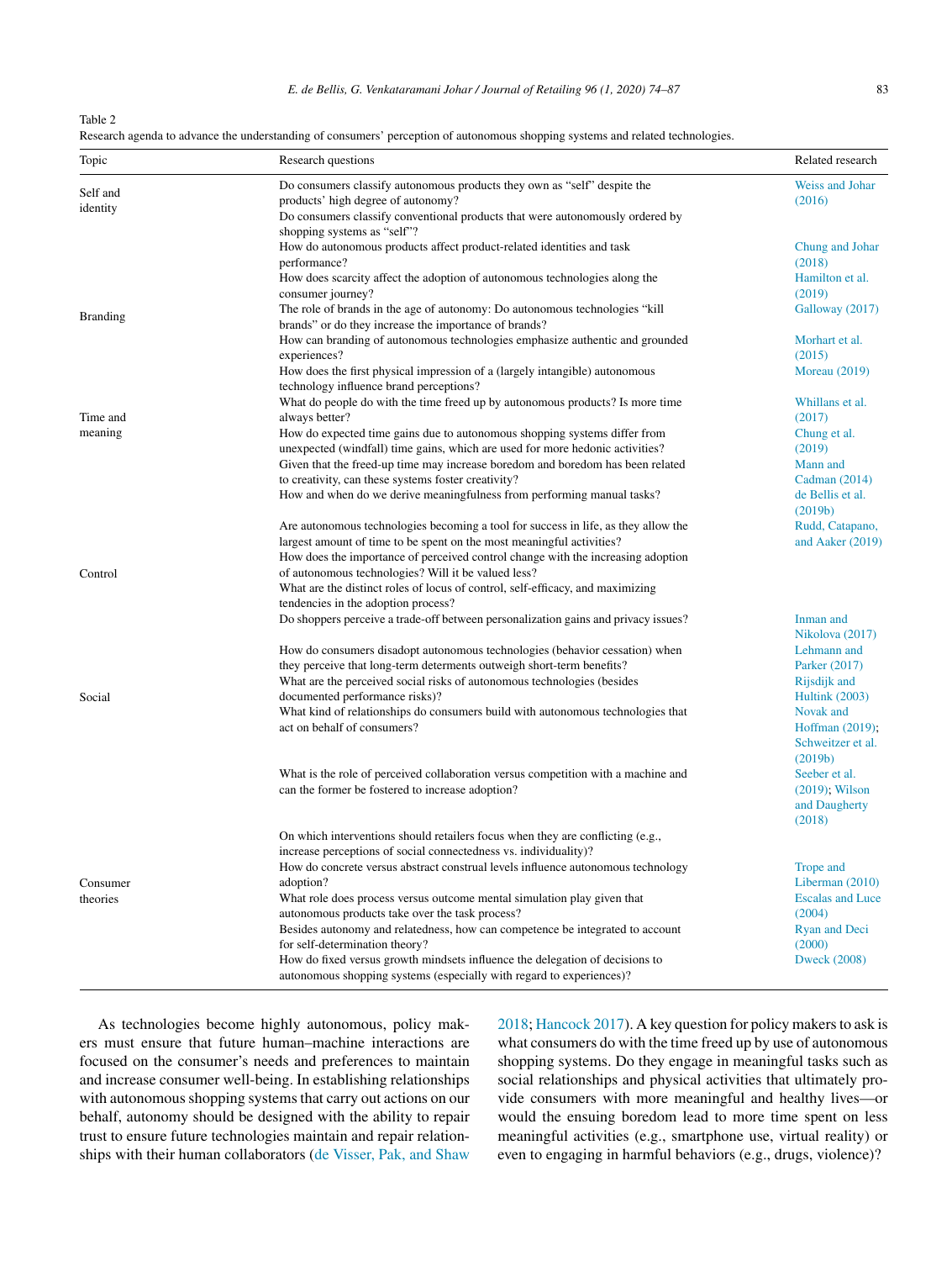<span id="page-10-0"></span>These questions indicate that our understanding of consumers' perception of autonomous shopping systems is still in its infancy, providing a plethora of avenues and opportunities for future research. [Table](#page-9-0) 2 presents a series of research questions and gaps that we believe are relevant. They are grouped into seven broad topics: self and identity, branding, time and meaning, control, social, and consumer theories. Besides our focus on autonomous shopping systems, we also pinpoint research questions that concern related technologies such as autonomous products. We hope that this future research agenda helps to increase the understanding of autonomous technologies for the sake of both consumers and firms.

The current research introduced autonomous shopping systems. We identified factors that are relevant for the adoption of these systems and suggested targeted interventions for retailers to overcome adoption barriers. Autonomous shopping systems will profoundly change consumers' shopping and consumption behavior, with implications not only for the consumer journey but also for the future role and relevance of retailers.Executive Summary

Technologies are becoming increasingly autonomous, able to make decisions and complete tasks on behalf of consumers. Virtual assistants already take care of grocery shopping by replenishing used up ingredients while cooking machines prepare these ingredients and implement recipes. In the future, consumers will be able to delegate substantial parts of the shopping process, including shopping decisions and tasks, to autonomous shopping systems. These systems change the shopping process profoundly by reducing or even eliminating the need for human decision making. Given these unique features, the authors ask three questions: How are autonomous shopping systems characterized? What are key barriers to consumer adoption? And how can these barriers be overcome from a firm's perspective?

Autonomous shopping systems autonomously reach a series of conclusions for consumers, such as which and how many items to buy and when to do so, based on input data. Whereas the functional benefits of these systems are evident, they challenge psychological consumption motives and ingrained human–machine relationships due to the delegation of decisions and tasks to technology. The authors take a cross-disciplinary approach drawing from research in marketing, psychology, and human–computer interaction to examine barriers to adoption of autonomous shopping systems. They identify four types of psychological barriers (i.e., control and autonomy, meaningful experiences, individuality and identity, and social connectedness) along with cultural barriers. Having identified key adoption barriers, the article suggests ways to craft the online and bricksand-mortar retail environment to overcome these barriers along the consumer journey, along with implications for policy makers.

The contribution of the article is threefold. First, it defines autonomous shopping systems and differentiate them from related technologies. Second, it identifies key barriers to adoption of autonomous shopping systems. Third, it suggests specific measures for firms to overcome these barriers to adoption.

#### **Acknowledgments**

The authors thank Nicola Schweitzer for providing access to the qualitative data on consumer perceptions of autonomous technologies and Byung Cheol Lee for analyzing the cultural differences.

#### **References**

- Aggarwal, Praveen and Tridib Mazumdar (2008), ["Decision](http://refhub.elsevier.com/S0022-4359(19)30092-2/sbref0005) [Delegation:](http://refhub.elsevier.com/S0022-4359(19)30092-2/sbref0005) [A](http://refhub.elsevier.com/S0022-4359(19)30092-2/sbref0005) [Con](http://refhub.elsevier.com/S0022-4359(19)30092-2/sbref0005)[ceptualization](http://refhub.elsevier.com/S0022-4359(19)30092-2/sbref0005) [and](http://refhub.elsevier.com/S0022-4359(19)30092-2/sbref0005) [Empirical](http://refhub.elsevier.com/S0022-4359(19)30092-2/sbref0005) [Investigation,"](http://refhub.elsevier.com/S0022-4359(19)30092-2/sbref0005) *[Psychology](http://refhub.elsevier.com/S0022-4359(19)30092-2/sbref0005) [&](http://refhub.elsevier.com/S0022-4359(19)30092-2/sbref0005) [Marketing,](http://refhub.elsevier.com/S0022-4359(19)30092-2/sbref0005)* [25](http://refhub.elsevier.com/S0022-4359(19)30092-2/sbref0005) [\(1\),](http://refhub.elsevier.com/S0022-4359(19)30092-2/sbref0005) [71–93.](http://refhub.elsevier.com/S0022-4359(19)30092-2/sbref0005)
- Algesheimer, René, Utpal M. Dholakia and Andreas Herrmann (2005), ["The](http://refhub.elsevier.com/S0022-4359(19)30092-2/sbref0010) [Social](http://refhub.elsevier.com/S0022-4359(19)30092-2/sbref0010) [Influence](http://refhub.elsevier.com/S0022-4359(19)30092-2/sbref0010) [of](http://refhub.elsevier.com/S0022-4359(19)30092-2/sbref0010) [Brand](http://refhub.elsevier.com/S0022-4359(19)30092-2/sbref0010) [Community:](http://refhub.elsevier.com/S0022-4359(19)30092-2/sbref0010) [Evidence](http://refhub.elsevier.com/S0022-4359(19)30092-2/sbref0010) [from](http://refhub.elsevier.com/S0022-4359(19)30092-2/sbref0010) [European](http://refhub.elsevier.com/S0022-4359(19)30092-2/sbref0010) [Car](http://refhub.elsevier.com/S0022-4359(19)30092-2/sbref0010) [Clubs,"](http://refhub.elsevier.com/S0022-4359(19)30092-2/sbref0010) *[Journal](http://refhub.elsevier.com/S0022-4359(19)30092-2/sbref0010) [of](http://refhub.elsevier.com/S0022-4359(19)30092-2/sbref0010) [Marketing,](http://refhub.elsevier.com/S0022-4359(19)30092-2/sbref0010)* [69](http://refhub.elsevier.com/S0022-4359(19)30092-2/sbref0010) [\(3\),](http://refhub.elsevier.com/S0022-4359(19)30092-2/sbref0010) [19](http://refhub.elsevier.com/S0022-4359(19)30092-2/sbref0010)–[34.](http://refhub.elsevier.com/S0022-4359(19)30092-2/sbref0010)
- Allen, Kelly A., Tracii Ryan, De Leon L. Gray, Dennis M. McInerney and Lea Waters (2014), ["Social](http://refhub.elsevier.com/S0022-4359(19)30092-2/sbref0015) [Media](http://refhub.elsevier.com/S0022-4359(19)30092-2/sbref0015) [Use](http://refhub.elsevier.com/S0022-4359(19)30092-2/sbref0015) [and](http://refhub.elsevier.com/S0022-4359(19)30092-2/sbref0015) Social Connectedness in [Adolescents:](http://refhub.elsevier.com/S0022-4359(19)30092-2/sbref0015) [The](http://refhub.elsevier.com/S0022-4359(19)30092-2/sbref0015) [Positives](http://refhub.elsevier.com/S0022-4359(19)30092-2/sbref0015) [and](http://refhub.elsevier.com/S0022-4359(19)30092-2/sbref0015) [the](http://refhub.elsevier.com/S0022-4359(19)30092-2/sbref0015) [Potential](http://refhub.elsevier.com/S0022-4359(19)30092-2/sbref0015) [Pitfalls,"](http://refhub.elsevier.com/S0022-4359(19)30092-2/sbref0015) *The Educational and Developmental [Psychologist,](http://refhub.elsevier.com/S0022-4359(19)30092-2/sbref0015)* [31](http://refhub.elsevier.com/S0022-4359(19)30092-2/sbref0015) [\(1\),](http://refhub.elsevier.com/S0022-4359(19)30092-2/sbref0015) [18](http://refhub.elsevier.com/S0022-4359(19)30092-2/sbref0015)–[31.](http://refhub.elsevier.com/S0022-4359(19)30092-2/sbref0015)
- André, Quentin, Ziv Carmon, Klaus Wertenbroch, Alia Crum, Douglas Frank, William Goldstein, Joel Huber, Leaf Van Boven, Bernd Weber and Haiyang Yang (2018), ["Consumer](http://refhub.elsevier.com/S0022-4359(19)30092-2/sbref0020) [Choice](http://refhub.elsevier.com/S0022-4359(19)30092-2/sbref0020) [and](http://refhub.elsevier.com/S0022-4359(19)30092-2/sbref0020) [Autonomy](http://refhub.elsevier.com/S0022-4359(19)30092-2/sbref0020) [in](http://refhub.elsevier.com/S0022-4359(19)30092-2/sbref0020) [the](http://refhub.elsevier.com/S0022-4359(19)30092-2/sbref0020) [Age](http://refhub.elsevier.com/S0022-4359(19)30092-2/sbref0020) [of](http://refhub.elsevier.com/S0022-4359(19)30092-2/sbref0020) [Artificial](http://refhub.elsevier.com/S0022-4359(19)30092-2/sbref0020) [Intelligence](http://refhub.elsevier.com/S0022-4359(19)30092-2/sbref0020) [and](http://refhub.elsevier.com/S0022-4359(19)30092-2/sbref0020) [Big](http://refhub.elsevier.com/S0022-4359(19)30092-2/sbref0020) [Data,"](http://refhub.elsevier.com/S0022-4359(19)30092-2/sbref0020) *[Customer](http://refhub.elsevier.com/S0022-4359(19)30092-2/sbref0020) [Needs](http://refhub.elsevier.com/S0022-4359(19)30092-2/sbref0020) [and](http://refhub.elsevier.com/S0022-4359(19)30092-2/sbref0020) [Solutions,](http://refhub.elsevier.com/S0022-4359(19)30092-2/sbref0020)* [5](http://refhub.elsevier.com/S0022-4359(19)30092-2/sbref0020) [\(1](http://refhub.elsevier.com/S0022-4359(19)30092-2/sbref0020)–[2\),](http://refhub.elsevier.com/S0022-4359(19)30092-2/sbref0020) [28](http://refhub.elsevier.com/S0022-4359(19)30092-2/sbref0020)–[37.](http://refhub.elsevier.com/S0022-4359(19)30092-2/sbref0020)
- Antioco, Michael and Mirella Kleijnen (2010), ["Consumer](http://refhub.elsevier.com/S0022-4359(19)30092-2/sbref0025) [Adoption](http://refhub.elsevier.com/S0022-4359(19)30092-2/sbref0025) [of](http://refhub.elsevier.com/S0022-4359(19)30092-2/sbref0025) [Tech](http://refhub.elsevier.com/S0022-4359(19)30092-2/sbref0025)[nological](http://refhub.elsevier.com/S0022-4359(19)30092-2/sbref0025) [Innovations:](http://refhub.elsevier.com/S0022-4359(19)30092-2/sbref0025) [Effects](http://refhub.elsevier.com/S0022-4359(19)30092-2/sbref0025) [of](http://refhub.elsevier.com/S0022-4359(19)30092-2/sbref0025) [Psychological](http://refhub.elsevier.com/S0022-4359(19)30092-2/sbref0025) [and](http://refhub.elsevier.com/S0022-4359(19)30092-2/sbref0025) [Functional](http://refhub.elsevier.com/S0022-4359(19)30092-2/sbref0025) [Barriers](http://refhub.elsevier.com/S0022-4359(19)30092-2/sbref0025) [in](http://refhub.elsevier.com/S0022-4359(19)30092-2/sbref0025) [a](http://refhub.elsevier.com/S0022-4359(19)30092-2/sbref0025) [Lack](http://refhub.elsevier.com/S0022-4359(19)30092-2/sbref0025) [of](http://refhub.elsevier.com/S0022-4359(19)30092-2/sbref0025) [Content](http://refhub.elsevier.com/S0022-4359(19)30092-2/sbref0025) [versus](http://refhub.elsevier.com/S0022-4359(19)30092-2/sbref0025) [a](http://refhub.elsevier.com/S0022-4359(19)30092-2/sbref0025) [Presence](http://refhub.elsevier.com/S0022-4359(19)30092-2/sbref0025) [of](http://refhub.elsevier.com/S0022-4359(19)30092-2/sbref0025) [Content](http://refhub.elsevier.com/S0022-4359(19)30092-2/sbref0025) [Situation,"](http://refhub.elsevier.com/S0022-4359(19)30092-2/sbref0025) *[European](http://refhub.elsevier.com/S0022-4359(19)30092-2/sbref0025) [Journal](http://refhub.elsevier.com/S0022-4359(19)30092-2/sbref0025) [of](http://refhub.elsevier.com/S0022-4359(19)30092-2/sbref0025) [Marketing,](http://refhub.elsevier.com/S0022-4359(19)30092-2/sbref0025)* [44](http://refhub.elsevier.com/S0022-4359(19)30092-2/sbref0025) [\(11/12\),](http://refhub.elsevier.com/S0022-4359(19)30092-2/sbref0025) [1700](http://refhub.elsevier.com/S0022-4359(19)30092-2/sbref0025)–[24.](http://refhub.elsevier.com/S0022-4359(19)30092-2/sbref0025)
- Arts, Joep W.C., Ruud T. Frambach and Tammo H.A. Bijmolt (2011), ["Gener](http://refhub.elsevier.com/S0022-4359(19)30092-2/sbref0030)[alizations](http://refhub.elsevier.com/S0022-4359(19)30092-2/sbref0030) [on](http://refhub.elsevier.com/S0022-4359(19)30092-2/sbref0030) [Consumer](http://refhub.elsevier.com/S0022-4359(19)30092-2/sbref0030) [Innovation](http://refhub.elsevier.com/S0022-4359(19)30092-2/sbref0030) [Adoption:](http://refhub.elsevier.com/S0022-4359(19)30092-2/sbref0030) [A](http://refhub.elsevier.com/S0022-4359(19)30092-2/sbref0030) [Meta-Analysis](http://refhub.elsevier.com/S0022-4359(19)30092-2/sbref0030) [on](http://refhub.elsevier.com/S0022-4359(19)30092-2/sbref0030) [Drivers](http://refhub.elsevier.com/S0022-4359(19)30092-2/sbref0030) [of](http://refhub.elsevier.com/S0022-4359(19)30092-2/sbref0030) [Intention](http://refhub.elsevier.com/S0022-4359(19)30092-2/sbref0030) [and](http://refhub.elsevier.com/S0022-4359(19)30092-2/sbref0030) [Behavior,"](http://refhub.elsevier.com/S0022-4359(19)30092-2/sbref0030) *[International](http://refhub.elsevier.com/S0022-4359(19)30092-2/sbref0030) [Journal](http://refhub.elsevier.com/S0022-4359(19)30092-2/sbref0030) [of](http://refhub.elsevier.com/S0022-4359(19)30092-2/sbref0030) [Research](http://refhub.elsevier.com/S0022-4359(19)30092-2/sbref0030) [in](http://refhub.elsevier.com/S0022-4359(19)30092-2/sbref0030) [Marketing,](http://refhub.elsevier.com/S0022-4359(19)30092-2/sbref0030)* [28](http://refhub.elsevier.com/S0022-4359(19)30092-2/sbref0030) [\(2\),](http://refhub.elsevier.com/S0022-4359(19)30092-2/sbref0030) [134–44.](http://refhub.elsevier.com/S0022-4359(19)30092-2/sbref0030)
- Atasoy, Ozgun and Carey K. Morewedge (2018), ["Digital](http://refhub.elsevier.com/S0022-4359(19)30092-2/sbref0035) [Goods](http://refhub.elsevier.com/S0022-4359(19)30092-2/sbref0035) [are](http://refhub.elsevier.com/S0022-4359(19)30092-2/sbref0035) [Valued](http://refhub.elsevier.com/S0022-4359(19)30092-2/sbref0035) [Less](http://refhub.elsevier.com/S0022-4359(19)30092-2/sbref0035) [Than](http://refhub.elsevier.com/S0022-4359(19)30092-2/sbref0035) [Physical](http://refhub.elsevier.com/S0022-4359(19)30092-2/sbref0035) [Goods,"](http://refhub.elsevier.com/S0022-4359(19)30092-2/sbref0035) *[Journal](http://refhub.elsevier.com/S0022-4359(19)30092-2/sbref0035) [of](http://refhub.elsevier.com/S0022-4359(19)30092-2/sbref0035) [Consumer](http://refhub.elsevier.com/S0022-4359(19)30092-2/sbref0035) [Research,](http://refhub.elsevier.com/S0022-4359(19)30092-2/sbref0035)* [44](http://refhub.elsevier.com/S0022-4359(19)30092-2/sbref0035) [\(6\),](http://refhub.elsevier.com/S0022-4359(19)30092-2/sbref0035) [1343–57.](http://refhub.elsevier.com/S0022-4359(19)30092-2/sbref0035)
- Baird, Nikki (2018), *Robots, Automation and Retail: Not so Cut and Dried,* (accessed May 1, 2019), [available at [https://www.forbes.](https://www.forbes.com/sites/nikkibaird/2018/06/19/robots-automation-and-retail-not-so-cut-and-dried/#519b7c4d7b06) [com/sites/nikkibaird/2018/06/19/robots-automation-and-retail-not-so-cut](https://www.forbes.com/sites/nikkibaird/2018/06/19/robots-automation-and-retail-not-so-cut-and-dried/#519b7c4d7b06)[and-dried/#519b7c4d7b06\]](https://www.forbes.com/sites/nikkibaird/2018/06/19/robots-automation-and-retail-not-so-cut-and-dried/#519b7c4d7b06).
- Baumeister, Roy F., Kathleen D. Vohs, Jennifer L. Aaker and Emily N. Garbinsky (2013), ["Some](http://refhub.elsevier.com/S0022-4359(19)30092-2/sbref0045) [Key](http://refhub.elsevier.com/S0022-4359(19)30092-2/sbref0045) [Differences](http://refhub.elsevier.com/S0022-4359(19)30092-2/sbref0045) [Between](http://refhub.elsevier.com/S0022-4359(19)30092-2/sbref0045) [a](http://refhub.elsevier.com/S0022-4359(19)30092-2/sbref0045) [Happy](http://refhub.elsevier.com/S0022-4359(19)30092-2/sbref0045) [Life](http://refhub.elsevier.com/S0022-4359(19)30092-2/sbref0045) [and](http://refhub.elsevier.com/S0022-4359(19)30092-2/sbref0045) [a](http://refhub.elsevier.com/S0022-4359(19)30092-2/sbref0045) [Meaningful](http://refhub.elsevier.com/S0022-4359(19)30092-2/sbref0045) [Life,"](http://refhub.elsevier.com/S0022-4359(19)30092-2/sbref0045) *[The](http://refhub.elsevier.com/S0022-4359(19)30092-2/sbref0045) [Journal](http://refhub.elsevier.com/S0022-4359(19)30092-2/sbref0045) [of](http://refhub.elsevier.com/S0022-4359(19)30092-2/sbref0045) [Positive](http://refhub.elsevier.com/S0022-4359(19)30092-2/sbref0045) [Psychology,](http://refhub.elsevier.com/S0022-4359(19)30092-2/sbref0045)* [8](http://refhub.elsevier.com/S0022-4359(19)30092-2/sbref0045) [\(6\),](http://refhub.elsevier.com/S0022-4359(19)30092-2/sbref0045) [505](http://refhub.elsevier.com/S0022-4359(19)30092-2/sbref0045)–[16.](http://refhub.elsevier.com/S0022-4359(19)30092-2/sbref0045)
- Beer, Jenay M., Arthur D. Fisk and Wendy A. Rogers (2014), ["Toward](http://refhub.elsevier.com/S0022-4359(19)30092-2/sbref0050) [a](http://refhub.elsevier.com/S0022-4359(19)30092-2/sbref0050) [Frame](http://refhub.elsevier.com/S0022-4359(19)30092-2/sbref0050)[work](http://refhub.elsevier.com/S0022-4359(19)30092-2/sbref0050) [for](http://refhub.elsevier.com/S0022-4359(19)30092-2/sbref0050) [Levels](http://refhub.elsevier.com/S0022-4359(19)30092-2/sbref0050) [of](http://refhub.elsevier.com/S0022-4359(19)30092-2/sbref0050) [Robot](http://refhub.elsevier.com/S0022-4359(19)30092-2/sbref0050) [Autonomy](http://refhub.elsevier.com/S0022-4359(19)30092-2/sbref0050) [in](http://refhub.elsevier.com/S0022-4359(19)30092-2/sbref0050) [Human–Robot](http://refhub.elsevier.com/S0022-4359(19)30092-2/sbref0050) [Interaction,"](http://refhub.elsevier.com/S0022-4359(19)30092-2/sbref0050) *[Journal](http://refhub.elsevier.com/S0022-4359(19)30092-2/sbref0050) [of](http://refhub.elsevier.com/S0022-4359(19)30092-2/sbref0050) [Human–Robot](http://refhub.elsevier.com/S0022-4359(19)30092-2/sbref0050) [Interaction,](http://refhub.elsevier.com/S0022-4359(19)30092-2/sbref0050)* [3](http://refhub.elsevier.com/S0022-4359(19)30092-2/sbref0050) [\(2\),](http://refhub.elsevier.com/S0022-4359(19)30092-2/sbref0050) [74–99.](http://refhub.elsevier.com/S0022-4359(19)30092-2/sbref0050)
- Belk, Russell (2019), ["Machines](http://refhub.elsevier.com/S0022-4359(19)30092-2/sbref0055) [and](http://refhub.elsevier.com/S0022-4359(19)30092-2/sbref0055) [Artificial](http://refhub.elsevier.com/S0022-4359(19)30092-2/sbref0055) [Intelligence,"](http://refhub.elsevier.com/S0022-4359(19)30092-2/sbref0055) *[Journal](http://refhub.elsevier.com/S0022-4359(19)30092-2/sbref0055) [of](http://refhub.elsevier.com/S0022-4359(19)30092-2/sbref0055) [Mar](http://refhub.elsevier.com/S0022-4359(19)30092-2/sbref0055)[keting](http://refhub.elsevier.com/S0022-4359(19)30092-2/sbref0055) [Behavior,](http://refhub.elsevier.com/S0022-4359(19)30092-2/sbref0055)* [4](http://refhub.elsevier.com/S0022-4359(19)30092-2/sbref0055) [\(1\),](http://refhub.elsevier.com/S0022-4359(19)30092-2/sbref0055) [11](http://refhub.elsevier.com/S0022-4359(19)30092-2/sbref0055)–[30.](http://refhub.elsevier.com/S0022-4359(19)30092-2/sbref0055)
- Berry, Leonard L., Kathleen Seiders and Dhruv Grewal (2002), ["Understanding](http://refhub.elsevier.com/S0022-4359(19)30092-2/sbref0060) [Service](http://refhub.elsevier.com/S0022-4359(19)30092-2/sbref0060) [Convenience,"](http://refhub.elsevier.com/S0022-4359(19)30092-2/sbref0060) *[Journal](http://refhub.elsevier.com/S0022-4359(19)30092-2/sbref0060) [of](http://refhub.elsevier.com/S0022-4359(19)30092-2/sbref0060) [Marketing,](http://refhub.elsevier.com/S0022-4359(19)30092-2/sbref0060)* [66](http://refhub.elsevier.com/S0022-4359(19)30092-2/sbref0060) [\(3\),](http://refhub.elsevier.com/S0022-4359(19)30092-2/sbref0060) [1](http://refhub.elsevier.com/S0022-4359(19)30092-2/sbref0060)–[17.](http://refhub.elsevier.com/S0022-4359(19)30092-2/sbref0060)
- Botti, Simona and Sheena S. Iyengar (2004), ["The](http://refhub.elsevier.com/S0022-4359(19)30092-2/sbref0065) [Psychological](http://refhub.elsevier.com/S0022-4359(19)30092-2/sbref0065) [Pleasure](http://refhub.elsevier.com/S0022-4359(19)30092-2/sbref0065) [and](http://refhub.elsevier.com/S0022-4359(19)30092-2/sbref0065) [Pain](http://refhub.elsevier.com/S0022-4359(19)30092-2/sbref0065) [of](http://refhub.elsevier.com/S0022-4359(19)30092-2/sbref0065) [Choosing:](http://refhub.elsevier.com/S0022-4359(19)30092-2/sbref0065) [When](http://refhub.elsevier.com/S0022-4359(19)30092-2/sbref0065) [People](http://refhub.elsevier.com/S0022-4359(19)30092-2/sbref0065) [Prefer](http://refhub.elsevier.com/S0022-4359(19)30092-2/sbref0065) [Choosing](http://refhub.elsevier.com/S0022-4359(19)30092-2/sbref0065) [at](http://refhub.elsevier.com/S0022-4359(19)30092-2/sbref0065) [the](http://refhub.elsevier.com/S0022-4359(19)30092-2/sbref0065) [Cost](http://refhub.elsevier.com/S0022-4359(19)30092-2/sbref0065) [of](http://refhub.elsevier.com/S0022-4359(19)30092-2/sbref0065) [Subsequent](http://refhub.elsevier.com/S0022-4359(19)30092-2/sbref0065) [Outcome](http://refhub.elsevier.com/S0022-4359(19)30092-2/sbref0065) [Satisfaction,"](http://refhub.elsevier.com/S0022-4359(19)30092-2/sbref0065) *[Journal](http://refhub.elsevier.com/S0022-4359(19)30092-2/sbref0065) [of](http://refhub.elsevier.com/S0022-4359(19)30092-2/sbref0065) [Personality](http://refhub.elsevier.com/S0022-4359(19)30092-2/sbref0065) [and](http://refhub.elsevier.com/S0022-4359(19)30092-2/sbref0065) [Social](http://refhub.elsevier.com/S0022-4359(19)30092-2/sbref0065) [Psychology,](http://refhub.elsevier.com/S0022-4359(19)30092-2/sbref0065)* [87](http://refhub.elsevier.com/S0022-4359(19)30092-2/sbref0065) [\(3\),](http://refhub.elsevier.com/S0022-4359(19)30092-2/sbref0065) [312–26.](http://refhub.elsevier.com/S0022-4359(19)30092-2/sbref0065)
- and  $\frac{1}{2006}$ , ["The](http://refhub.elsevier.com/S0022-4359(19)30092-2/sbref0070) [Dark](http://refhub.elsevier.com/S0022-4359(19)30092-2/sbref0070) [Side](http://refhub.elsevier.com/S0022-4359(19)30092-2/sbref0070) [of](http://refhub.elsevier.com/S0022-4359(19)30092-2/sbref0070) [Choice:](http://refhub.elsevier.com/S0022-4359(19)30092-2/sbref0070) [When](http://refhub.elsevier.com/S0022-4359(19)30092-2/sbref0070) [Choice](http://refhub.elsevier.com/S0022-4359(19)30092-2/sbref0070) [Impairs](http://refhub.elsevier.com/S0022-4359(19)30092-2/sbref0070) [Social](http://refhub.elsevier.com/S0022-4359(19)30092-2/sbref0070) [Welfare,"](http://refhub.elsevier.com/S0022-4359(19)30092-2/sbref0070) *[Journal](http://refhub.elsevier.com/S0022-4359(19)30092-2/sbref0070) [of](http://refhub.elsevier.com/S0022-4359(19)30092-2/sbref0070) [Public](http://refhub.elsevier.com/S0022-4359(19)30092-2/sbref0070) [Policy](http://refhub.elsevier.com/S0022-4359(19)30092-2/sbref0070) [&](http://refhub.elsevier.com/S0022-4359(19)30092-2/sbref0070) [Marketing,](http://refhub.elsevier.com/S0022-4359(19)30092-2/sbref0070)* [25](http://refhub.elsevier.com/S0022-4359(19)30092-2/sbref0070) [\(1\),](http://refhub.elsevier.com/S0022-4359(19)30092-2/sbref0070) [24](http://refhub.elsevier.com/S0022-4359(19)30092-2/sbref0070)–[38.](http://refhub.elsevier.com/S0022-4359(19)30092-2/sbref0070)
- Bradlow, Eric T., Manish Gangwar, Praveen Kopalle and Sudhir Voleti (2017), ["The](http://refhub.elsevier.com/S0022-4359(19)30092-2/sbref0075) [Role](http://refhub.elsevier.com/S0022-4359(19)30092-2/sbref0075) [of](http://refhub.elsevier.com/S0022-4359(19)30092-2/sbref0075) [Big](http://refhub.elsevier.com/S0022-4359(19)30092-2/sbref0075) [Data](http://refhub.elsevier.com/S0022-4359(19)30092-2/sbref0075) [and](http://refhub.elsevier.com/S0022-4359(19)30092-2/sbref0075) [Predictive](http://refhub.elsevier.com/S0022-4359(19)30092-2/sbref0075) [Analytics](http://refhub.elsevier.com/S0022-4359(19)30092-2/sbref0075) [in](http://refhub.elsevier.com/S0022-4359(19)30092-2/sbref0075) [Retailing,"](http://refhub.elsevier.com/S0022-4359(19)30092-2/sbref0075) *[Journal](http://refhub.elsevier.com/S0022-4359(19)30092-2/sbref0075) [of](http://refhub.elsevier.com/S0022-4359(19)30092-2/sbref0075) [Retailing,](http://refhub.elsevier.com/S0022-4359(19)30092-2/sbref0075)* [93](http://refhub.elsevier.com/S0022-4359(19)30092-2/sbref0075) [\(1\),](http://refhub.elsevier.com/S0022-4359(19)30092-2/sbref0075) [79–95.](http://refhub.elsevier.com/S0022-4359(19)30092-2/sbref0075)
- Broniarczyk, Susan M. and Jill G. Griffin (2014), ["Decision](http://refhub.elsevier.com/S0022-4359(19)30092-2/sbref0080) [Difficulty](http://refhub.elsevier.com/S0022-4359(19)30092-2/sbref0080) [in](http://refhub.elsevier.com/S0022-4359(19)30092-2/sbref0080) [the](http://refhub.elsevier.com/S0022-4359(19)30092-2/sbref0080) [Age](http://refhub.elsevier.com/S0022-4359(19)30092-2/sbref0080) [of](http://refhub.elsevier.com/S0022-4359(19)30092-2/sbref0080) [Consumer](http://refhub.elsevier.com/S0022-4359(19)30092-2/sbref0080) [Empowerment,"](http://refhub.elsevier.com/S0022-4359(19)30092-2/sbref0080) *[Journal](http://refhub.elsevier.com/S0022-4359(19)30092-2/sbref0080) [of](http://refhub.elsevier.com/S0022-4359(19)30092-2/sbref0080) [Consumer](http://refhub.elsevier.com/S0022-4359(19)30092-2/sbref0080) [Psychology,](http://refhub.elsevier.com/S0022-4359(19)30092-2/sbref0080)* [24](http://refhub.elsevier.com/S0022-4359(19)30092-2/sbref0080) [\(4\),](http://refhub.elsevier.com/S0022-4359(19)30092-2/sbref0080) [608–25.](http://refhub.elsevier.com/S0022-4359(19)30092-2/sbref0080)
- Castelo, Noah and Donald R. Lehmann (2019), ["Be](http://refhub.elsevier.com/S0022-4359(19)30092-2/sbref0085) [Careful](http://refhub.elsevier.com/S0022-4359(19)30092-2/sbref0085) [What](http://refhub.elsevier.com/S0022-4359(19)30092-2/sbref0085) [You](http://refhub.elsevier.com/S0022-4359(19)30092-2/sbref0085) [Wish](http://refhub.elsevier.com/S0022-4359(19)30092-2/sbref0085) [For:](http://refhub.elsevier.com/S0022-4359(19)30092-2/sbref0085) [Unintended](http://refhub.elsevier.com/S0022-4359(19)30092-2/sbref0085) [Consequences](http://refhub.elsevier.com/S0022-4359(19)30092-2/sbref0085) [of](http://refhub.elsevier.com/S0022-4359(19)30092-2/sbref0085) [Increasing](http://refhub.elsevier.com/S0022-4359(19)30092-2/sbref0085) [Reliance](http://refhub.elsevier.com/S0022-4359(19)30092-2/sbref0085) [on](http://refhub.elsevier.com/S0022-4359(19)30092-2/sbref0085) [Technology,"](http://refhub.elsevier.com/S0022-4359(19)30092-2/sbref0085) *[Journal](http://refhub.elsevier.com/S0022-4359(19)30092-2/sbref0085) [of](http://refhub.elsevier.com/S0022-4359(19)30092-2/sbref0085) [Marketing](http://refhub.elsevier.com/S0022-4359(19)30092-2/sbref0085) [Behavior,](http://refhub.elsevier.com/S0022-4359(19)30092-2/sbref0085)* [4](http://refhub.elsevier.com/S0022-4359(19)30092-2/sbref0085) [\(1\),](http://refhub.elsevier.com/S0022-4359(19)30092-2/sbref0085) [31–42.](http://refhub.elsevier.com/S0022-4359(19)30092-2/sbref0085)
- Cefkin, Melissa (2016), *Human–Machine Interactions and the Coming Age of Autonomy,* (accessed May 1, 2019), [available at [http://blog.castac.org/2016/01/age-of-autonomy/\]](http://blog.castac.org/2016/01/age-of-autonomy/).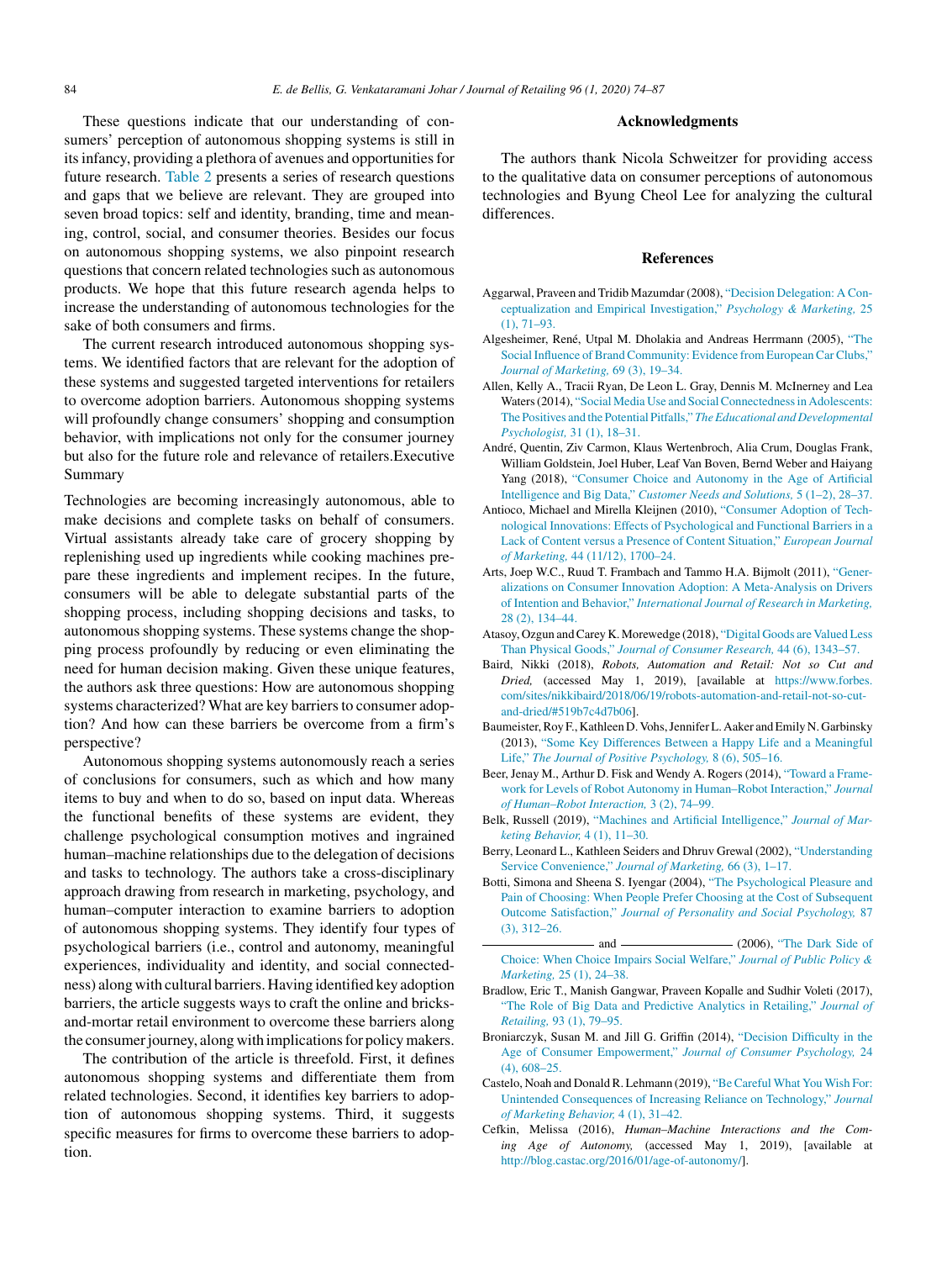- <span id="page-11-0"></span>Cheng, Yimin, Anirban Mukhopadhyay and Rom Y. Schrift (2017), ["Do](http://refhub.elsevier.com/S0022-4359(19)30092-2/sbref0095) [Costly](http://refhub.elsevier.com/S0022-4359(19)30092-2/sbref0095) [Options](http://refhub.elsevier.com/S0022-4359(19)30092-2/sbref0095) [Lead](http://refhub.elsevier.com/S0022-4359(19)30092-2/sbref0095) to Better [Outcomes?](http://refhub.elsevier.com/S0022-4359(19)30092-2/sbref0095) [How](http://refhub.elsevier.com/S0022-4359(19)30092-2/sbref0095) [the](http://refhub.elsevier.com/S0022-4359(19)30092-2/sbref0095) Protestant Work [Ethic](http://refhub.elsevier.com/S0022-4359(19)30092-2/sbref0095) [Influences](http://refhub.elsevier.com/S0022-4359(19)30092-2/sbref0095) [the](http://refhub.elsevier.com/S0022-4359(19)30092-2/sbref0095) [Cost-Benefit](http://refhub.elsevier.com/S0022-4359(19)30092-2/sbref0095) [Heuristic](http://refhub.elsevier.com/S0022-4359(19)30092-2/sbref0095) [in](http://refhub.elsevier.com/S0022-4359(19)30092-2/sbref0095) [Goal](http://refhub.elsevier.com/S0022-4359(19)30092-2/sbref0095) [Pursuit,"](http://refhub.elsevier.com/S0022-4359(19)30092-2/sbref0095) *[Journal](http://refhub.elsevier.com/S0022-4359(19)30092-2/sbref0095) [of](http://refhub.elsevier.com/S0022-4359(19)30092-2/sbref0095) [Marketing](http://refhub.elsevier.com/S0022-4359(19)30092-2/sbref0095) [Research,](http://refhub.elsevier.com/S0022-4359(19)30092-2/sbref0095)* [54](http://refhub.elsevier.com/S0022-4359(19)30092-2/sbref0095) [\(4\),](http://refhub.elsevier.com/S0022-4359(19)30092-2/sbref0095) [636–49.](http://refhub.elsevier.com/S0022-4359(19)30092-2/sbref0095)
- Chui, Michael,James Manyika, Mehdi Miremadi, Nicolaus Henke, Rita Chung, Pieter Nel and Sankalp Malhotra (2018), *Notes from the AI Frontier: Applications and Value of Deep Learning,* (accessed May 1, 2019), [available at [https://www.mckinsey.com/featured-insights/artificial-intelligence/notes](https://www.mckinsey.com/featured-insights/artificial-intelligence/notes-from-the-ai-frontier-applications-and-value-of-deep-learning)[from-the-ai-frontier-applications-and-value-of-deep-learning](https://www.mckinsey.com/featured-insights/artificial-intelligence/notes-from-the-ai-frontier-applications-and-value-of-deep-learning)].
- Chung, Jaeyeon and Gita V. Johar (2018), ["The](http://refhub.elsevier.com/S0022-4359(19)30092-2/sbref0105) [Seesaw](http://refhub.elsevier.com/S0022-4359(19)30092-2/sbref0105) [Self:](http://refhub.elsevier.com/S0022-4359(19)30092-2/sbref0105) [Possessions,](http://refhub.elsevier.com/S0022-4359(19)30092-2/sbref0105) [Iden](http://refhub.elsevier.com/S0022-4359(19)30092-2/sbref0105)[tity](http://refhub.elsevier.com/S0022-4359(19)30092-2/sbref0105) [\(De\)activation,](http://refhub.elsevier.com/S0022-4359(19)30092-2/sbref0105) [and](http://refhub.elsevier.com/S0022-4359(19)30092-2/sbref0105) [Task](http://refhub.elsevier.com/S0022-4359(19)30092-2/sbref0105) [Performance,"](http://refhub.elsevier.com/S0022-4359(19)30092-2/sbref0105) *[Journal](http://refhub.elsevier.com/S0022-4359(19)30092-2/sbref0105) [of](http://refhub.elsevier.com/S0022-4359(19)30092-2/sbref0105) [Marketing](http://refhub.elsevier.com/S0022-4359(19)30092-2/sbref0105) [Research,](http://refhub.elsevier.com/S0022-4359(19)30092-2/sbref0105)* [55](http://refhub.elsevier.com/S0022-4359(19)30092-2/sbref0105) [\(5\),](http://refhub.elsevier.com/S0022-4359(19)30092-2/sbref0105) [752–65.](http://refhub.elsevier.com/S0022-4359(19)30092-2/sbref0105)
- Chung,Jaeyeon, Leonard Lee, Donald R. Lehmann and Claire Tsai (2019), *[How](http://refhub.elsevier.com/S0022-4359(19)30092-2/sbref0110) [People](http://refhub.elsevier.com/S0022-4359(19)30092-2/sbref0110) [Use](http://refhub.elsevier.com/S0022-4359(19)30092-2/sbref0110) [Found](http://refhub.elsevier.com/S0022-4359(19)30092-2/sbref0110) [Time,](http://refhub.elsevier.com/S0022-4359(19)30092-2/sbref0110)* [working](http://refhub.elsevier.com/S0022-4359(19)30092-2/sbref0110) [paper.](http://refhub.elsevier.com/S0022-4359(19)30092-2/sbref0110)
- Coeckelbergh, Mark (2012), ["Can](http://refhub.elsevier.com/S0022-4359(19)30092-2/sbref0115) [We](http://refhub.elsevier.com/S0022-4359(19)30092-2/sbref0115) [Trust](http://refhub.elsevier.com/S0022-4359(19)30092-2/sbref0115) [Robots?,"](http://refhub.elsevier.com/S0022-4359(19)30092-2/sbref0115) *[Ethics](http://refhub.elsevier.com/S0022-4359(19)30092-2/sbref0115) [and](http://refhub.elsevier.com/S0022-4359(19)30092-2/sbref0115) [Information](http://refhub.elsevier.com/S0022-4359(19)30092-2/sbref0115) [Technology,](http://refhub.elsevier.com/S0022-4359(19)30092-2/sbref0115)* [14](http://refhub.elsevier.com/S0022-4359(19)30092-2/sbref0115) [\(1\),](http://refhub.elsevier.com/S0022-4359(19)30092-2/sbref0115) [53](http://refhub.elsevier.com/S0022-4359(19)30092-2/sbref0115)–[60.](http://refhub.elsevier.com/S0022-4359(19)30092-2/sbref0115)
- Corneli, Joseph, Anna Jordanous, Christian Guckelsberger, Alison Pease and Simon Colton (2019), *[Modelling](http://refhub.elsevier.com/S0022-4359(19)30092-2/sbref0120) [Serendipity](http://refhub.elsevier.com/S0022-4359(19)30092-2/sbref0120) [in](http://refhub.elsevier.com/S0022-4359(19)30092-2/sbref0120) [a](http://refhub.elsevier.com/S0022-4359(19)30092-2/sbref0120) [Computational](http://refhub.elsevier.com/S0022-4359(19)30092-2/sbref0120) [Context,](http://refhub.elsevier.com/S0022-4359(19)30092-2/sbref0120)* [working](http://refhub.elsevier.com/S0022-4359(19)30092-2/sbref0120) [paper.](http://refhub.elsevier.com/S0022-4359(19)30092-2/sbref0120)
- Csikszentmihalyi, Mihaly (2000), ["The](http://refhub.elsevier.com/S0022-4359(19)30092-2/sbref0125) [Costs](http://refhub.elsevier.com/S0022-4359(19)30092-2/sbref0125) [and](http://refhub.elsevier.com/S0022-4359(19)30092-2/sbref0125) [Benefits](http://refhub.elsevier.com/S0022-4359(19)30092-2/sbref0125) [of](http://refhub.elsevier.com/S0022-4359(19)30092-2/sbref0125) [Consuming,"](http://refhub.elsevier.com/S0022-4359(19)30092-2/sbref0125) *[Journal](http://refhub.elsevier.com/S0022-4359(19)30092-2/sbref0125) [of](http://refhub.elsevier.com/S0022-4359(19)30092-2/sbref0125) [Consumer](http://refhub.elsevier.com/S0022-4359(19)30092-2/sbref0125) [Research,](http://refhub.elsevier.com/S0022-4359(19)30092-2/sbref0125)* [27](http://refhub.elsevier.com/S0022-4359(19)30092-2/sbref0125) [\(2\),](http://refhub.elsevier.com/S0022-4359(19)30092-2/sbref0125) [267](http://refhub.elsevier.com/S0022-4359(19)30092-2/sbref0125)–[72.](http://refhub.elsevier.com/S0022-4359(19)30092-2/sbref0125)
- Cutright, Keisha M. (2012), ["The](http://refhub.elsevier.com/S0022-4359(19)30092-2/sbref0130) [Beauty](http://refhub.elsevier.com/S0022-4359(19)30092-2/sbref0130) [of](http://refhub.elsevier.com/S0022-4359(19)30092-2/sbref0130) [Boundaries:](http://refhub.elsevier.com/S0022-4359(19)30092-2/sbref0130) [When](http://refhub.elsevier.com/S0022-4359(19)30092-2/sbref0130) [and](http://refhub.elsevier.com/S0022-4359(19)30092-2/sbref0130) [Why](http://refhub.elsevier.com/S0022-4359(19)30092-2/sbref0130) [We](http://refhub.elsevier.com/S0022-4359(19)30092-2/sbref0130) [Seek](http://refhub.elsevier.com/S0022-4359(19)30092-2/sbref0130) [Structure](http://refhub.elsevier.com/S0022-4359(19)30092-2/sbref0130) [in](http://refhub.elsevier.com/S0022-4359(19)30092-2/sbref0130) [Consumption,"](http://refhub.elsevier.com/S0022-4359(19)30092-2/sbref0130) *[Journal](http://refhub.elsevier.com/S0022-4359(19)30092-2/sbref0130) [of](http://refhub.elsevier.com/S0022-4359(19)30092-2/sbref0130) [Consumer](http://refhub.elsevier.com/S0022-4359(19)30092-2/sbref0130) [Research,](http://refhub.elsevier.com/S0022-4359(19)30092-2/sbref0130)* [38](http://refhub.elsevier.com/S0022-4359(19)30092-2/sbref0130) [\(5\),](http://refhub.elsevier.com/S0022-4359(19)30092-2/sbref0130) [775](http://refhub.elsevier.com/S0022-4359(19)30092-2/sbref0130)–[90.](http://refhub.elsevier.com/S0022-4359(19)30092-2/sbref0130)
- de Bellis, Emanuel, Christian Hildebrand, Kenichi Ito, Andreas Herrmann and Bernd Schmitt (2019b), ["Personalizing](http://refhub.elsevier.com/S0022-4359(19)30092-2/sbref0135) [the](http://refhub.elsevier.com/S0022-4359(19)30092-2/sbref0135) [Customization](http://refhub.elsevier.com/S0022-4359(19)30092-2/sbref0135) [Experience:](http://refhub.elsevier.com/S0022-4359(19)30092-2/sbref0135) [A](http://refhub.elsevier.com/S0022-4359(19)30092-2/sbref0135) [Matching](http://refhub.elsevier.com/S0022-4359(19)30092-2/sbref0135) [Theory](http://refhub.elsevier.com/S0022-4359(19)30092-2/sbref0135) [of](http://refhub.elsevier.com/S0022-4359(19)30092-2/sbref0135) [Mass](http://refhub.elsevier.com/S0022-4359(19)30092-2/sbref0135) [Customization](http://refhub.elsevier.com/S0022-4359(19)30092-2/sbref0135) [Interfaces](http://refhub.elsevier.com/S0022-4359(19)30092-2/sbref0135) [and](http://refhub.elsevier.com/S0022-4359(19)30092-2/sbref0135) [Cultural](http://refhub.elsevier.com/S0022-4359(19)30092-2/sbref0135) [Informa](http://refhub.elsevier.com/S0022-4359(19)30092-2/sbref0135)[tion](http://refhub.elsevier.com/S0022-4359(19)30092-2/sbref0135) [Processing,"](http://refhub.elsevier.com/S0022-4359(19)30092-2/sbref0135) *[Journal](http://refhub.elsevier.com/S0022-4359(19)30092-2/sbref0135) [of](http://refhub.elsevier.com/S0022-4359(19)30092-2/sbref0135) [Marketing](http://refhub.elsevier.com/S0022-4359(19)30092-2/sbref0135) [Research,](http://refhub.elsevier.com/S0022-4359(19)30092-2/sbref0135)* [56](http://refhub.elsevier.com/S0022-4359(19)30092-2/sbref0135) [\(6\),](http://refhub.elsevier.com/S0022-4359(19)30092-2/sbref0135) [1050–65.](http://refhub.elsevier.com/S0022-4359(19)30092-2/sbref0135)
- de Bellis, Emanuel, Gita Venkataramani Johar and Nicola Schweitzer (2019), *[TheProtestant](http://refhub.elsevier.com/S0022-4359(19)30092-2/sbref0140) [WorkEthic,Consumers'Quest](http://refhub.elsevier.com/S0022-4359(19)30092-2/sbref0140) [for](http://refhub.elsevier.com/S0022-4359(19)30092-2/sbref0140) [Meaning,](http://refhub.elsevier.com/S0022-4359(19)30092-2/sbref0140) [and](http://refhub.elsevier.com/S0022-4359(19)30092-2/sbref0140) [theAdoption](http://refhub.elsevier.com/S0022-4359(19)30092-2/sbref0140) [of](http://refhub.elsevier.com/S0022-4359(19)30092-2/sbref0140) [Autonomous](http://refhub.elsevier.com/S0022-4359(19)30092-2/sbref0140) [Products,](http://refhub.elsevier.com/S0022-4359(19)30092-2/sbref0140)* [working](http://refhub.elsevier.com/S0022-4359(19)30092-2/sbref0140) [paper.](http://refhub.elsevier.com/S0022-4359(19)30092-2/sbref0140)
- de Visser, Ewart J., Richard Pak and Tyler H. Shaw (2018), ["From](http://refhub.elsevier.com/S0022-4359(19)30092-2/sbref0145) ['Automa](http://refhub.elsevier.com/S0022-4359(19)30092-2/sbref0145)[tion'](http://refhub.elsevier.com/S0022-4359(19)30092-2/sbref0145) [to](http://refhub.elsevier.com/S0022-4359(19)30092-2/sbref0145) ['Autonomy':](http://refhub.elsevier.com/S0022-4359(19)30092-2/sbref0145) [The](http://refhub.elsevier.com/S0022-4359(19)30092-2/sbref0145) [Importance](http://refhub.elsevier.com/S0022-4359(19)30092-2/sbref0145) [of](http://refhub.elsevier.com/S0022-4359(19)30092-2/sbref0145) [Trust](http://refhub.elsevier.com/S0022-4359(19)30092-2/sbref0145) [Repair](http://refhub.elsevier.com/S0022-4359(19)30092-2/sbref0145) [in](http://refhub.elsevier.com/S0022-4359(19)30092-2/sbref0145) [Human–Machine](http://refhub.elsevier.com/S0022-4359(19)30092-2/sbref0145) [Interaction,"](http://refhub.elsevier.com/S0022-4359(19)30092-2/sbref0145) *[Ergonomics,](http://refhub.elsevier.com/S0022-4359(19)30092-2/sbref0145)* [61](http://refhub.elsevier.com/S0022-4359(19)30092-2/sbref0145) [\(10\),](http://refhub.elsevier.com/S0022-4359(19)30092-2/sbref0145) [1409–27.](http://refhub.elsevier.com/S0022-4359(19)30092-2/sbref0145)
- Dietvorst, Berkeley J., Joseph P. Simmons and Cade Massey (2018), ["Overcom](http://refhub.elsevier.com/S0022-4359(19)30092-2/sbref0150)[ing](http://refhub.elsevier.com/S0022-4359(19)30092-2/sbref0150) [Algorithm](http://refhub.elsevier.com/S0022-4359(19)30092-2/sbref0150) [Aversion:](http://refhub.elsevier.com/S0022-4359(19)30092-2/sbref0150) [People](http://refhub.elsevier.com/S0022-4359(19)30092-2/sbref0150) [Will](http://refhub.elsevier.com/S0022-4359(19)30092-2/sbref0150) [Use](http://refhub.elsevier.com/S0022-4359(19)30092-2/sbref0150) [Imperfect](http://refhub.elsevier.com/S0022-4359(19)30092-2/sbref0150) Algorithms If [They](http://refhub.elsevier.com/S0022-4359(19)30092-2/sbref0150) [Can](http://refhub.elsevier.com/S0022-4359(19)30092-2/sbref0150) [\(Even](http://refhub.elsevier.com/S0022-4359(19)30092-2/sbref0150) [Slightly\)](http://refhub.elsevier.com/S0022-4359(19)30092-2/sbref0150) [Modify](http://refhub.elsevier.com/S0022-4359(19)30092-2/sbref0150) [Them,"](http://refhub.elsevier.com/S0022-4359(19)30092-2/sbref0150) *[Management](http://refhub.elsevier.com/S0022-4359(19)30092-2/sbref0150) [Science,](http://refhub.elsevier.com/S0022-4359(19)30092-2/sbref0150)* [64](http://refhub.elsevier.com/S0022-4359(19)30092-2/sbref0150) [\(3\),](http://refhub.elsevier.com/S0022-4359(19)30092-2/sbref0150) [1155](http://refhub.elsevier.com/S0022-4359(19)30092-2/sbref0150)–[70.](http://refhub.elsevier.com/S0022-4359(19)30092-2/sbref0150) , and

(2015), ["Algorithm](http://refhub.elsevier.com/S0022-4359(19)30092-2/sbref0155) [Aversion:](http://refhub.elsevier.com/S0022-4359(19)30092-2/sbref0155) [People](http://refhub.elsevier.com/S0022-4359(19)30092-2/sbref0155) [Erroneously](http://refhub.elsevier.com/S0022-4359(19)30092-2/sbref0155) [Avoid](http://refhub.elsevier.com/S0022-4359(19)30092-2/sbref0155) [Algorithms](http://refhub.elsevier.com/S0022-4359(19)30092-2/sbref0155) [after](http://refhub.elsevier.com/S0022-4359(19)30092-2/sbref0155) [Seeing](http://refhub.elsevier.com/S0022-4359(19)30092-2/sbref0155) [Them](http://refhub.elsevier.com/S0022-4359(19)30092-2/sbref0155) [Err,"](http://refhub.elsevier.com/S0022-4359(19)30092-2/sbref0155) *[Journal](http://refhub.elsevier.com/S0022-4359(19)30092-2/sbref0155) [of](http://refhub.elsevier.com/S0022-4359(19)30092-2/sbref0155) [Experimental](http://refhub.elsevier.com/S0022-4359(19)30092-2/sbref0155) [Psychology:](http://refhub.elsevier.com/S0022-4359(19)30092-2/sbref0155) [General,](http://refhub.elsevier.com/S0022-4359(19)30092-2/sbref0155)* [144](http://refhub.elsevier.com/S0022-4359(19)30092-2/sbref0155) [\(1\),](http://refhub.elsevier.com/S0022-4359(19)30092-2/sbref0155) [114](http://refhub.elsevier.com/S0022-4359(19)30092-2/sbref0155)–[26.](http://refhub.elsevier.com/S0022-4359(19)30092-2/sbref0155)

- Dweck, Carol S. (2008), *[Mindset:](http://refhub.elsevier.com/S0022-4359(19)30092-2/sbref0160) [The](http://refhub.elsevier.com/S0022-4359(19)30092-2/sbref0160) [New](http://refhub.elsevier.com/S0022-4359(19)30092-2/sbref0160) [Psychology](http://refhub.elsevier.com/S0022-4359(19)30092-2/sbref0160) [of](http://refhub.elsevier.com/S0022-4359(19)30092-2/sbref0160) [Success,](http://refhub.elsevier.com/S0022-4359(19)30092-2/sbref0160)* [Random](http://refhub.elsevier.com/S0022-4359(19)30092-2/sbref0160) [House](http://refhub.elsevier.com/S0022-4359(19)30092-2/sbref0160) [Digital,](http://refhub.elsevier.com/S0022-4359(19)30092-2/sbref0160) [Inc.](http://refhub.elsevier.com/S0022-4359(19)30092-2/sbref0160)
- Escalas, Jennifer Edson and Mary Frances Luce (2004), ["Understanding](http://refhub.elsevier.com/S0022-4359(19)30092-2/sbref0165) [the](http://refhub.elsevier.com/S0022-4359(19)30092-2/sbref0165) [Effects](http://refhub.elsevier.com/S0022-4359(19)30092-2/sbref0165) [of](http://refhub.elsevier.com/S0022-4359(19)30092-2/sbref0165) [Process-Focused](http://refhub.elsevier.com/S0022-4359(19)30092-2/sbref0165) [Versus](http://refhub.elsevier.com/S0022-4359(19)30092-2/sbref0165) [Outcome-Focused](http://refhub.elsevier.com/S0022-4359(19)30092-2/sbref0165) [Thought](http://refhub.elsevier.com/S0022-4359(19)30092-2/sbref0165) [in](http://refhub.elsevier.com/S0022-4359(19)30092-2/sbref0165) [Response](http://refhub.elsevier.com/S0022-4359(19)30092-2/sbref0165) [to](http://refhub.elsevier.com/S0022-4359(19)30092-2/sbref0165) [Advertising,"](http://refhub.elsevier.com/S0022-4359(19)30092-2/sbref0165) *[Journal](http://refhub.elsevier.com/S0022-4359(19)30092-2/sbref0165) [of](http://refhub.elsevier.com/S0022-4359(19)30092-2/sbref0165) [Consumer](http://refhub.elsevier.com/S0022-4359(19)30092-2/sbref0165) [Research,](http://refhub.elsevier.com/S0022-4359(19)30092-2/sbref0165)* [31](http://refhub.elsevier.com/S0022-4359(19)30092-2/sbref0165) [\(2\),](http://refhub.elsevier.com/S0022-4359(19)30092-2/sbref0165) [274](http://refhub.elsevier.com/S0022-4359(19)30092-2/sbref0165)–[85.](http://refhub.elsevier.com/S0022-4359(19)30092-2/sbref0165)
- Faraji-Rad, Ali, Shiri Melumad and Gita Venkataramani Johar (2017), ["Con](http://refhub.elsevier.com/S0022-4359(19)30092-2/sbref0170)[sumer](http://refhub.elsevier.com/S0022-4359(19)30092-2/sbref0170) [Desire](http://refhub.elsevier.com/S0022-4359(19)30092-2/sbref0170) [for](http://refhub.elsevier.com/S0022-4359(19)30092-2/sbref0170) [Control](http://refhub.elsevier.com/S0022-4359(19)30092-2/sbref0170) [as](http://refhub.elsevier.com/S0022-4359(19)30092-2/sbref0170) [a](http://refhub.elsevier.com/S0022-4359(19)30092-2/sbref0170) [Barrier](http://refhub.elsevier.com/S0022-4359(19)30092-2/sbref0170) [to](http://refhub.elsevier.com/S0022-4359(19)30092-2/sbref0170) [New](http://refhub.elsevier.com/S0022-4359(19)30092-2/sbref0170) [Product](http://refhub.elsevier.com/S0022-4359(19)30092-2/sbref0170) [Adoption,"](http://refhub.elsevier.com/S0022-4359(19)30092-2/sbref0170) *[Journal](http://refhub.elsevier.com/S0022-4359(19)30092-2/sbref0170) [of](http://refhub.elsevier.com/S0022-4359(19)30092-2/sbref0170) [Consumer](http://refhub.elsevier.com/S0022-4359(19)30092-2/sbref0170) [Psychology,](http://refhub.elsevier.com/S0022-4359(19)30092-2/sbref0170)* [27](http://refhub.elsevier.com/S0022-4359(19)30092-2/sbref0170) [\(3\),](http://refhub.elsevier.com/S0022-4359(19)30092-2/sbref0170) [347](http://refhub.elsevier.com/S0022-4359(19)30092-2/sbref0170)–[54.](http://refhub.elsevier.com/S0022-4359(19)30092-2/sbref0170)
- Franke, Nikolaus and Martin Schreier (2008), "Product Uniqueness [as](http://refhub.elsevier.com/S0022-4359(19)30092-2/sbref0175) a Driver [of](http://refhub.elsevier.com/S0022-4359(19)30092-2/sbref0175) [Customer](http://refhub.elsevier.com/S0022-4359(19)30092-2/sbref0175) [Utility](http://refhub.elsevier.com/S0022-4359(19)30092-2/sbref0175) [inMassCustomization,"](http://refhub.elsevier.com/S0022-4359(19)30092-2/sbref0175) *[Marketing](http://refhub.elsevier.com/S0022-4359(19)30092-2/sbref0175) [Letters,](http://refhub.elsevier.com/S0022-4359(19)30092-2/sbref0175)* [19](http://refhub.elsevier.com/S0022-4359(19)30092-2/sbref0175) [\(2\),](http://refhub.elsevier.com/S0022-4359(19)30092-2/sbref0175) [93–107.](http://refhub.elsevier.com/S0022-4359(19)30092-2/sbref0175)
- Franklin, Stan and Art Graesser (1996), ["Is](http://refhub.elsevier.com/S0022-4359(19)30092-2/sbref0180) [it](http://refhub.elsevier.com/S0022-4359(19)30092-2/sbref0180) [an](http://refhub.elsevier.com/S0022-4359(19)30092-2/sbref0180) [Agent,](http://refhub.elsevier.com/S0022-4359(19)30092-2/sbref0180) [or](http://refhub.elsevier.com/S0022-4359(19)30092-2/sbref0180) [just](http://refhub.elsevier.com/S0022-4359(19)30092-2/sbref0180) [a](http://refhub.elsevier.com/S0022-4359(19)30092-2/sbref0180) [Program?:](http://refhub.elsevier.com/S0022-4359(19)30092-2/sbref0180) [A](http://refhub.elsevier.com/S0022-4359(19)30092-2/sbref0180) [Taxonomy](http://refhub.elsevier.com/S0022-4359(19)30092-2/sbref0180) [for](http://refhub.elsevier.com/S0022-4359(19)30092-2/sbref0180) [Autonomous](http://refhub.elsevier.com/S0022-4359(19)30092-2/sbref0180) [Agents,"](http://refhub.elsevier.com/S0022-4359(19)30092-2/sbref0180) [in](http://refhub.elsevier.com/S0022-4359(19)30092-2/sbref0180) *[International](http://refhub.elsevier.com/S0022-4359(19)30092-2/sbref0180) [Workshop](http://refhub.elsevier.com/S0022-4359(19)30092-2/sbref0180) [on](http://refhub.elsevier.com/S0022-4359(19)30092-2/sbref0180) [Agent](http://refhub.elsevier.com/S0022-4359(19)30092-2/sbref0180) [Theories,](http://refhub.elsevier.com/S0022-4359(19)30092-2/sbref0180) [Architectures,](http://refhub.elsevier.com/S0022-4359(19)30092-2/sbref0180) [and](http://refhub.elsevier.com/S0022-4359(19)30092-2/sbref0180) [Languages](http://refhub.elsevier.com/S0022-4359(19)30092-2/sbref0180)* [Berlin,](http://refhub.elsevier.com/S0022-4359(19)30092-2/sbref0180) [Heidelberg:](http://refhub.elsevier.com/S0022-4359(19)30092-2/sbref0180) [Springer.](http://refhub.elsevier.com/S0022-4359(19)30092-2/sbref0180)
- Galloway, Scott (2017), *This Technology Kills Brands,* (accessed May 1, 2019), [available at [https://www.youtube.com/watch?v=BXEu8RcneZQ\]](https://www.youtube.com/watch?v=BXEu8RcneZQ).
- Gilovich, Thomas, Amit Kumar and Lily Jampol (2015), ["A](http://refhub.elsevier.com/S0022-4359(19)30092-2/sbref0190) [Wonderful](http://refhub.elsevier.com/S0022-4359(19)30092-2/sbref0190) [Life:](http://refhub.elsevier.com/S0022-4359(19)30092-2/sbref0190) [Experiential](http://refhub.elsevier.com/S0022-4359(19)30092-2/sbref0190) [Consumption](http://refhub.elsevier.com/S0022-4359(19)30092-2/sbref0190) [and](http://refhub.elsevier.com/S0022-4359(19)30092-2/sbref0190) [the](http://refhub.elsevier.com/S0022-4359(19)30092-2/sbref0190) [Pursuit](http://refhub.elsevier.com/S0022-4359(19)30092-2/sbref0190) [of](http://refhub.elsevier.com/S0022-4359(19)30092-2/sbref0190) [Happiness,"](http://refhub.elsevier.com/S0022-4359(19)30092-2/sbref0190) *[Journal](http://refhub.elsevier.com/S0022-4359(19)30092-2/sbref0190) [of](http://refhub.elsevier.com/S0022-4359(19)30092-2/sbref0190) [Con](http://refhub.elsevier.com/S0022-4359(19)30092-2/sbref0190)[sumer](http://refhub.elsevier.com/S0022-4359(19)30092-2/sbref0190) [Psychology,](http://refhub.elsevier.com/S0022-4359(19)30092-2/sbref0190)* [25](http://refhub.elsevier.com/S0022-4359(19)30092-2/sbref0190) [\(1\),](http://refhub.elsevier.com/S0022-4359(19)30092-2/sbref0190) [152–65.](http://refhub.elsevier.com/S0022-4359(19)30092-2/sbref0190)
- Gomez-Uribe, Carlos A. and Neil Hunt (2016), ["The](http://refhub.elsevier.com/S0022-4359(19)30092-2/sbref0195) [Netflix](http://refhub.elsevier.com/S0022-4359(19)30092-2/sbref0195) [Recommender](http://refhub.elsevier.com/S0022-4359(19)30092-2/sbref0195) [System:](http://refhub.elsevier.com/S0022-4359(19)30092-2/sbref0195) [Algorithms,](http://refhub.elsevier.com/S0022-4359(19)30092-2/sbref0195) [Business](http://refhub.elsevier.com/S0022-4359(19)30092-2/sbref0195) [Value,](http://refhub.elsevier.com/S0022-4359(19)30092-2/sbref0195) [and](http://refhub.elsevier.com/S0022-4359(19)30092-2/sbref0195) [Innovation,"](http://refhub.elsevier.com/S0022-4359(19)30092-2/sbref0195) *[ACM](http://refhub.elsevier.com/S0022-4359(19)30092-2/sbref0195) [Transactions](http://refhub.elsevier.com/S0022-4359(19)30092-2/sbref0195) [on](http://refhub.elsevier.com/S0022-4359(19)30092-2/sbref0195) [Management](http://refhub.elsevier.com/S0022-4359(19)30092-2/sbref0195) [Information](http://refhub.elsevier.com/S0022-4359(19)30092-2/sbref0195) [Systems](http://refhub.elsevier.com/S0022-4359(19)30092-2/sbref0195) [\(TMIS\),](http://refhub.elsevier.com/S0022-4359(19)30092-2/sbref0195)* [6](http://refhub.elsevier.com/S0022-4359(19)30092-2/sbref0195) [\(4\),](http://refhub.elsevier.com/S0022-4359(19)30092-2/sbref0195) [13.](http://refhub.elsevier.com/S0022-4359(19)30092-2/sbref0195)
- Granulo, Armin, Christoph Fuchs and Stefano Puntoni (2019), ["Psychologi](http://refhub.elsevier.com/S0022-4359(19)30092-2/sbref0200)[cal](http://refhub.elsevier.com/S0022-4359(19)30092-2/sbref0200) [Reactions](http://refhub.elsevier.com/S0022-4359(19)30092-2/sbref0200) [to](http://refhub.elsevier.com/S0022-4359(19)30092-2/sbref0200) [Human](http://refhub.elsevier.com/S0022-4359(19)30092-2/sbref0200) [Versus](http://refhub.elsevier.com/S0022-4359(19)30092-2/sbref0200) [Robotic](http://refhub.elsevier.com/S0022-4359(19)30092-2/sbref0200) [Job](http://refhub.elsevier.com/S0022-4359(19)30092-2/sbref0200) [Replacement,"](http://refhub.elsevier.com/S0022-4359(19)30092-2/sbref0200) *[Nature](http://refhub.elsevier.com/S0022-4359(19)30092-2/sbref0200) [Human](http://refhub.elsevier.com/S0022-4359(19)30092-2/sbref0200) [Behaviour,](http://refhub.elsevier.com/S0022-4359(19)30092-2/sbref0200)* [3](http://refhub.elsevier.com/S0022-4359(19)30092-2/sbref0200) [\(10\),](http://refhub.elsevier.com/S0022-4359(19)30092-2/sbref0200) [1062–9.](http://refhub.elsevier.com/S0022-4359(19)30092-2/sbref0200)
- Grewal, Dhruv, Anne L. Roggeveen and Jens Nordfält (2017), ["The](http://refhub.elsevier.com/S0022-4359(19)30092-2/sbref0205) [Future](http://refhub.elsevier.com/S0022-4359(19)30092-2/sbref0205) [of](http://refhub.elsevier.com/S0022-4359(19)30092-2/sbref0205) [Retailing,"](http://refhub.elsevier.com/S0022-4359(19)30092-2/sbref0205) *[Journal](http://refhub.elsevier.com/S0022-4359(19)30092-2/sbref0205) [of](http://refhub.elsevier.com/S0022-4359(19)30092-2/sbref0205) [Retailing,](http://refhub.elsevier.com/S0022-4359(19)30092-2/sbref0205)* [93](http://refhub.elsevier.com/S0022-4359(19)30092-2/sbref0205) [\(1\),](http://refhub.elsevier.com/S0022-4359(19)30092-2/sbref0205) [1](http://refhub.elsevier.com/S0022-4359(19)30092-2/sbref0205)–[6.](http://refhub.elsevier.com/S0022-4359(19)30092-2/sbref0205)
- Grieve, Rachel, Michaelle Indian, Kate Witteveen, Georgina Anne Tolan and Jessica Marrington (2013), ["Face-to-Face](http://refhub.elsevier.com/S0022-4359(19)30092-2/sbref0210) [or](http://refhub.elsevier.com/S0022-4359(19)30092-2/sbref0210) [Facebook:](http://refhub.elsevier.com/S0022-4359(19)30092-2/sbref0210) [Can](http://refhub.elsevier.com/S0022-4359(19)30092-2/sbref0210) [Social](http://refhub.elsevier.com/S0022-4359(19)30092-2/sbref0210) [Con](http://refhub.elsevier.com/S0022-4359(19)30092-2/sbref0210)[nectedness](http://refhub.elsevier.com/S0022-4359(19)30092-2/sbref0210) [Be](http://refhub.elsevier.com/S0022-4359(19)30092-2/sbref0210) [Derived](http://refhub.elsevier.com/S0022-4359(19)30092-2/sbref0210) [Online?,"](http://refhub.elsevier.com/S0022-4359(19)30092-2/sbref0210) *[Computers](http://refhub.elsevier.com/S0022-4359(19)30092-2/sbref0210) [in](http://refhub.elsevier.com/S0022-4359(19)30092-2/sbref0210) [Human](http://refhub.elsevier.com/S0022-4359(19)30092-2/sbref0210) [Behavior,](http://refhub.elsevier.com/S0022-4359(19)30092-2/sbref0210)* [29](http://refhub.elsevier.com/S0022-4359(19)30092-2/sbref0210) [\(3\),](http://refhub.elsevier.com/S0022-4359(19)30092-2/sbref0210) [604–9.](http://refhub.elsevier.com/S0022-4359(19)30092-2/sbref0210)
- Hamerman, Eric J. and Gita V. Johar (2013), ["Conditioned](http://refhub.elsevier.com/S0022-4359(19)30092-2/sbref0215) [Superstition:](http://refhub.elsevier.com/S0022-4359(19)30092-2/sbref0215) [Desire](http://refhub.elsevier.com/S0022-4359(19)30092-2/sbref0215) [for](http://refhub.elsevier.com/S0022-4359(19)30092-2/sbref0215) [Control](http://refhub.elsevier.com/S0022-4359(19)30092-2/sbref0215) [and](http://refhub.elsevier.com/S0022-4359(19)30092-2/sbref0215) [Consumer](http://refhub.elsevier.com/S0022-4359(19)30092-2/sbref0215) [Brand](http://refhub.elsevier.com/S0022-4359(19)30092-2/sbref0215) [Preferences,"](http://refhub.elsevier.com/S0022-4359(19)30092-2/sbref0215) *[Journal](http://refhub.elsevier.com/S0022-4359(19)30092-2/sbref0215) [of](http://refhub.elsevier.com/S0022-4359(19)30092-2/sbref0215) [Consumer](http://refhub.elsevier.com/S0022-4359(19)30092-2/sbref0215) [Research,](http://refhub.elsevier.com/S0022-4359(19)30092-2/sbref0215)* [40](http://refhub.elsevier.com/S0022-4359(19)30092-2/sbref0215) [\(3\),](http://refhub.elsevier.com/S0022-4359(19)30092-2/sbref0215) [428–43.](http://refhub.elsevier.com/S0022-4359(19)30092-2/sbref0215)
- Hamilton, Rebecca and Linda L. Price (2019), "Consumer Journeys: [Developing](http://refhub.elsevier.com/S0022-4359(19)30092-2/sbref0220) [Consumer-Based](http://refhub.elsevier.com/S0022-4359(19)30092-2/sbref0220) [Strategy,"](http://refhub.elsevier.com/S0022-4359(19)30092-2/sbref0220) *[Journal](http://refhub.elsevier.com/S0022-4359(19)30092-2/sbref0220) [of](http://refhub.elsevier.com/S0022-4359(19)30092-2/sbref0220) [the](http://refhub.elsevier.com/S0022-4359(19)30092-2/sbref0220) [Academy](http://refhub.elsevier.com/S0022-4359(19)30092-2/sbref0220) [of](http://refhub.elsevier.com/S0022-4359(19)30092-2/sbref0220) [Marketing](http://refhub.elsevier.com/S0022-4359(19)30092-2/sbref0220) [Science,](http://refhub.elsevier.com/S0022-4359(19)30092-2/sbref0220)* [47](http://refhub.elsevier.com/S0022-4359(19)30092-2/sbref0220) [\(2\),](http://refhub.elsevier.com/S0022-4359(19)30092-2/sbref0220) [187](http://refhub.elsevier.com/S0022-4359(19)30092-2/sbref0220)–[91.](http://refhub.elsevier.com/S0022-4359(19)30092-2/sbref0220)
- Hamilton, Rebecca, Debora Thompson, Sterling Bone, Lan Nguyen Chaplin, Vladas Griskevicius, Kelly Goldsmith, Ronald Hill, et al. (2019), ["The](http://refhub.elsevier.com/S0022-4359(19)30092-2/sbref0225) [Effects](http://refhub.elsevier.com/S0022-4359(19)30092-2/sbref0225) [of](http://refhub.elsevier.com/S0022-4359(19)30092-2/sbref0225) [Scarcity](http://refhub.elsevier.com/S0022-4359(19)30092-2/sbref0225) on Consumer [Decision](http://refhub.elsevier.com/S0022-4359(19)30092-2/sbref0225) [Journeys,"](http://refhub.elsevier.com/S0022-4359(19)30092-2/sbref0225) *[Journal](http://refhub.elsevier.com/S0022-4359(19)30092-2/sbref0225) of the Academy [of](http://refhub.elsevier.com/S0022-4359(19)30092-2/sbref0225) [Marketing](http://refhub.elsevier.com/S0022-4359(19)30092-2/sbref0225) [Science,](http://refhub.elsevier.com/S0022-4359(19)30092-2/sbref0225)* [47](http://refhub.elsevier.com/S0022-4359(19)30092-2/sbref0225) [\(3\),](http://refhub.elsevier.com/S0022-4359(19)30092-2/sbref0225) [532](http://refhub.elsevier.com/S0022-4359(19)30092-2/sbref0225)–[50.](http://refhub.elsevier.com/S0022-4359(19)30092-2/sbref0225)
- Hancock, Peter A., Illah Nourbakhsh and Jack Stewart (2019), ["On](http://refhub.elsevier.com/S0022-4359(19)30092-2/sbref0230) [the](http://refhub.elsevier.com/S0022-4359(19)30092-2/sbref0230) [Future](http://refhub.elsevier.com/S0022-4359(19)30092-2/sbref0230) [of](http://refhub.elsevier.com/S0022-4359(19)30092-2/sbref0230) [Transportation](http://refhub.elsevier.com/S0022-4359(19)30092-2/sbref0230) [in](http://refhub.elsevier.com/S0022-4359(19)30092-2/sbref0230) [an](http://refhub.elsevier.com/S0022-4359(19)30092-2/sbref0230) [Era](http://refhub.elsevier.com/S0022-4359(19)30092-2/sbref0230) [of](http://refhub.elsevier.com/S0022-4359(19)30092-2/sbref0230) [Automated](http://refhub.elsevier.com/S0022-4359(19)30092-2/sbref0230) [and](http://refhub.elsevier.com/S0022-4359(19)30092-2/sbref0230) [Autonomous](http://refhub.elsevier.com/S0022-4359(19)30092-2/sbref0230) [Vehicles,"](http://refhub.elsevier.com/S0022-4359(19)30092-2/sbref0230) *[Pro](http://refhub.elsevier.com/S0022-4359(19)30092-2/sbref0230)[ceedings](http://refhub.elsevier.com/S0022-4359(19)30092-2/sbref0230) [of](http://refhub.elsevier.com/S0022-4359(19)30092-2/sbref0230) [the](http://refhub.elsevier.com/S0022-4359(19)30092-2/sbref0230) [National](http://refhub.elsevier.com/S0022-4359(19)30092-2/sbref0230) [Academy](http://refhub.elsevier.com/S0022-4359(19)30092-2/sbref0230) [of](http://refhub.elsevier.com/S0022-4359(19)30092-2/sbref0230) [Sciences,](http://refhub.elsevier.com/S0022-4359(19)30092-2/sbref0230)* [116](http://refhub.elsevier.com/S0022-4359(19)30092-2/sbref0230) [\(16\),](http://refhub.elsevier.com/S0022-4359(19)30092-2/sbref0230) [7684–91.](http://refhub.elsevier.com/S0022-4359(19)30092-2/sbref0230)
- Hancock, Peter A. (2017), *[Mind,](http://refhub.elsevier.com/S0022-4359(19)30092-2/sbref0235) [Machine](http://refhub.elsevier.com/S0022-4359(19)30092-2/sbref0235) [and](http://refhub.elsevier.com/S0022-4359(19)30092-2/sbref0235) [Morality:](http://refhub.elsevier.com/S0022-4359(19)30092-2/sbref0235) [Toward](http://refhub.elsevier.com/S0022-4359(19)30092-2/sbref0235) [a](http://refhub.elsevier.com/S0022-4359(19)30092-2/sbref0235) [Philosophy](http://refhub.elsevier.com/S0022-4359(19)30092-2/sbref0235) [of](http://refhub.elsevier.com/S0022-4359(19)30092-2/sbref0235) [Human](http://refhub.elsevier.com/S0022-4359(19)30092-2/sbref0235)–[Technology](http://refhub.elsevier.com/S0022-4359(19)30092-2/sbref0235) [Symbiosis,](http://refhub.elsevier.com/S0022-4359(19)30092-2/sbref0235)* [CRC](http://refhub.elsevier.com/S0022-4359(19)30092-2/sbref0235) [Press.](http://refhub.elsevier.com/S0022-4359(19)30092-2/sbref0235)
- Häubl, Gerald and Valerie Trifts (2000), ["Consumer](http://refhub.elsevier.com/S0022-4359(19)30092-2/sbref0240) [Decision](http://refhub.elsevier.com/S0022-4359(19)30092-2/sbref0240) [Making](http://refhub.elsevier.com/S0022-4359(19)30092-2/sbref0240) [in](http://refhub.elsevier.com/S0022-4359(19)30092-2/sbref0240) [Online](http://refhub.elsevier.com/S0022-4359(19)30092-2/sbref0240) [Shopping](http://refhub.elsevier.com/S0022-4359(19)30092-2/sbref0240) [Environments:](http://refhub.elsevier.com/S0022-4359(19)30092-2/sbref0240) [The](http://refhub.elsevier.com/S0022-4359(19)30092-2/sbref0240) [Effects](http://refhub.elsevier.com/S0022-4359(19)30092-2/sbref0240) [of](http://refhub.elsevier.com/S0022-4359(19)30092-2/sbref0240) [Interactive](http://refhub.elsevier.com/S0022-4359(19)30092-2/sbref0240) [Decision](http://refhub.elsevier.com/S0022-4359(19)30092-2/sbref0240) [Aids,"](http://refhub.elsevier.com/S0022-4359(19)30092-2/sbref0240) *[Market](http://refhub.elsevier.com/S0022-4359(19)30092-2/sbref0240)[ing](http://refhub.elsevier.com/S0022-4359(19)30092-2/sbref0240) [Science,](http://refhub.elsevier.com/S0022-4359(19)30092-2/sbref0240)* [19](http://refhub.elsevier.com/S0022-4359(19)30092-2/sbref0240) [\(1\),](http://refhub.elsevier.com/S0022-4359(19)30092-2/sbref0240) [4–21.](http://refhub.elsevier.com/S0022-4359(19)30092-2/sbref0240)
- Hershfield, Hal E., Cassie Mogilner and Uri Barnea (2016), "People Who Choose [Time](http://refhub.elsevier.com/S0022-4359(19)30092-2/sbref0245) [over](http://refhub.elsevier.com/S0022-4359(19)30092-2/sbref0245) [Money](http://refhub.elsevier.com/S0022-4359(19)30092-2/sbref0245) [Are](http://refhub.elsevier.com/S0022-4359(19)30092-2/sbref0245) [Happier,"](http://refhub.elsevier.com/S0022-4359(19)30092-2/sbref0245) *[Social](http://refhub.elsevier.com/S0022-4359(19)30092-2/sbref0245) [Psychological](http://refhub.elsevier.com/S0022-4359(19)30092-2/sbref0245) [and](http://refhub.elsevier.com/S0022-4359(19)30092-2/sbref0245) [Personality](http://refhub.elsevier.com/S0022-4359(19)30092-2/sbref0245) [Sci](http://refhub.elsevier.com/S0022-4359(19)30092-2/sbref0245)[ence,](http://refhub.elsevier.com/S0022-4359(19)30092-2/sbref0245)* [7](http://refhub.elsevier.com/S0022-4359(19)30092-2/sbref0245) [\(7\),](http://refhub.elsevier.com/S0022-4359(19)30092-2/sbref0245) [697–706.](http://refhub.elsevier.com/S0022-4359(19)30092-2/sbref0245)
- Hoffman, Donna L. and Thomas P. Novak (2018), ["Consumer](http://refhub.elsevier.com/S0022-4359(19)30092-2/sbref0250) [and](http://refhub.elsevier.com/S0022-4359(19)30092-2/sbref0250) [Object](http://refhub.elsevier.com/S0022-4359(19)30092-2/sbref0250) [Expe](http://refhub.elsevier.com/S0022-4359(19)30092-2/sbref0250)[rience](http://refhub.elsevier.com/S0022-4359(19)30092-2/sbref0250) [in](http://refhub.elsevier.com/S0022-4359(19)30092-2/sbref0250) [the](http://refhub.elsevier.com/S0022-4359(19)30092-2/sbref0250) [Internet](http://refhub.elsevier.com/S0022-4359(19)30092-2/sbref0250) [of](http://refhub.elsevier.com/S0022-4359(19)30092-2/sbref0250) [Things:](http://refhub.elsevier.com/S0022-4359(19)30092-2/sbref0250) [An](http://refhub.elsevier.com/S0022-4359(19)30092-2/sbref0250) [Assemblage](http://refhub.elsevier.com/S0022-4359(19)30092-2/sbref0250) [Theory](http://refhub.elsevier.com/S0022-4359(19)30092-2/sbref0250) [Approach,"](http://refhub.elsevier.com/S0022-4359(19)30092-2/sbref0250) *[Journal](http://refhub.elsevier.com/S0022-4359(19)30092-2/sbref0250) [of](http://refhub.elsevier.com/S0022-4359(19)30092-2/sbref0250) [Consumer](http://refhub.elsevier.com/S0022-4359(19)30092-2/sbref0250) [Research,](http://refhub.elsevier.com/S0022-4359(19)30092-2/sbref0250)* [44](http://refhub.elsevier.com/S0022-4359(19)30092-2/sbref0250) [\(6\),](http://refhub.elsevier.com/S0022-4359(19)30092-2/sbref0250) [1178–204.](http://refhub.elsevier.com/S0022-4359(19)30092-2/sbref0250)
- Hofstede, Geert (2019), *Country Comparison,* (accessed May 1, 2019), [available at [https://www.hofstede-insights.com/](https://www.hofstede-insights.com/country-comparison/china.india.the-usa/) [country-comparison/china.india.the-usa/](https://www.hofstede-insights.com/country-comparison/china.india.the-usa/)].
- Holbrook, Morris B. and Elizabeth C. Hirschman (1982), ["The](http://refhub.elsevier.com/S0022-4359(19)30092-2/sbref0260) [Experiential](http://refhub.elsevier.com/S0022-4359(19)30092-2/sbref0260) [Aspects](http://refhub.elsevier.com/S0022-4359(19)30092-2/sbref0260) [of](http://refhub.elsevier.com/S0022-4359(19)30092-2/sbref0260) [Consumption:](http://refhub.elsevier.com/S0022-4359(19)30092-2/sbref0260) [Consumer](http://refhub.elsevier.com/S0022-4359(19)30092-2/sbref0260) [Fantasies,](http://refhub.elsevier.com/S0022-4359(19)30092-2/sbref0260) [Feelings,](http://refhub.elsevier.com/S0022-4359(19)30092-2/sbref0260) [and](http://refhub.elsevier.com/S0022-4359(19)30092-2/sbref0260) [Fun,"](http://refhub.elsevier.com/S0022-4359(19)30092-2/sbref0260) *[Journal](http://refhub.elsevier.com/S0022-4359(19)30092-2/sbref0260) [of](http://refhub.elsevier.com/S0022-4359(19)30092-2/sbref0260) [Consumer](http://refhub.elsevier.com/S0022-4359(19)30092-2/sbref0260) [Research,](http://refhub.elsevier.com/S0022-4359(19)30092-2/sbref0260)* [9](http://refhub.elsevier.com/S0022-4359(19)30092-2/sbref0260) [\(2\),](http://refhub.elsevier.com/S0022-4359(19)30092-2/sbref0260) [132–40.](http://refhub.elsevier.com/S0022-4359(19)30092-2/sbref0260)
- Holt, Douglas B. (1995), ["How](http://refhub.elsevier.com/S0022-4359(19)30092-2/sbref0265) [Consumers](http://refhub.elsevier.com/S0022-4359(19)30092-2/sbref0265) [Consume:](http://refhub.elsevier.com/S0022-4359(19)30092-2/sbref0265) [A](http://refhub.elsevier.com/S0022-4359(19)30092-2/sbref0265) [Typology](http://refhub.elsevier.com/S0022-4359(19)30092-2/sbref0265) [of](http://refhub.elsevier.com/S0022-4359(19)30092-2/sbref0265) [Consump](http://refhub.elsevier.com/S0022-4359(19)30092-2/sbref0265)[tion](http://refhub.elsevier.com/S0022-4359(19)30092-2/sbref0265) [Practices,"](http://refhub.elsevier.com/S0022-4359(19)30092-2/sbref0265) *[Journal](http://refhub.elsevier.com/S0022-4359(19)30092-2/sbref0265) [of](http://refhub.elsevier.com/S0022-4359(19)30092-2/sbref0265) [Consumer](http://refhub.elsevier.com/S0022-4359(19)30092-2/sbref0265) [Research,](http://refhub.elsevier.com/S0022-4359(19)30092-2/sbref0265)* [22](http://refhub.elsevier.com/S0022-4359(19)30092-2/sbref0265) [\(1\),](http://refhub.elsevier.com/S0022-4359(19)30092-2/sbref0265) [1](http://refhub.elsevier.com/S0022-4359(19)30092-2/sbref0265)–[16.](http://refhub.elsevier.com/S0022-4359(19)30092-2/sbref0265)
- Hornsey, Matthew J., Katharine H. Greenaway, Emily A. Harris and Paul G. Bain (2019), ["Exploring](http://refhub.elsevier.com/S0022-4359(19)30092-2/sbref0270) [Cultural](http://refhub.elsevier.com/S0022-4359(19)30092-2/sbref0270) [Differences](http://refhub.elsevier.com/S0022-4359(19)30092-2/sbref0270) [in](http://refhub.elsevier.com/S0022-4359(19)30092-2/sbref0270) [the](http://refhub.elsevier.com/S0022-4359(19)30092-2/sbref0270) [Extent](http://refhub.elsevier.com/S0022-4359(19)30092-2/sbref0270) [to](http://refhub.elsevier.com/S0022-4359(19)30092-2/sbref0270) [Which](http://refhub.elsevier.com/S0022-4359(19)30092-2/sbref0270) [People](http://refhub.elsevier.com/S0022-4359(19)30092-2/sbref0270) [Perceive](http://refhub.elsevier.com/S0022-4359(19)30092-2/sbref0270) [and](http://refhub.elsevier.com/S0022-4359(19)30092-2/sbref0270) [Desire](http://refhub.elsevier.com/S0022-4359(19)30092-2/sbref0270) [Control,"](http://refhub.elsevier.com/S0022-4359(19)30092-2/sbref0270) *[Personality](http://refhub.elsevier.com/S0022-4359(19)30092-2/sbref0270) [and](http://refhub.elsevier.com/S0022-4359(19)30092-2/sbref0270) [Social](http://refhub.elsevier.com/S0022-4359(19)30092-2/sbref0270) [Psychology](http://refhub.elsevier.com/S0022-4359(19)30092-2/sbref0270) [Bulletin,](http://refhub.elsevier.com/S0022-4359(19)30092-2/sbref0270)* [45](http://refhub.elsevier.com/S0022-4359(19)30092-2/sbref0270) [\(1\),](http://refhub.elsevier.com/S0022-4359(19)30092-2/sbref0270) [81](http://refhub.elsevier.com/S0022-4359(19)30092-2/sbref0270)–[92.](http://refhub.elsevier.com/S0022-4359(19)30092-2/sbref0270)
- Heitmann, Mark, Donald R. Lehmann and Andreas Herrmann (2007), ["Choice](http://refhub.elsevier.com/S0022-4359(19)30092-2/sbref0275) [Goal](http://refhub.elsevier.com/S0022-4359(19)30092-2/sbref0275) [Attainment](http://refhub.elsevier.com/S0022-4359(19)30092-2/sbref0275) [and](http://refhub.elsevier.com/S0022-4359(19)30092-2/sbref0275) [Decision](http://refhub.elsevier.com/S0022-4359(19)30092-2/sbref0275) [and](http://refhub.elsevier.com/S0022-4359(19)30092-2/sbref0275) [Consumption](http://refhub.elsevier.com/S0022-4359(19)30092-2/sbref0275) [Satisfaction,"](http://refhub.elsevier.com/S0022-4359(19)30092-2/sbref0275) *[Journal](http://refhub.elsevier.com/S0022-4359(19)30092-2/sbref0275) [of](http://refhub.elsevier.com/S0022-4359(19)30092-2/sbref0275) [Marketing](http://refhub.elsevier.com/S0022-4359(19)30092-2/sbref0275) [Research,](http://refhub.elsevier.com/S0022-4359(19)30092-2/sbref0275)* [44](http://refhub.elsevier.com/S0022-4359(19)30092-2/sbref0275) [\(2\),](http://refhub.elsevier.com/S0022-4359(19)30092-2/sbref0275) [234–50.](http://refhub.elsevier.com/S0022-4359(19)30092-2/sbref0275)
- Hildebrand, Christian (2019), ["The](http://refhub.elsevier.com/S0022-4359(19)30092-2/sbref0280) [Machine](http://refhub.elsevier.com/S0022-4359(19)30092-2/sbref0280) [Age](http://refhub.elsevier.com/S0022-4359(19)30092-2/sbref0280) [of](http://refhub.elsevier.com/S0022-4359(19)30092-2/sbref0280) [Marketing:](http://refhub.elsevier.com/S0022-4359(19)30092-2/sbref0280) [How](http://refhub.elsevier.com/S0022-4359(19)30092-2/sbref0280) [Artifi](http://refhub.elsevier.com/S0022-4359(19)30092-2/sbref0280)[cial](http://refhub.elsevier.com/S0022-4359(19)30092-2/sbref0280) [Intelligence](http://refhub.elsevier.com/S0022-4359(19)30092-2/sbref0280) [Changes](http://refhub.elsevier.com/S0022-4359(19)30092-2/sbref0280) [the](http://refhub.elsevier.com/S0022-4359(19)30092-2/sbref0280) [Way](http://refhub.elsevier.com/S0022-4359(19)30092-2/sbref0280) [People](http://refhub.elsevier.com/S0022-4359(19)30092-2/sbref0280) [Think,](http://refhub.elsevier.com/S0022-4359(19)30092-2/sbref0280) [Act,](http://refhub.elsevier.com/S0022-4359(19)30092-2/sbref0280) [and](http://refhub.elsevier.com/S0022-4359(19)30092-2/sbref0280) [Decide,"](http://refhub.elsevier.com/S0022-4359(19)30092-2/sbref0280) *[NIM](http://refhub.elsevier.com/S0022-4359(19)30092-2/sbref0280) [Marketing](http://refhub.elsevier.com/S0022-4359(19)30092-2/sbref0280) [Intelligence](http://refhub.elsevier.com/S0022-4359(19)30092-2/sbref0280) [Review,](http://refhub.elsevier.com/S0022-4359(19)30092-2/sbref0280)* [11](http://refhub.elsevier.com/S0022-4359(19)30092-2/sbref0280) [\(2\),](http://refhub.elsevier.com/S0022-4359(19)30092-2/sbref0280) [10](http://refhub.elsevier.com/S0022-4359(19)30092-2/sbref0280)–[7.](http://refhub.elsevier.com/S0022-4359(19)30092-2/sbref0280)
- Hildebrand, Christian and Anouk Bergner (2019), ["AI-Driven](http://refhub.elsevier.com/S0022-4359(19)30092-2/sbref0285) Sales Automation: [Using](http://refhub.elsevier.com/S0022-4359(19)30092-2/sbref0285) [Chatbots](http://refhub.elsevier.com/S0022-4359(19)30092-2/sbref0285) [to](http://refhub.elsevier.com/S0022-4359(19)30092-2/sbref0285) [Boost](http://refhub.elsevier.com/S0022-4359(19)30092-2/sbref0285) [Sales,"](http://refhub.elsevier.com/S0022-4359(19)30092-2/sbref0285) *[NIM](http://refhub.elsevier.com/S0022-4359(19)30092-2/sbref0285) [Marketing](http://refhub.elsevier.com/S0022-4359(19)30092-2/sbref0285) [Intelligence](http://refhub.elsevier.com/S0022-4359(19)30092-2/sbref0285) [Review,](http://refhub.elsevier.com/S0022-4359(19)30092-2/sbref0285)* [11](http://refhub.elsevier.com/S0022-4359(19)30092-2/sbref0285) [\(2\),](http://refhub.elsevier.com/S0022-4359(19)30092-2/sbref0285) [36](http://refhub.elsevier.com/S0022-4359(19)30092-2/sbref0285)–[41.](http://refhub.elsevier.com/S0022-4359(19)30092-2/sbref0285)
- Huang, M[in](http://refhub.elsevier.com/S0022-4359(19)30092-2/sbref0290)g-Hui and Roland T. Rust (2018), "Artificial Intelligence in [Service,"](http://refhub.elsevier.com/S0022-4359(19)30092-2/sbref0290) *[Journal](http://refhub.elsevier.com/S0022-4359(19)30092-2/sbref0290) [of](http://refhub.elsevier.com/S0022-4359(19)30092-2/sbref0290) [Service](http://refhub.elsevier.com/S0022-4359(19)30092-2/sbref0290) [Research,](http://refhub.elsevier.com/S0022-4359(19)30092-2/sbref0290)* [21](http://refhub.elsevier.com/S0022-4359(19)30092-2/sbref0290) [\(2\),](http://refhub.elsevier.com/S0022-4359(19)30092-2/sbref0290) [155–72.](http://refhub.elsevier.com/S0022-4359(19)30092-2/sbref0290)
- Im, Subin, Barry L. Bayus and Charlotte H. Mason (2003), ["An](http://refhub.elsevier.com/S0022-4359(19)30092-2/sbref0295) [Empirical](http://refhub.elsevier.com/S0022-4359(19)30092-2/sbref0295) [Study](http://refhub.elsevier.com/S0022-4359(19)30092-2/sbref0295) [of](http://refhub.elsevier.com/S0022-4359(19)30092-2/sbref0295) [Innate](http://refhub.elsevier.com/S0022-4359(19)30092-2/sbref0295) [Consumer](http://refhub.elsevier.com/S0022-4359(19)30092-2/sbref0295) [Innovativeness,](http://refhub.elsevier.com/S0022-4359(19)30092-2/sbref0295) [Personal](http://refhub.elsevier.com/S0022-4359(19)30092-2/sbref0295) [Characteristics,](http://refhub.elsevier.com/S0022-4359(19)30092-2/sbref0295) [and](http://refhub.elsevier.com/S0022-4359(19)30092-2/sbref0295) [New-Product](http://refhub.elsevier.com/S0022-4359(19)30092-2/sbref0295) [Adoption](http://refhub.elsevier.com/S0022-4359(19)30092-2/sbref0295) [Behavior,"](http://refhub.elsevier.com/S0022-4359(19)30092-2/sbref0295) *[Journal](http://refhub.elsevier.com/S0022-4359(19)30092-2/sbref0295) [of](http://refhub.elsevier.com/S0022-4359(19)30092-2/sbref0295) [the](http://refhub.elsevier.com/S0022-4359(19)30092-2/sbref0295) [Academy](http://refhub.elsevier.com/S0022-4359(19)30092-2/sbref0295) [of](http://refhub.elsevier.com/S0022-4359(19)30092-2/sbref0295) [Marketing](http://refhub.elsevier.com/S0022-4359(19)30092-2/sbref0295) [Science,](http://refhub.elsevier.com/S0022-4359(19)30092-2/sbref0295)* [31](http://refhub.elsevier.com/S0022-4359(19)30092-2/sbref0295) [\(1\),](http://refhub.elsevier.com/S0022-4359(19)30092-2/sbref0295) [61–73.](http://refhub.elsevier.com/S0022-4359(19)30092-2/sbref0295)
- Infosys (2019), *Autonomous Technologies to Power Tomorrow's Enterprises,* (accessed October 1, 2019), [available at [https://www.infosys.](https://www.infosys.com/insights/ai-automation/Pages/autonomous-technologies.aspx) [com/insights/ai-automation/Pages/autonomous-technologies.aspx](https://www.infosys.com/insights/ai-automation/Pages/autonomous-technologies.aspx)].
- Inman, J. Jeffrey and Hristina Nikolova (2017), ["Shopper-Facing](http://refhub.elsevier.com/S0022-4359(19)30092-2/sbref0305) [Retail](http://refhub.elsevier.com/S0022-4359(19)30092-2/sbref0305) [Tech](http://refhub.elsevier.com/S0022-4359(19)30092-2/sbref0305)[nology:](http://refhub.elsevier.com/S0022-4359(19)30092-2/sbref0305) [A](http://refhub.elsevier.com/S0022-4359(19)30092-2/sbref0305) [Retailer](http://refhub.elsevier.com/S0022-4359(19)30092-2/sbref0305) [Adoption](http://refhub.elsevier.com/S0022-4359(19)30092-2/sbref0305) [Decision](http://refhub.elsevier.com/S0022-4359(19)30092-2/sbref0305) [Framework](http://refhub.elsevier.com/S0022-4359(19)30092-2/sbref0305) [Incorporating](http://refhub.elsevier.com/S0022-4359(19)30092-2/sbref0305) [Shopper](http://refhub.elsevier.com/S0022-4359(19)30092-2/sbref0305) [Attitudes](http://refhub.elsevier.com/S0022-4359(19)30092-2/sbref0305) [and](http://refhub.elsevier.com/S0022-4359(19)30092-2/sbref0305) [Privacy](http://refhub.elsevier.com/S0022-4359(19)30092-2/sbref0305) [Concerns,"](http://refhub.elsevier.com/S0022-4359(19)30092-2/sbref0305) *[Journal](http://refhub.elsevier.com/S0022-4359(19)30092-2/sbref0305) [of](http://refhub.elsevier.com/S0022-4359(19)30092-2/sbref0305) [Retailing,](http://refhub.elsevier.com/S0022-4359(19)30092-2/sbref0305)* [93](http://refhub.elsevier.com/S0022-4359(19)30092-2/sbref0305) [\(1\),](http://refhub.elsevier.com/S0022-4359(19)30092-2/sbref0305) [7](http://refhub.elsevier.com/S0022-4359(19)30092-2/sbref0305)–[28.](http://refhub.elsevier.com/S0022-4359(19)30092-2/sbref0305)
- Jörling, Moritz, Robert Böhm and Stefanie Paluch (2019), ["Service](http://refhub.elsevier.com/S0022-4359(19)30092-2/sbref0310) [Robots:](http://refhub.elsevier.com/S0022-4359(19)30092-2/sbref0310) [Drivers](http://refhub.elsevier.com/S0022-4359(19)30092-2/sbref0310) [of](http://refhub.elsevier.com/S0022-4359(19)30092-2/sbref0310) [Perceived](http://refhub.elsevier.com/S0022-4359(19)30092-2/sbref0310) [Responsibility](http://refhub.elsevier.com/S0022-4359(19)30092-2/sbref0310) [for](http://refhub.elsevier.com/S0022-4359(19)30092-2/sbref0310) [Service](http://refhub.elsevier.com/S0022-4359(19)30092-2/sbref0310) [Outcomes,"](http://refhub.elsevier.com/S0022-4359(19)30092-2/sbref0310) *[Journal](http://refhub.elsevier.com/S0022-4359(19)30092-2/sbref0310) [of](http://refhub.elsevier.com/S0022-4359(19)30092-2/sbref0310) [Ser](http://refhub.elsevier.com/S0022-4359(19)30092-2/sbref0310)[vice](http://refhub.elsevier.com/S0022-4359(19)30092-2/sbref0310) [Research,](http://refhub.elsevier.com/S0022-4359(19)30092-2/sbref0310)* [22](http://refhub.elsevier.com/S0022-4359(19)30092-2/sbref0310) [\(4\),](http://refhub.elsevier.com/S0022-4359(19)30092-2/sbref0310) [404–20.](http://refhub.elsevier.com/S0022-4359(19)30092-2/sbref0310)
- Kim, Seo Young, Bernd H. Schmitt and Nadia M. Thalmann (2019), ["Eliza](http://refhub.elsevier.com/S0022-4359(19)30092-2/sbref0315) [in](http://refhub.elsevier.com/S0022-4359(19)30092-2/sbref0315) [the](http://refhub.elsevier.com/S0022-4359(19)30092-2/sbref0315) [Uncanny](http://refhub.elsevier.com/S0022-4359(19)30092-2/sbref0315) [Valley:](http://refhub.elsevier.com/S0022-4359(19)30092-2/sbref0315) [Anthropomorphizing](http://refhub.elsevier.com/S0022-4359(19)30092-2/sbref0315) [Consumer](http://refhub.elsevier.com/S0022-4359(19)30092-2/sbref0315) [Robots](http://refhub.elsevier.com/S0022-4359(19)30092-2/sbref0315) [Increases](http://refhub.elsevier.com/S0022-4359(19)30092-2/sbref0315) [Their](http://refhub.elsevier.com/S0022-4359(19)30092-2/sbref0315) [Perceived](http://refhub.elsevier.com/S0022-4359(19)30092-2/sbref0315) [Warmth](http://refhub.elsevier.com/S0022-4359(19)30092-2/sbref0315) [But](http://refhub.elsevier.com/S0022-4359(19)30092-2/sbref0315) [Decreases](http://refhub.elsevier.com/S0022-4359(19)30092-2/sbref0315) [Liking,"](http://refhub.elsevier.com/S0022-4359(19)30092-2/sbref0315) *[Marketing](http://refhub.elsevier.com/S0022-4359(19)30092-2/sbref0315) [Letters,](http://refhub.elsevier.com/S0022-4359(19)30092-2/sbref0315)* [30](http://refhub.elsevier.com/S0022-4359(19)30092-2/sbref0315) [\(1\),](http://refhub.elsevier.com/S0022-4359(19)30092-2/sbref0315) [1](http://refhub.elsevier.com/S0022-4359(19)30092-2/sbref0315)–[12.](http://refhub.elsevier.com/S0022-4359(19)30092-2/sbref0315)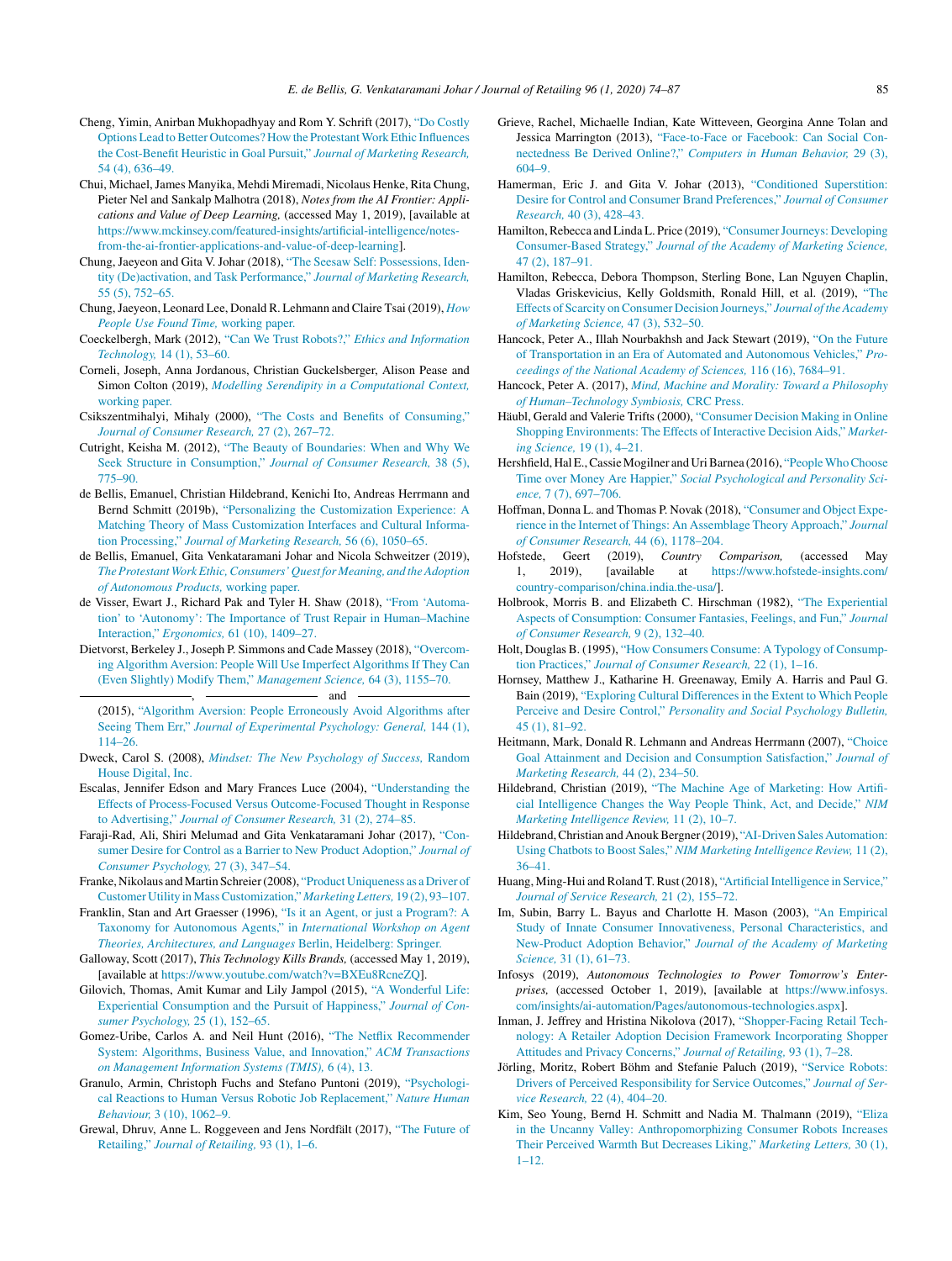- <span id="page-12-0"></span>Köcher, Sören, Michael Jugovac, Dietmar Jannach and Hartmut H. Holzmüller (2019), ["New](http://refhub.elsevier.com/S0022-4359(19)30092-2/sbref0320) [Hidden](http://refhub.elsevier.com/S0022-4359(19)30092-2/sbref0320) [Persuaders:](http://refhub.elsevier.com/S0022-4359(19)30092-2/sbref0320) [An](http://refhub.elsevier.com/S0022-4359(19)30092-2/sbref0320) [Investigation](http://refhub.elsevier.com/S0022-4359(19)30092-2/sbref0320) [of](http://refhub.elsevier.com/S0022-4359(19)30092-2/sbref0320) [Attribute-Level](http://refhub.elsevier.com/S0022-4359(19)30092-2/sbref0320) [Anchoring](http://refhub.elsevier.com/S0022-4359(19)30092-2/sbref0320) [Effects](http://refhub.elsevier.com/S0022-4359(19)30092-2/sbref0320) [of](http://refhub.elsevier.com/S0022-4359(19)30092-2/sbref0320) [Product](http://refhub.elsevier.com/S0022-4359(19)30092-2/sbref0320) [Recommendations,"](http://refhub.elsevier.com/S0022-4359(19)30092-2/sbref0320) *[Journal](http://refhub.elsevier.com/S0022-4359(19)30092-2/sbref0320) [of](http://refhub.elsevier.com/S0022-4359(19)30092-2/sbref0320) [Retailing,](http://refhub.elsevier.com/S0022-4359(19)30092-2/sbref0320)* [95](http://refhub.elsevier.com/S0022-4359(19)30092-2/sbref0320)  $(1)$ , [24–41.](http://refhub.elsevier.com/S0022-4359(19)30092-2/sbref0320)
- Kröper, Madeleine, Volker Bilgram and Ramona Wehlig (2017), ["Empowering](http://refhub.elsevier.com/S0022-4359(19)30092-2/sbref0325) [Members](http://refhub.elsevier.com/S0022-4359(19)30092-2/sbref0325) [of](http://refhub.elsevier.com/S0022-4359(19)30092-2/sbref0325) [a](http://refhub.elsevier.com/S0022-4359(19)30092-2/sbref0325) [Brand](http://refhub.elsevier.com/S0022-4359(19)30092-2/sbref0325) [Community](http://refhub.elsevier.com/S0022-4359(19)30092-2/sbref0325) [to](http://refhub.elsevier.com/S0022-4359(19)30092-2/sbref0325) [Gain](http://refhub.elsevier.com/S0022-4359(19)30092-2/sbref0325) [Consumer](http://refhub.elsevier.com/S0022-4359(19)30092-2/sbref0325) [Insights](http://refhub.elsevier.com/S0022-4359(19)30092-2/sbref0325) [and](http://refhub.elsevier.com/S0022-4359(19)30092-2/sbref0325) [Create](http://refhub.elsevier.com/S0022-4359(19)30092-2/sbref0325) [New](http://refhub.elsevier.com/S0022-4359(19)30092-2/sbref0325) [Products:](http://refhub.elsevier.com/S0022-4359(19)30092-2/sbref0325) [The](http://refhub.elsevier.com/S0022-4359(19)30092-2/sbref0325) [Case](http://refhub.elsevier.com/S0022-4359(19)30092-2/sbref0325) [of](http://refhub.elsevier.com/S0022-4359(19)30092-2/sbref0325) [the](http://refhub.elsevier.com/S0022-4359(19)30092-2/sbref0325) [Vorwerk](http://refhub.elsevier.com/S0022-4359(19)30092-2/sbref0325) [Thermomix](http://refhub.elsevier.com/S0022-4359(19)30092-2/sbref0325) [Research](http://refhub.elsevier.com/S0022-4359(19)30092-2/sbref0325) [Community,"](http://refhub.elsevier.com/S0022-4359(19)30092-2/sbref0325) *[Strategy](http://refhub.elsevier.com/S0022-4359(19)30092-2/sbref0325) [and](http://refhub.elsevier.com/S0022-4359(19)30092-2/sbref0325) [Communication](http://refhub.elsevier.com/S0022-4359(19)30092-2/sbref0325) [for](http://refhub.elsevier.com/S0022-4359(19)30092-2/sbref0325) [Innovation,](http://refhub.elsevier.com/S0022-4359(19)30092-2/sbref0325)*[,](http://refhub.elsevier.com/S0022-4359(19)30092-2/sbref0325) [403](http://refhub.elsevier.com/S0022-4359(19)30092-2/sbref0325)–[14.](http://refhub.elsevier.com/S0022-4359(19)30092-2/sbref0325)
- Lee, Chaiwoo and Joseph F. Coughlin (2015), ["Older](http://refhub.elsevier.com/S0022-4359(19)30092-2/sbref0330) [Adults'](http://refhub.elsevier.com/S0022-4359(19)30092-2/sbref0330) [Adoption](http://refhub.elsevier.com/S0022-4359(19)30092-2/sbref0330) [of](http://refhub.elsevier.com/S0022-4359(19)30092-2/sbref0330) [Tech](http://refhub.elsevier.com/S0022-4359(19)30092-2/sbref0330)[nology:](http://refhub.elsevier.com/S0022-4359(19)30092-2/sbref0330) [An](http://refhub.elsevier.com/S0022-4359(19)30092-2/sbref0330) [Integrated](http://refhub.elsevier.com/S0022-4359(19)30092-2/sbref0330) [Approach](http://refhub.elsevier.com/S0022-4359(19)30092-2/sbref0330) [to](http://refhub.elsevier.com/S0022-4359(19)30092-2/sbref0330) [Identifying](http://refhub.elsevier.com/S0022-4359(19)30092-2/sbref0330) [Determinants](http://refhub.elsevier.com/S0022-4359(19)30092-2/sbref0330) [and](http://refhub.elsevier.com/S0022-4359(19)30092-2/sbref0330) [Barriers,"](http://refhub.elsevier.com/S0022-4359(19)30092-2/sbref0330) *[Journal](http://refhub.elsevier.com/S0022-4359(19)30092-2/sbref0330) [of](http://refhub.elsevier.com/S0022-4359(19)30092-2/sbref0330) [Product](http://refhub.elsevier.com/S0022-4359(19)30092-2/sbref0330) [Innovation](http://refhub.elsevier.com/S0022-4359(19)30092-2/sbref0330) [Management,](http://refhub.elsevier.com/S0022-4359(19)30092-2/sbref0330)* [32](http://refhub.elsevier.com/S0022-4359(19)30092-2/sbref0330) [\(5\),](http://refhub.elsevier.com/S0022-4359(19)30092-2/sbref0330) [747–59.](http://refhub.elsevier.com/S0022-4359(19)30092-2/sbref0330)
- Lehmann, Donald R. and Jeffrey R. Parker (2017), ["Disadoption,"](http://refhub.elsevier.com/S0022-4359(19)30092-2/sbref0335) *[AMS](http://refhub.elsevier.com/S0022-4359(19)30092-2/sbref0335) [Review,](http://refhub.elsevier.com/S0022-4359(19)30092-2/sbref0335)* [7](http://refhub.elsevier.com/S0022-4359(19)30092-2/sbref0335) [\(1](http://refhub.elsevier.com/S0022-4359(19)30092-2/sbref0335)–[2\),](http://refhub.elsevier.com/S0022-4359(19)30092-2/sbref0335) [36–51.](http://refhub.elsevier.com/S0022-4359(19)30092-2/sbref0335)
- Lemon, Katherine N. and Peter C. Verhoef (2016), ["Understanding](http://refhub.elsevier.com/S0022-4359(19)30092-2/sbref0340) [Customer](http://refhub.elsevier.com/S0022-4359(19)30092-2/sbref0340) [Experience](http://refhub.elsevier.com/S0022-4359(19)30092-2/sbref0340) [Throughout](http://refhub.elsevier.com/S0022-4359(19)30092-2/sbref0340) [the](http://refhub.elsevier.com/S0022-4359(19)30092-2/sbref0340) [Customer](http://refhub.elsevier.com/S0022-4359(19)30092-2/sbref0340) [Journey,"](http://refhub.elsevier.com/S0022-4359(19)30092-2/sbref0340) *[Journal](http://refhub.elsevier.com/S0022-4359(19)30092-2/sbref0340) [of](http://refhub.elsevier.com/S0022-4359(19)30092-2/sbref0340) [Marketing,](http://refhub.elsevier.com/S0022-4359(19)30092-2/sbref0340)* [80](http://refhub.elsevier.com/S0022-4359(19)30092-2/sbref0340) [\(6\),](http://refhub.elsevier.com/S0022-4359(19)30092-2/sbref0340) [69–96.](http://refhub.elsevier.com/S0022-4359(19)30092-2/sbref0340)
- Leotti, Lauren A., Sheena S. Iyengar and Kevin N. Ochsner (2010), ["Born](http://refhub.elsevier.com/S0022-4359(19)30092-2/sbref0345) [to](http://refhub.elsevier.com/S0022-4359(19)30092-2/sbref0345) [Choose:](http://refhub.elsevier.com/S0022-4359(19)30092-2/sbref0345) [The](http://refhub.elsevier.com/S0022-4359(19)30092-2/sbref0345) [Origins](http://refhub.elsevier.com/S0022-4359(19)30092-2/sbref0345) [and](http://refhub.elsevier.com/S0022-4359(19)30092-2/sbref0345) [Value](http://refhub.elsevier.com/S0022-4359(19)30092-2/sbref0345) [of](http://refhub.elsevier.com/S0022-4359(19)30092-2/sbref0345) [the](http://refhub.elsevier.com/S0022-4359(19)30092-2/sbref0345) [Need](http://refhub.elsevier.com/S0022-4359(19)30092-2/sbref0345) [for](http://refhub.elsevier.com/S0022-4359(19)30092-2/sbref0345) [Control,"](http://refhub.elsevier.com/S0022-4359(19)30092-2/sbref0345) *[Trendsin](http://refhub.elsevier.com/S0022-4359(19)30092-2/sbref0345) [Cognitive](http://refhub.elsevier.com/S0022-4359(19)30092-2/sbref0345) [Sciences,](http://refhub.elsevier.com/S0022-4359(19)30092-2/sbref0345)* [14](http://refhub.elsevier.com/S0022-4359(19)30092-2/sbref0345) [\(10\),](http://refhub.elsevier.com/S0022-4359(19)30092-2/sbref0345) [457](http://refhub.elsevier.com/S0022-4359(19)30092-2/sbref0345)–[63.](http://refhub.elsevier.com/S0022-4359(19)30092-2/sbref0345)
- Leung, Eugina, Gabriele Paolacci and Stefano Puntoni (2018), ["Man](http://refhub.elsevier.com/S0022-4359(19)30092-2/sbref0350) [Versus](http://refhub.elsevier.com/S0022-4359(19)30092-2/sbref0350) [Machine:](http://refhub.elsevier.com/S0022-4359(19)30092-2/sbref0350) [Resisting](http://refhub.elsevier.com/S0022-4359(19)30092-2/sbref0350) [Automation](http://refhub.elsevier.com/S0022-4359(19)30092-2/sbref0350) [in](http://refhub.elsevier.com/S0022-4359(19)30092-2/sbref0350) [Identity-Based](http://refhub.elsevier.com/S0022-4359(19)30092-2/sbref0350) [Consumer](http://refhub.elsevier.com/S0022-4359(19)30092-2/sbref0350) [Behavior,"](http://refhub.elsevier.com/S0022-4359(19)30092-2/sbref0350) *[Journal](http://refhub.elsevier.com/S0022-4359(19)30092-2/sbref0350) [of](http://refhub.elsevier.com/S0022-4359(19)30092-2/sbref0350) [Marketing](http://refhub.elsevier.com/S0022-4359(19)30092-2/sbref0350) [Research,](http://refhub.elsevier.com/S0022-4359(19)30092-2/sbref0350)* [55](http://refhub.elsevier.com/S0022-4359(19)30092-2/sbref0350) [\(6\),](http://refhub.elsevier.com/S0022-4359(19)30092-2/sbref0350) [818–31.](http://refhub.elsevier.com/S0022-4359(19)30092-2/sbref0350)
- Li, Cong (2016), ["When](http://refhub.elsevier.com/S0022-4359(19)30092-2/sbref0355) [Does](http://refhub.elsevier.com/S0022-4359(19)30092-2/sbref0355) [Web-Based](http://refhub.elsevier.com/S0022-4359(19)30092-2/sbref0355) [Personalization](http://refhub.elsevier.com/S0022-4359(19)30092-2/sbref0355) [Really](http://refhub.elsevier.com/S0022-4359(19)30092-2/sbref0355) [Work?](http://refhub.elsevier.com/S0022-4359(19)30092-2/sbref0355) [The](http://refhub.elsevier.com/S0022-4359(19)30092-2/sbref0355) [Distinction](http://refhub.elsevier.com/S0022-4359(19)30092-2/sbref0355) [Between](http://refhub.elsevier.com/S0022-4359(19)30092-2/sbref0355) [Actual](http://refhub.elsevier.com/S0022-4359(19)30092-2/sbref0355) [Personalization](http://refhub.elsevier.com/S0022-4359(19)30092-2/sbref0355) [and](http://refhub.elsevier.com/S0022-4359(19)30092-2/sbref0355) [Perceived](http://refhub.elsevier.com/S0022-4359(19)30092-2/sbref0355) [Personalization,"](http://refhub.elsevier.com/S0022-4359(19)30092-2/sbref0355) *[Computers](http://refhub.elsevier.com/S0022-4359(19)30092-2/sbref0355) [in](http://refhub.elsevier.com/S0022-4359(19)30092-2/sbref0355) [Human](http://refhub.elsevier.com/S0022-4359(19)30092-2/sbref0355) [Behavior,](http://refhub.elsevier.com/S0022-4359(19)30092-2/sbref0355)* [54,](http://refhub.elsevier.com/S0022-4359(19)30092-2/sbref0355) [25–33.](http://refhub.elsevier.com/S0022-4359(19)30092-2/sbref0355)
- Lifewire (2019), *What Is a Smart Refrigerator?,* (accessed October 1, 2019), [available at <https://www.lifewire.com/smart-refrigerator-4158327>].
- Loewenstein, George (1999), ["Because](http://refhub.elsevier.com/S0022-4359(19)30092-2/sbref0365) [It](http://refhub.elsevier.com/S0022-4359(19)30092-2/sbref0365) [Is](http://refhub.elsevier.com/S0022-4359(19)30092-2/sbref0365) [There:](http://refhub.elsevier.com/S0022-4359(19)30092-2/sbref0365) [The](http://refhub.elsevier.com/S0022-4359(19)30092-2/sbref0365) [Challenge](http://refhub.elsevier.com/S0022-4359(19)30092-2/sbref0365) [of](http://refhub.elsevier.com/S0022-4359(19)30092-2/sbref0365) [Mountaineering](http://refhub.elsevier.com/S0022-4359(19)30092-2/sbref0365). . . [for](http://refhub.elsevier.com/S0022-4359(19)30092-2/sbref0365) [Utility](http://refhub.elsevier.com/S0022-4359(19)30092-2/sbref0365) [Theory,"](http://refhub.elsevier.com/S0022-4359(19)30092-2/sbref0365) *[Kyklos,](http://refhub.elsevier.com/S0022-4359(19)30092-2/sbref0365)* [52](http://refhub.elsevier.com/S0022-4359(19)30092-2/sbref0365) [\(3\),](http://refhub.elsevier.com/S0022-4359(19)30092-2/sbref0365) [315–43.](http://refhub.elsevier.com/S0022-4359(19)30092-2/sbref0365)
- Longoni, Chiara, Andrea Bonezzi and Carey Morewedge (2019), ["Resistance](http://refhub.elsevier.com/S0022-4359(19)30092-2/sbref0370) [to](http://refhub.elsevier.com/S0022-4359(19)30092-2/sbref0370) [Medical](http://refhub.elsevier.com/S0022-4359(19)30092-2/sbref0370) [Artificial](http://refhub.elsevier.com/S0022-4359(19)30092-2/sbref0370) [Intelligence,"](http://refhub.elsevier.com/S0022-4359(19)30092-2/sbref0370) *[Journal](http://refhub.elsevier.com/S0022-4359(19)30092-2/sbref0370) [of](http://refhub.elsevier.com/S0022-4359(19)30092-2/sbref0370) [Consumer](http://refhub.elsevier.com/S0022-4359(19)30092-2/sbref0370) [Research,](http://refhub.elsevier.com/S0022-4359(19)30092-2/sbref0370)* [46](http://refhub.elsevier.com/S0022-4359(19)30092-2/sbref0370) [\(4\),](http://refhub.elsevier.com/S0022-4359(19)30092-2/sbref0370) [629–50.](http://refhub.elsevier.com/S0022-4359(19)30092-2/sbref0370)
- Loveland, Katherine E., Dirk Smeesters and Naomi Mandel (2010), ["Still](http://refhub.elsevier.com/S0022-4359(19)30092-2/sbref0375) [Pre](http://refhub.elsevier.com/S0022-4359(19)30092-2/sbref0375)[occupied](http://refhub.elsevier.com/S0022-4359(19)30092-2/sbref0375) [With](http://refhub.elsevier.com/S0022-4359(19)30092-2/sbref0375) [1995:](http://refhub.elsevier.com/S0022-4359(19)30092-2/sbref0375) [The](http://refhub.elsevier.com/S0022-4359(19)30092-2/sbref0375) [Need](http://refhub.elsevier.com/S0022-4359(19)30092-2/sbref0375) [to](http://refhub.elsevier.com/S0022-4359(19)30092-2/sbref0375) [Belong](http://refhub.elsevier.com/S0022-4359(19)30092-2/sbref0375) [and](http://refhub.elsevier.com/S0022-4359(19)30092-2/sbref0375) [Preference](http://refhub.elsevier.com/S0022-4359(19)30092-2/sbref0375) [for](http://refhub.elsevier.com/S0022-4359(19)30092-2/sbref0375) [Nostalgic](http://refhub.elsevier.com/S0022-4359(19)30092-2/sbref0375) [Products,"](http://refhub.elsevier.com/S0022-4359(19)30092-2/sbref0375) *[Journal](http://refhub.elsevier.com/S0022-4359(19)30092-2/sbref0375) [of](http://refhub.elsevier.com/S0022-4359(19)30092-2/sbref0375) [Consumer](http://refhub.elsevier.com/S0022-4359(19)30092-2/sbref0375) [Research,](http://refhub.elsevier.com/S0022-4359(19)30092-2/sbref0375)* [37](http://refhub.elsevier.com/S0022-4359(19)30092-2/sbref0375) [\(3\),](http://refhub.elsevier.com/S0022-4359(19)30092-2/sbref0375) [393](http://refhub.elsevier.com/S0022-4359(19)30092-2/sbref0375)–[408.](http://refhub.elsevier.com/S0022-4359(19)30092-2/sbref0375)
- Macy, Craig (2016), *The Age of Autonomy Is Coming,* (accessed May 1, 2019), [available at [https://readwrite.](https://readwrite.com/2016/01/18/age-of-autonomy-autonomous-devices/) [com/2016/01/18/age-of-autonomy-autonomous-devices/](https://readwrite.com/2016/01/18/age-of-autonomy-autonomous-devices/)].
- Mani, Zied and Inès Chouk (2017), ["Drivers](http://refhub.elsevier.com/S0022-4359(19)30092-2/sbref0385) [of](http://refhub.elsevier.com/S0022-4359(19)30092-2/sbref0385) [Consumers'](http://refhub.elsevier.com/S0022-4359(19)30092-2/sbref0385) [Resistance](http://refhub.elsevier.com/S0022-4359(19)30092-2/sbref0385) [to](http://refhub.elsevier.com/S0022-4359(19)30092-2/sbref0385) [Smart](http://refhub.elsevier.com/S0022-4359(19)30092-2/sbref0385) [Products,"](http://refhub.elsevier.com/S0022-4359(19)30092-2/sbref0385) *[Journal](http://refhub.elsevier.com/S0022-4359(19)30092-2/sbref0385) [of](http://refhub.elsevier.com/S0022-4359(19)30092-2/sbref0385) [Marketing](http://refhub.elsevier.com/S0022-4359(19)30092-2/sbref0385) [Management,](http://refhub.elsevier.com/S0022-4359(19)30092-2/sbref0385)* [33](http://refhub.elsevier.com/S0022-4359(19)30092-2/sbref0385) [\(1](http://refhub.elsevier.com/S0022-4359(19)30092-2/sbref0385)–[2\),](http://refhub.elsevier.com/S0022-4359(19)30092-2/sbref0385) [76–97.](http://refhub.elsevier.com/S0022-4359(19)30092-2/sbref0385)
- Mann, Sandi and Rebekah Cadman (2014), ["Does](http://refhub.elsevier.com/S0022-4359(19)30092-2/sbref0390) [Being](http://refhub.elsevier.com/S0022-4359(19)30092-2/sbref0390) [Bored](http://refhub.elsevier.com/S0022-4359(19)30092-2/sbref0390) [Make](http://refhub.elsevier.com/S0022-4359(19)30092-2/sbref0390) [Us](http://refhub.elsevier.com/S0022-4359(19)30092-2/sbref0390) [More](http://refhub.elsevier.com/S0022-4359(19)30092-2/sbref0390) [Creative?,"](http://refhub.elsevier.com/S0022-4359(19)30092-2/sbref0390) *[Creativity](http://refhub.elsevier.com/S0022-4359(19)30092-2/sbref0390) [Research](http://refhub.elsevier.com/S0022-4359(19)30092-2/sbref0390) [Journal,](http://refhub.elsevier.com/S0022-4359(19)30092-2/sbref0390)* [26](http://refhub.elsevier.com/S0022-4359(19)30092-2/sbref0390) [\(2\),](http://refhub.elsevier.com/S0022-4359(19)30092-2/sbref0390) [165](http://refhub.elsevier.com/S0022-4359(19)30092-2/sbref0390)–[73.](http://refhub.elsevier.com/S0022-4359(19)30092-2/sbref0390)
- Mead, Nicole L., Roy F. Baumeister, Tyler F. Stillman, Catherine D. Rawn and Kathleen D. Vohs (2011), ["Social](http://refhub.elsevier.com/S0022-4359(19)30092-2/sbref0395) [Exclusion](http://refhub.elsevier.com/S0022-4359(19)30092-2/sbref0395) [Causes](http://refhub.elsevier.com/S0022-4359(19)30092-2/sbref0395) [People](http://refhub.elsevier.com/S0022-4359(19)30092-2/sbref0395) [to](http://refhub.elsevier.com/S0022-4359(19)30092-2/sbref0395) [Spend](http://refhub.elsevier.com/S0022-4359(19)30092-2/sbref0395) [and](http://refhub.elsevier.com/S0022-4359(19)30092-2/sbref0395) [Consume](http://refhub.elsevier.com/S0022-4359(19)30092-2/sbref0395) [Strategically](http://refhub.elsevier.com/S0022-4359(19)30092-2/sbref0395) [in](http://refhub.elsevier.com/S0022-4359(19)30092-2/sbref0395) [the](http://refhub.elsevier.com/S0022-4359(19)30092-2/sbref0395) [Service](http://refhub.elsevier.com/S0022-4359(19)30092-2/sbref0395) [of](http://refhub.elsevier.com/S0022-4359(19)30092-2/sbref0395) [Affiliation,"](http://refhub.elsevier.com/S0022-4359(19)30092-2/sbref0395) *[Journal](http://refhub.elsevier.com/S0022-4359(19)30092-2/sbref0395) [of](http://refhub.elsevier.com/S0022-4359(19)30092-2/sbref0395) [Consumer](http://refhub.elsevier.com/S0022-4359(19)30092-2/sbref0395) [Research,](http://refhub.elsevier.com/S0022-4359(19)30092-2/sbref0395)* [37](http://refhub.elsevier.com/S0022-4359(19)30092-2/sbref0395) [\(5\),](http://refhub.elsevier.com/S0022-4359(19)30092-2/sbref0395) [902](http://refhub.elsevier.com/S0022-4359(19)30092-2/sbref0395)–[19.](http://refhub.elsevier.com/S0022-4359(19)30092-2/sbref0395)
- Moreau, C. Page, Arthur B. Markman and Donald R. Lehmann (2001), ["'What](http://refhub.elsevier.com/S0022-4359(19)30092-2/sbref0400) [Is](http://refhub.elsevier.com/S0022-4359(19)30092-2/sbref0400) [It?'](http://refhub.elsevier.com/S0022-4359(19)30092-2/sbref0400) [Categorization](http://refhub.elsevier.com/S0022-4359(19)30092-2/sbref0400) [Flexibility](http://refhub.elsevier.com/S0022-4359(19)30092-2/sbref0400) [and](http://refhub.elsevier.com/S0022-4359(19)30092-2/sbref0400) [Consumers'](http://refhub.elsevier.com/S0022-4359(19)30092-2/sbref0400) [Responses](http://refhub.elsevier.com/S0022-4359(19)30092-2/sbref0400) [to](http://refhub.elsevier.com/S0022-4359(19)30092-2/sbref0400) [Really](http://refhub.elsevier.com/S0022-4359(19)30092-2/sbref0400) [New](http://refhub.elsevier.com/S0022-4359(19)30092-2/sbref0400) [Products,"](http://refhub.elsevier.com/S0022-4359(19)30092-2/sbref0400) *[Journal](http://refhub.elsevier.com/S0022-4359(19)30092-2/sbref0400) [of](http://refhub.elsevier.com/S0022-4359(19)30092-2/sbref0400) [Consumer](http://refhub.elsevier.com/S0022-4359(19)30092-2/sbref0400) [Research,](http://refhub.elsevier.com/S0022-4359(19)30092-2/sbref0400)* [27](http://refhub.elsevier.com/S0022-4359(19)30092-2/sbref0400) [\(4\),](http://refhub.elsevier.com/S0022-4359(19)30092-2/sbref0400) [489](http://refhub.elsevier.com/S0022-4359(19)30092-2/sbref0400)–[98.](http://refhub.elsevier.com/S0022-4359(19)30092-2/sbref0400)
- Morhart, Felicitas, Lucia Malär, Amélie Guèvremont, Florent Girardin and Bianca Grohmann (2015), ["Brand](http://refhub.elsevier.com/S0022-4359(19)30092-2/sbref0405) [Authenticity:](http://refhub.elsevier.com/S0022-4359(19)30092-2/sbref0405) [An](http://refhub.elsevier.com/S0022-4359(19)30092-2/sbref0405) [Integrative](http://refhub.elsevier.com/S0022-4359(19)30092-2/sbref0405) [Framework](http://refhub.elsevier.com/S0022-4359(19)30092-2/sbref0405) [and](http://refhub.elsevier.com/S0022-4359(19)30092-2/sbref0405) [Measurement](http://refhub.elsevier.com/S0022-4359(19)30092-2/sbref0405) [Scale,"](http://refhub.elsevier.com/S0022-4359(19)30092-2/sbref0405) *[Journal](http://refhub.elsevier.com/S0022-4359(19)30092-2/sbref0405) [of](http://refhub.elsevier.com/S0022-4359(19)30092-2/sbref0405) [Consumer](http://refhub.elsevier.com/S0022-4359(19)30092-2/sbref0405) [Psychology,](http://refhub.elsevier.com/S0022-4359(19)30092-2/sbref0405)* [25](http://refhub.elsevier.com/S0022-4359(19)30092-2/sbref0405) [\(2\),](http://refhub.elsevier.com/S0022-4359(19)30092-2/sbref0405) [200–18.](http://refhub.elsevier.com/S0022-4359(19)30092-2/sbref0405)
- Morris, Meg E., Brooke Adair, Elizabeth Ozanne, William Kurowski, Kimberly J. Miller, Alan J. Pearce, et al. (2014), ["Smart](http://refhub.elsevier.com/S0022-4359(19)30092-2/sbref0410) [Technologies](http://refhub.elsevier.com/S0022-4359(19)30092-2/sbref0410) [to](http://refhub.elsevier.com/S0022-4359(19)30092-2/sbref0410) [Enhance](http://refhub.elsevier.com/S0022-4359(19)30092-2/sbref0410) [Social](http://refhub.elsevier.com/S0022-4359(19)30092-2/sbref0410) [Connectedness](http://refhub.elsevier.com/S0022-4359(19)30092-2/sbref0410) [in](http://refhub.elsevier.com/S0022-4359(19)30092-2/sbref0410) [Older](http://refhub.elsevier.com/S0022-4359(19)30092-2/sbref0410) [People](http://refhub.elsevier.com/S0022-4359(19)30092-2/sbref0410) [Who](http://refhub.elsevier.com/S0022-4359(19)30092-2/sbref0410) [Live](http://refhub.elsevier.com/S0022-4359(19)30092-2/sbref0410) [at](http://refhub.elsevier.com/S0022-4359(19)30092-2/sbref0410) [Home,"](http://refhub.elsevier.com/S0022-4359(19)30092-2/sbref0410) *[Australasian](http://refhub.elsevier.com/S0022-4359(19)30092-2/sbref0410) [Journal](http://refhub.elsevier.com/S0022-4359(19)30092-2/sbref0410) [on](http://refhub.elsevier.com/S0022-4359(19)30092-2/sbref0410) [Ageing,](http://refhub.elsevier.com/S0022-4359(19)30092-2/sbref0410)* [33](http://refhub.elsevier.com/S0022-4359(19)30092-2/sbref0410) [\(3\),](http://refhub.elsevier.com/S0022-4359(19)30092-2/sbref0410) [142–52.](http://refhub.elsevier.com/S0022-4359(19)30092-2/sbref0410)
- Nisbett, Richard E. and Takahiko Masuda (2003), ["Culture](http://refhub.elsevier.com/S0022-4359(19)30092-2/sbref0415) [and](http://refhub.elsevier.com/S0022-4359(19)30092-2/sbref0415) [Point](http://refhub.elsevier.com/S0022-4359(19)30092-2/sbref0415) [of](http://refhub.elsevier.com/S0022-4359(19)30092-2/sbref0415) [View,"](http://refhub.elsevier.com/S0022-4359(19)30092-2/sbref0415) *[Proceedings](http://refhub.elsevier.com/S0022-4359(19)30092-2/sbref0415) [of](http://refhub.elsevier.com/S0022-4359(19)30092-2/sbref0415) [the](http://refhub.elsevier.com/S0022-4359(19)30092-2/sbref0415) [National](http://refhub.elsevier.com/S0022-4359(19)30092-2/sbref0415) [Academy](http://refhub.elsevier.com/S0022-4359(19)30092-2/sbref0415) [of](http://refhub.elsevier.com/S0022-4359(19)30092-2/sbref0415) [Sciences](http://refhub.elsevier.com/S0022-4359(19)30092-2/sbref0415) [of](http://refhub.elsevier.com/S0022-4359(19)30092-2/sbref0415) [the](http://refhub.elsevier.com/S0022-4359(19)30092-2/sbref0415) [United](http://refhub.elsevier.com/S0022-4359(19)30092-2/sbref0415) [States](http://refhub.elsevier.com/S0022-4359(19)30092-2/sbref0415) [of](http://refhub.elsevier.com/S0022-4359(19)30092-2/sbref0415) [America,](http://refhub.elsevier.com/S0022-4359(19)30092-2/sbref0415)* [100](http://refhub.elsevier.com/S0022-4359(19)30092-2/sbref0415) [\(19\),](http://refhub.elsevier.com/S0022-4359(19)30092-2/sbref0415) [11163–70.](http://refhub.elsevier.com/S0022-4359(19)30092-2/sbref0415)
- Novak, Thomas P. and Donna L. Hoffman (2019), ["Relationship](http://refhub.elsevier.com/S0022-4359(19)30092-2/sbref0420) [Journeys](http://refhub.elsevier.com/S0022-4359(19)30092-2/sbref0420) [in](http://refhub.elsevier.com/S0022-4359(19)30092-2/sbref0420) [the](http://refhub.elsevier.com/S0022-4359(19)30092-2/sbref0420) [Internet](http://refhub.elsevier.com/S0022-4359(19)30092-2/sbref0420) [of](http://refhub.elsevier.com/S0022-4359(19)30092-2/sbref0420) [Things:](http://refhub.elsevier.com/S0022-4359(19)30092-2/sbref0420) [A](http://refhub.elsevier.com/S0022-4359(19)30092-2/sbref0420) [New](http://refhub.elsevier.com/S0022-4359(19)30092-2/sbref0420) [Framework](http://refhub.elsevier.com/S0022-4359(19)30092-2/sbref0420) [for](http://refhub.elsevier.com/S0022-4359(19)30092-2/sbref0420) [Understanding](http://refhub.elsevier.com/S0022-4359(19)30092-2/sbref0420) [Interactions](http://refhub.elsevier.com/S0022-4359(19)30092-2/sbref0420) [Between](http://refhub.elsevier.com/S0022-4359(19)30092-2/sbref0420) [Consumers](http://refhub.elsevier.com/S0022-4359(19)30092-2/sbref0420) [and](http://refhub.elsevier.com/S0022-4359(19)30092-2/sbref0420) [Smart](http://refhub.elsevier.com/S0022-4359(19)30092-2/sbref0420) [Objects,"](http://refhub.elsevier.com/S0022-4359(19)30092-2/sbref0420) *[Journal](http://refhub.elsevier.com/S0022-4359(19)30092-2/sbref0420) [of](http://refhub.elsevier.com/S0022-4359(19)30092-2/sbref0420) [the](http://refhub.elsevier.com/S0022-4359(19)30092-2/sbref0420) [Academy](http://refhub.elsevier.com/S0022-4359(19)30092-2/sbref0420) [of](http://refhub.elsevier.com/S0022-4359(19)30092-2/sbref0420) [Mar](http://refhub.elsevier.com/S0022-4359(19)30092-2/sbref0420)[keting](http://refhub.elsevier.com/S0022-4359(19)30092-2/sbref0420) [Science,](http://refhub.elsevier.com/S0022-4359(19)30092-2/sbref0420)* [47](http://refhub.elsevier.com/S0022-4359(19)30092-2/sbref0420) [\(2\),](http://refhub.elsevier.com/S0022-4359(19)30092-2/sbref0420) [216](http://refhub.elsevier.com/S0022-4359(19)30092-2/sbref0420)–[37.](http://refhub.elsevier.com/S0022-4359(19)30092-2/sbref0420)
- Okada, Erica Mina (2005), ["Justification](http://refhub.elsevier.com/S0022-4359(19)30092-2/sbref0425) [Effects](http://refhub.elsevier.com/S0022-4359(19)30092-2/sbref0425) [on](http://refhub.elsevier.com/S0022-4359(19)30092-2/sbref0425) [Consumer](http://refhub.elsevier.com/S0022-4359(19)30092-2/sbref0425) [Choice](http://refhub.elsevier.com/S0022-4359(19)30092-2/sbref0425) [of](http://refhub.elsevier.com/S0022-4359(19)30092-2/sbref0425) [Hedo](http://refhub.elsevier.com/S0022-4359(19)30092-2/sbref0425)[nic](http://refhub.elsevier.com/S0022-4359(19)30092-2/sbref0425) [and](http://refhub.elsevier.com/S0022-4359(19)30092-2/sbref0425) [Utilitarian](http://refhub.elsevier.com/S0022-4359(19)30092-2/sbref0425) [Goods,"](http://refhub.elsevier.com/S0022-4359(19)30092-2/sbref0425) *[Journal](http://refhub.elsevier.com/S0022-4359(19)30092-2/sbref0425) [of](http://refhub.elsevier.com/S0022-4359(19)30092-2/sbref0425) [Marketing](http://refhub.elsevier.com/S0022-4359(19)30092-2/sbref0425) [Research,](http://refhub.elsevier.com/S0022-4359(19)30092-2/sbref0425)* [42](http://refhub.elsevier.com/S0022-4359(19)30092-2/sbref0425) [\(1\),](http://refhub.elsevier.com/S0022-4359(19)30092-2/sbref0425) [43](http://refhub.elsevier.com/S0022-4359(19)30092-2/sbref0425)–[53.](http://refhub.elsevier.com/S0022-4359(19)30092-2/sbref0425)
- Okazaki, Shintaro, Hairong Li and Morikazu Hirose (2009), ["Consumer](http://refhub.elsevier.com/S0022-4359(19)30092-2/sbref0430) [Privacy](http://refhub.elsevier.com/S0022-4359(19)30092-2/sbref0430) [Concerns](http://refhub.elsevier.com/S0022-4359(19)30092-2/sbref0430) [and](http://refhub.elsevier.com/S0022-4359(19)30092-2/sbref0430) [Preference](http://refhub.elsevier.com/S0022-4359(19)30092-2/sbref0430) [for](http://refhub.elsevier.com/S0022-4359(19)30092-2/sbref0430) [Degree](http://refhub.elsevier.com/S0022-4359(19)30092-2/sbref0430) [of](http://refhub.elsevier.com/S0022-4359(19)30092-2/sbref0430) [Regulatory](http://refhub.elsevier.com/S0022-4359(19)30092-2/sbref0430) [Control,"](http://refhub.elsevier.com/S0022-4359(19)30092-2/sbref0430) *[Journal](http://refhub.elsevier.com/S0022-4359(19)30092-2/sbref0430) [of](http://refhub.elsevier.com/S0022-4359(19)30092-2/sbref0430) [Advertising,](http://refhub.elsevier.com/S0022-4359(19)30092-2/sbref0430)* [38](http://refhub.elsevier.com/S0022-4359(19)30092-2/sbref0430) [\(4\),](http://refhub.elsevier.com/S0022-4359(19)30092-2/sbref0430) [63](http://refhub.elsevier.com/S0022-4359(19)30092-2/sbref0430)–[77.](http://refhub.elsevier.com/S0022-4359(19)30092-2/sbref0430)
- Parasuraman, Raja, Thomas B. Sheridan and Christopher D. Wickens (2000), ["A](http://refhub.elsevier.com/S0022-4359(19)30092-2/sbref0435) [Model](http://refhub.elsevier.com/S0022-4359(19)30092-2/sbref0435) [for](http://refhub.elsevier.com/S0022-4359(19)30092-2/sbref0435) [Types](http://refhub.elsevier.com/S0022-4359(19)30092-2/sbref0435) [and](http://refhub.elsevier.com/S0022-4359(19)30092-2/sbref0435) [Levels](http://refhub.elsevier.com/S0022-4359(19)30092-2/sbref0435) [of](http://refhub.elsevier.com/S0022-4359(19)30092-2/sbref0435) [Human](http://refhub.elsevier.com/S0022-4359(19)30092-2/sbref0435) [Interaction](http://refhub.elsevier.com/S0022-4359(19)30092-2/sbref0435) [with](http://refhub.elsevier.com/S0022-4359(19)30092-2/sbref0435) [Automation,"](http://refhub.elsevier.com/S0022-4359(19)30092-2/sbref0435) *[IEEE](http://refhub.elsevier.com/S0022-4359(19)30092-2/sbref0435) [Transactions](http://refhub.elsevier.com/S0022-4359(19)30092-2/sbref0435) [on](http://refhub.elsevier.com/S0022-4359(19)30092-2/sbref0435) [Systems,](http://refhub.elsevier.com/S0022-4359(19)30092-2/sbref0435) [Man,](http://refhub.elsevier.com/S0022-4359(19)30092-2/sbref0435) [and](http://refhub.elsevier.com/S0022-4359(19)30092-2/sbref0435) [Cybernetics](http://refhub.elsevier.com/S0022-4359(19)30092-2/sbref0435) [–](http://refhub.elsevier.com/S0022-4359(19)30092-2/sbref0435) [Part](http://refhub.elsevier.com/S0022-4359(19)30092-2/sbref0435) [A:](http://refhub.elsevier.com/S0022-4359(19)30092-2/sbref0435) [Systems](http://refhub.elsevier.com/S0022-4359(19)30092-2/sbref0435) [and](http://refhub.elsevier.com/S0022-4359(19)30092-2/sbref0435) [Humans,](http://refhub.elsevier.com/S0022-4359(19)30092-2/sbref0435)* [30](http://refhub.elsevier.com/S0022-4359(19)30092-2/sbref0435) [\(3\),](http://refhub.elsevier.com/S0022-4359(19)30092-2/sbref0435) [286–97.](http://refhub.elsevier.com/S0022-4359(19)30092-2/sbref0435)
- Parasuraman, Ananthanarayanan (2000), ["Technology](http://refhub.elsevier.com/S0022-4359(19)30092-2/sbref0440) [Readiness](http://refhub.elsevier.com/S0022-4359(19)30092-2/sbref0440) [Index](http://refhub.elsevier.com/S0022-4359(19)30092-2/sbref0440) [\(TRI\):](http://refhub.elsevier.com/S0022-4359(19)30092-2/sbref0440) [A](http://refhub.elsevier.com/S0022-4359(19)30092-2/sbref0440) [Multiple-Item](http://refhub.elsevier.com/S0022-4359(19)30092-2/sbref0440) [Scale](http://refhub.elsevier.com/S0022-4359(19)30092-2/sbref0440) [to](http://refhub.elsevier.com/S0022-4359(19)30092-2/sbref0440) [Measure](http://refhub.elsevier.com/S0022-4359(19)30092-2/sbref0440) [Readiness](http://refhub.elsevier.com/S0022-4359(19)30092-2/sbref0440) [to](http://refhub.elsevier.com/S0022-4359(19)30092-2/sbref0440) [Embrace](http://refhub.elsevier.com/S0022-4359(19)30092-2/sbref0440) [New](http://refhub.elsevier.com/S0022-4359(19)30092-2/sbref0440) [Technolo](http://refhub.elsevier.com/S0022-4359(19)30092-2/sbref0440)[gies,"](http://refhub.elsevier.com/S0022-4359(19)30092-2/sbref0440) *[Journal](http://refhub.elsevier.com/S0022-4359(19)30092-2/sbref0440) [of](http://refhub.elsevier.com/S0022-4359(19)30092-2/sbref0440) [Service](http://refhub.elsevier.com/S0022-4359(19)30092-2/sbref0440) [Research,](http://refhub.elsevier.com/S0022-4359(19)30092-2/sbref0440)* [2](http://refhub.elsevier.com/S0022-4359(19)30092-2/sbref0440) [\(4\),](http://refhub.elsevier.com/S0022-4359(19)30092-2/sbref0440) [307–20.](http://refhub.elsevier.com/S0022-4359(19)30092-2/sbref0440)
- Peterson, Christopher and Albert J. Stunkard (1992), ["Cognates](http://refhub.elsevier.com/S0022-4359(19)30092-2/sbref0445) [of](http://refhub.elsevier.com/S0022-4359(19)30092-2/sbref0445) [Personal](http://refhub.elsevier.com/S0022-4359(19)30092-2/sbref0445) [Control:](http://refhub.elsevier.com/S0022-4359(19)30092-2/sbref0445) [Locus](http://refhub.elsevier.com/S0022-4359(19)30092-2/sbref0445) [of](http://refhub.elsevier.com/S0022-4359(19)30092-2/sbref0445) [Control,](http://refhub.elsevier.com/S0022-4359(19)30092-2/sbref0445) [Self-Efficacy,](http://refhub.elsevier.com/S0022-4359(19)30092-2/sbref0445) [and](http://refhub.elsevier.com/S0022-4359(19)30092-2/sbref0445) [Explanatory](http://refhub.elsevier.com/S0022-4359(19)30092-2/sbref0445) [Style,"](http://refhub.elsevier.com/S0022-4359(19)30092-2/sbref0445) *[Applied](http://refhub.elsevier.com/S0022-4359(19)30092-2/sbref0445) [and](http://refhub.elsevier.com/S0022-4359(19)30092-2/sbref0445) [Preventive](http://refhub.elsevier.com/S0022-4359(19)30092-2/sbref0445) [Psychology,](http://refhub.elsevier.com/S0022-4359(19)30092-2/sbref0445)* [1](http://refhub.elsevier.com/S0022-4359(19)30092-2/sbref0445) [\(2\),](http://refhub.elsevier.com/S0022-4359(19)30092-2/sbref0445) [111](http://refhub.elsevier.com/S0022-4359(19)30092-2/sbref0445)–[7.](http://refhub.elsevier.com/S0022-4359(19)30092-2/sbref0445)
- Porter, Michael E. and James E. Heppelmann (2014), ["How](http://refhub.elsevier.com/S0022-4359(19)30092-2/sbref0450) [Smart,](http://refhub.elsevier.com/S0022-4359(19)30092-2/sbref0450) [Connected](http://refhub.elsevier.com/S0022-4359(19)30092-2/sbref0450) [Products](http://refhub.elsevier.com/S0022-4359(19)30092-2/sbref0450) [Are](http://refhub.elsevier.com/S0022-4359(19)30092-2/sbref0450) [Transforming](http://refhub.elsevier.com/S0022-4359(19)30092-2/sbref0450) [Competition,"](http://refhub.elsevier.com/S0022-4359(19)30092-2/sbref0450) *[Harvard](http://refhub.elsevier.com/S0022-4359(19)30092-2/sbref0450) [Business](http://refhub.elsevier.com/S0022-4359(19)30092-2/sbref0450) [Review,](http://refhub.elsevier.com/S0022-4359(19)30092-2/sbref0450)* [92](http://refhub.elsevier.com/S0022-4359(19)30092-2/sbref0450) [\(11\),](http://refhub.elsevier.com/S0022-4359(19)30092-2/sbref0450) [64–88.](http://refhub.elsevier.com/S0022-4359(19)30092-2/sbref0450)
- Puntoni, Stefano (2018), ["Amazing](http://refhub.elsevier.com/S0022-4359(19)30092-2/sbref0455) [Machines](http://refhub.elsevier.com/S0022-4359(19)30092-2/sbref0455) [and](http://refhub.elsevier.com/S0022-4359(19)30092-2/sbref0455) [the](http://refhub.elsevier.com/S0022-4359(19)30092-2/sbref0455) [Quest](http://refhub.elsevier.com/S0022-4359(19)30092-2/sbref0455) [for](http://refhub.elsevier.com/S0022-4359(19)30092-2/sbref0455) [Meaning](http://refhub.elsevier.com/S0022-4359(19)30092-2/sbref0455) [in](http://refhub.elsevier.com/S0022-4359(19)30092-2/sbref0455) [Consumption,"](http://refhub.elsevier.com/S0022-4359(19)30092-2/sbref0455) *[GfK](http://refhub.elsevier.com/S0022-4359(19)30092-2/sbref0455) [Marketing](http://refhub.elsevier.com/S0022-4359(19)30092-2/sbref0455) [Intelligence](http://refhub.elsevier.com/S0022-4359(19)30092-2/sbref0455) [Review,](http://refhub.elsevier.com/S0022-4359(19)30092-2/sbref0455)* [10](http://refhub.elsevier.com/S0022-4359(19)30092-2/sbref0455) [\(2\),](http://refhub.elsevier.com/S0022-4359(19)30092-2/sbref0455) [19–24.](http://refhub.elsevier.com/S0022-4359(19)30092-2/sbref0455)
- Puntoni, Stefano, Rebecca Walker Reczek, Markus Giesler and Simona Botti (2019), *[Consumers](http://refhub.elsevier.com/S0022-4359(19)30092-2/sbref0460) [and](http://refhub.elsevier.com/S0022-4359(19)30092-2/sbref0460) [AI:](http://refhub.elsevier.com/S0022-4359(19)30092-2/sbref0460) [Experiences,](http://refhub.elsevier.com/S0022-4359(19)30092-2/sbref0460) [Tensions,](http://refhub.elsevier.com/S0022-4359(19)30092-2/sbref0460) [and](http://refhub.elsevier.com/S0022-4359(19)30092-2/sbref0460) [Strategic](http://refhub.elsevier.com/S0022-4359(19)30092-2/sbref0460) [Design,](http://refhub.elsevier.com/S0022-4359(19)30092-2/sbref0460)* [working](http://refhub.elsevier.com/S0022-4359(19)30092-2/sbref0460) [paper.](http://refhub.elsevier.com/S0022-4359(19)30092-2/sbref0460)
- Rijsdijk, Serge A. and Erik Jan Hultink (2003), ["'Honey,](http://refhub.elsevier.com/S0022-4359(19)30092-2/sbref0465) [Have](http://refhub.elsevier.com/S0022-4359(19)30092-2/sbref0465) [You](http://refhub.elsevier.com/S0022-4359(19)30092-2/sbref0465) [Seen](http://refhub.elsevier.com/S0022-4359(19)30092-2/sbref0465) [Our](http://refhub.elsevier.com/S0022-4359(19)30092-2/sbref0465) [Hamster?'](http://refhub.elsevier.com/S0022-4359(19)30092-2/sbref0465) [Consumer](http://refhub.elsevier.com/S0022-4359(19)30092-2/sbref0465) [Evaluations](http://refhub.elsevier.com/S0022-4359(19)30092-2/sbref0465) [of](http://refhub.elsevier.com/S0022-4359(19)30092-2/sbref0465) [Autonomous](http://refhub.elsevier.com/S0022-4359(19)30092-2/sbref0465) [Domestic](http://refhub.elsevier.com/S0022-4359(19)30092-2/sbref0465) [Products,"](http://refhub.elsevier.com/S0022-4359(19)30092-2/sbref0465) *[Journal](http://refhub.elsevier.com/S0022-4359(19)30092-2/sbref0465) [of](http://refhub.elsevier.com/S0022-4359(19)30092-2/sbref0465) [Product](http://refhub.elsevier.com/S0022-4359(19)30092-2/sbref0465) [Innovation](http://refhub.elsevier.com/S0022-4359(19)30092-2/sbref0465) [Management,](http://refhub.elsevier.com/S0022-4359(19)30092-2/sbref0465)* [20](http://refhub.elsevier.com/S0022-4359(19)30092-2/sbref0465) [\(3\),](http://refhub.elsevier.com/S0022-4359(19)30092-2/sbref0465) [204–16.](http://refhub.elsevier.com/S0022-4359(19)30092-2/sbref0465)

 $-$  and  $\overline{\phantom{a}}$  (2009), ["How](http://refhub.elsevier.com/S0022-4359(19)30092-2/sbref0470) [Today's](http://refhub.elsevier.com/S0022-4359(19)30092-2/sbref0470) [Consumers](http://refhub.elsevier.com/S0022-4359(19)30092-2/sbref0470) [Perceive](http://refhub.elsevier.com/S0022-4359(19)30092-2/sbref0470) [Tomorrow's](http://refhub.elsevier.com/S0022-4359(19)30092-2/sbref0470) [Smart](http://refhub.elsevier.com/S0022-4359(19)30092-2/sbref0470) [Products,"](http://refhub.elsevier.com/S0022-4359(19)30092-2/sbref0470) *[Journal](http://refhub.elsevier.com/S0022-4359(19)30092-2/sbref0470) [of](http://refhub.elsevier.com/S0022-4359(19)30092-2/sbref0470) [Product](http://refhub.elsevier.com/S0022-4359(19)30092-2/sbref0470) [Inno](http://refhub.elsevier.com/S0022-4359(19)30092-2/sbref0470)[vation](http://refhub.elsevier.com/S0022-4359(19)30092-2/sbref0470) [Management,](http://refhub.elsevier.com/S0022-4359(19)30092-2/sbref0470)* [26](http://refhub.elsevier.com/S0022-4359(19)30092-2/sbref0470) [\(1\),](http://refhub.elsevier.com/S0022-4359(19)30092-2/sbref0470) [24–42.](http://refhub.elsevier.com/S0022-4359(19)30092-2/sbref0470)

- Rotter Julian, B. (1966), ["Generalized](http://refhub.elsevier.com/S0022-4359(19)30092-2/sbref0475) [Expectancies](http://refhub.elsevier.com/S0022-4359(19)30092-2/sbref0475) [for](http://refhub.elsevier.com/S0022-4359(19)30092-2/sbref0475) [Internal](http://refhub.elsevier.com/S0022-4359(19)30092-2/sbref0475) [versus](http://refhub.elsevier.com/S0022-4359(19)30092-2/sbref0475) [Exter](http://refhub.elsevier.com/S0022-4359(19)30092-2/sbref0475)[nal](http://refhub.elsevier.com/S0022-4359(19)30092-2/sbref0475) [Control](http://refhub.elsevier.com/S0022-4359(19)30092-2/sbref0475) [of](http://refhub.elsevier.com/S0022-4359(19)30092-2/sbref0475) [Reinforcement,](http://refhub.elsevier.com/S0022-4359(19)30092-2/sbref0475) [Psychological](http://refhub.elsevier.com/S0022-4359(19)30092-2/sbref0475) [Monographs,"](http://refhub.elsevier.com/S0022-4359(19)30092-2/sbref0475) *[General](http://refhub.elsevier.com/S0022-4359(19)30092-2/sbref0475) [and](http://refhub.elsevier.com/S0022-4359(19)30092-2/sbref0475) [Applied,](http://refhub.elsevier.com/S0022-4359(19)30092-2/sbref0475)* [80](http://refhub.elsevier.com/S0022-4359(19)30092-2/sbref0475) [\(1\),](http://refhub.elsevier.com/S0022-4359(19)30092-2/sbref0475) [1–28.](http://refhub.elsevier.com/S0022-4359(19)30092-2/sbref0475)
- Roy, Sanjit Kumar, M.S. Balaji, Ali Quazi and Mohammed Quaddus (2018), ["Predictors](http://refhub.elsevier.com/S0022-4359(19)30092-2/sbref0480) [of](http://refhub.elsevier.com/S0022-4359(19)30092-2/sbref0480) [Customer](http://refhub.elsevier.com/S0022-4359(19)30092-2/sbref0480) [Acceptance](http://refhub.elsevier.com/S0022-4359(19)30092-2/sbref0480) [of](http://refhub.elsevier.com/S0022-4359(19)30092-2/sbref0480) [and](http://refhub.elsevier.com/S0022-4359(19)30092-2/sbref0480) [Resistance](http://refhub.elsevier.com/S0022-4359(19)30092-2/sbref0480) [to](http://refhub.elsevier.com/S0022-4359(19)30092-2/sbref0480) [Smart](http://refhub.elsevier.com/S0022-4359(19)30092-2/sbref0480) [Technolo](http://refhub.elsevier.com/S0022-4359(19)30092-2/sbref0480)[gies](http://refhub.elsevier.com/S0022-4359(19)30092-2/sbref0480) [in](http://refhub.elsevier.com/S0022-4359(19)30092-2/sbref0480) [the](http://refhub.elsevier.com/S0022-4359(19)30092-2/sbref0480) [Retail](http://refhub.elsevier.com/S0022-4359(19)30092-2/sbref0480) [Sector,"](http://refhub.elsevier.com/S0022-4359(19)30092-2/sbref0480) *[Journal](http://refhub.elsevier.com/S0022-4359(19)30092-2/sbref0480) [of](http://refhub.elsevier.com/S0022-4359(19)30092-2/sbref0480) [Retailing](http://refhub.elsevier.com/S0022-4359(19)30092-2/sbref0480) [and](http://refhub.elsevier.com/S0022-4359(19)30092-2/sbref0480) [Consumer](http://refhub.elsevier.com/S0022-4359(19)30092-2/sbref0480) [Services,](http://refhub.elsevier.com/S0022-4359(19)30092-2/sbref0480)* [42,](http://refhub.elsevier.com/S0022-4359(19)30092-2/sbref0480) [147–60.](http://refhub.elsevier.com/S0022-4359(19)30092-2/sbref0480)
- Rudd, Melanie, Rhia Catapano and Jennifer Aaker (2019), ["Making](http://refhub.elsevier.com/S0022-4359(19)30092-2/sbref0485) [Time](http://refhub.elsevier.com/S0022-4359(19)30092-2/sbref0485) [Mat](http://refhub.elsevier.com/S0022-4359(19)30092-2/sbref0485)[ter:](http://refhub.elsevier.com/S0022-4359(19)30092-2/sbref0485) [A](http://refhub.elsevier.com/S0022-4359(19)30092-2/sbref0485) [Review](http://refhub.elsevier.com/S0022-4359(19)30092-2/sbref0485) [of](http://refhub.elsevier.com/S0022-4359(19)30092-2/sbref0485) [Research](http://refhub.elsevier.com/S0022-4359(19)30092-2/sbref0485) [on](http://refhub.elsevier.com/S0022-4359(19)30092-2/sbref0485) [Time](http://refhub.elsevier.com/S0022-4359(19)30092-2/sbref0485) [and](http://refhub.elsevier.com/S0022-4359(19)30092-2/sbref0485) [Meaning,"](http://refhub.elsevier.com/S0022-4359(19)30092-2/sbref0485) *[Journal](http://refhub.elsevier.com/S0022-4359(19)30092-2/sbref0485) [of](http://refhub.elsevier.com/S0022-4359(19)30092-2/sbref0485) [Consumer](http://refhub.elsevier.com/S0022-4359(19)30092-2/sbref0485) [Psychology,](http://refhub.elsevier.com/S0022-4359(19)30092-2/sbref0485)* [29](http://refhub.elsevier.com/S0022-4359(19)30092-2/sbref0485) [\(4\),](http://refhub.elsevier.com/S0022-4359(19)30092-2/sbref0485) [680–702.](http://refhub.elsevier.com/S0022-4359(19)30092-2/sbref0485)
- Ryan, Richard M. and Edward L. Deci (2000), ["Self-Determination](http://refhub.elsevier.com/S0022-4359(19)30092-2/sbref0490) [Theory](http://refhub.elsevier.com/S0022-4359(19)30092-2/sbref0490) [and](http://refhub.elsevier.com/S0022-4359(19)30092-2/sbref0490) [the](http://refhub.elsevier.com/S0022-4359(19)30092-2/sbref0490) [Facilitation](http://refhub.elsevier.com/S0022-4359(19)30092-2/sbref0490) [of](http://refhub.elsevier.com/S0022-4359(19)30092-2/sbref0490) [Intrinsic](http://refhub.elsevier.com/S0022-4359(19)30092-2/sbref0490) [Motivation,](http://refhub.elsevier.com/S0022-4359(19)30092-2/sbref0490) [Social](http://refhub.elsevier.com/S0022-4359(19)30092-2/sbref0490) [Development,](http://refhub.elsevier.com/S0022-4359(19)30092-2/sbref0490) [and](http://refhub.elsevier.com/S0022-4359(19)30092-2/sbref0490) [Well-](http://refhub.elsevier.com/S0022-4359(19)30092-2/sbref0490)[Being,"](http://refhub.elsevier.com/S0022-4359(19)30092-2/sbref0490) *[American](http://refhub.elsevier.com/S0022-4359(19)30092-2/sbref0490) [Psychologist,](http://refhub.elsevier.com/S0022-4359(19)30092-2/sbref0490)* [55](http://refhub.elsevier.com/S0022-4359(19)30092-2/sbref0490) [\(1\),](http://refhub.elsevier.com/S0022-4359(19)30092-2/sbref0490) [68](http://refhub.elsevier.com/S0022-4359(19)30092-2/sbref0490)–[78.](http://refhub.elsevier.com/S0022-4359(19)30092-2/sbref0490)
- Schepers, Jeroen and Martin Wetzels (2007), ["A](http://refhub.elsevier.com/S0022-4359(19)30092-2/sbref0495) [Meta-Analysis](http://refhub.elsevier.com/S0022-4359(19)30092-2/sbref0495) [of](http://refhub.elsevier.com/S0022-4359(19)30092-2/sbref0495) [the](http://refhub.elsevier.com/S0022-4359(19)30092-2/sbref0495) [Tech](http://refhub.elsevier.com/S0022-4359(19)30092-2/sbref0495)[nology](http://refhub.elsevier.com/S0022-4359(19)30092-2/sbref0495) [Acceptance](http://refhub.elsevier.com/S0022-4359(19)30092-2/sbref0495) [Model:](http://refhub.elsevier.com/S0022-4359(19)30092-2/sbref0495) [Investigating](http://refhub.elsevier.com/S0022-4359(19)30092-2/sbref0495) [Subjective](http://refhub.elsevier.com/S0022-4359(19)30092-2/sbref0495) [Norm](http://refhub.elsevier.com/S0022-4359(19)30092-2/sbref0495) [and](http://refhub.elsevier.com/S0022-4359(19)30092-2/sbref0495) [Moderation](http://refhub.elsevier.com/S0022-4359(19)30092-2/sbref0495) [Effects,"](http://refhub.elsevier.com/S0022-4359(19)30092-2/sbref0495) *[Information](http://refhub.elsevier.com/S0022-4359(19)30092-2/sbref0495) [&](http://refhub.elsevier.com/S0022-4359(19)30092-2/sbref0495) [Management,](http://refhub.elsevier.com/S0022-4359(19)30092-2/sbref0495)* [44](http://refhub.elsevier.com/S0022-4359(19)30092-2/sbref0495) [\(1\),](http://refhub.elsevier.com/S0022-4359(19)30092-2/sbref0495) [90](http://refhub.elsevier.com/S0022-4359(19)30092-2/sbref0495)–[103.](http://refhub.elsevier.com/S0022-4359(19)30092-2/sbref0495)
- Schlager, Tobias, Emanuel de Bellis and JoAndrea Hoegg (2019), ["How](http://refhub.elsevier.com/S0022-4359(19)30092-2/sbref0500) [and](http://refhub.elsevier.com/S0022-4359(19)30092-2/sbref0500) [When](http://refhub.elsevier.com/S0022-4359(19)30092-2/sbref0500) [Weather](http://refhub.elsevier.com/S0022-4359(19)30092-2/sbref0500) [Boosts](http://refhub.elsevier.com/S0022-4359(19)30092-2/sbref0500) [Consumer](http://refhub.elsevier.com/S0022-4359(19)30092-2/sbref0500) [Product](http://refhub.elsevier.com/S0022-4359(19)30092-2/sbref0500) [Valuation,"](http://refhub.elsevier.com/S0022-4359(19)30092-2/sbref0500) *[Journal](http://refhub.elsevier.com/S0022-4359(19)30092-2/sbref0500) [of](http://refhub.elsevier.com/S0022-4359(19)30092-2/sbref0500) [the](http://refhub.elsevier.com/S0022-4359(19)30092-2/sbref0500) [Academy](http://refhub.elsevier.com/S0022-4359(19)30092-2/sbref0500) [of](http://refhub.elsevier.com/S0022-4359(19)30092-2/sbref0500) [Marketing](http://refhub.elsevier.com/S0022-4359(19)30092-2/sbref0500) [Science,](http://refhub.elsevier.com/S0022-4359(19)30092-2/sbref0500)*[,](http://refhub.elsevier.com/S0022-4359(19)30092-2/sbref0500) [forthcoming.](http://refhub.elsevier.com/S0022-4359(19)30092-2/sbref0500)
- Schmitt, Bernd (2019), ["From](http://refhub.elsevier.com/S0022-4359(19)30092-2/sbref0505) [Atoms](http://refhub.elsevier.com/S0022-4359(19)30092-2/sbref0505) [to](http://refhub.elsevier.com/S0022-4359(19)30092-2/sbref0505) [Bits](http://refhub.elsevier.com/S0022-4359(19)30092-2/sbref0505) [and](http://refhub.elsevier.com/S0022-4359(19)30092-2/sbref0505) [Back:](http://refhub.elsevier.com/S0022-4359(19)30092-2/sbref0505) [A](http://refhub.elsevier.com/S0022-4359(19)30092-2/sbref0505) [Research](http://refhub.elsevier.com/S0022-4359(19)30092-2/sbref0505) [Curation](http://refhub.elsevier.com/S0022-4359(19)30092-2/sbref0505) [on](http://refhub.elsevier.com/S0022-4359(19)30092-2/sbref0505) [Digital](http://refhub.elsevier.com/S0022-4359(19)30092-2/sbref0505) [Technology](http://refhub.elsevier.com/S0022-4359(19)30092-2/sbref0505) [and](http://refhub.elsevier.com/S0022-4359(19)30092-2/sbref0505) [Agenda](http://refhub.elsevier.com/S0022-4359(19)30092-2/sbref0505) [for](http://refhub.elsevier.com/S0022-4359(19)30092-2/sbref0505) [Future](http://refhub.elsevier.com/S0022-4359(19)30092-2/sbref0505) [Research,"](http://refhub.elsevier.com/S0022-4359(19)30092-2/sbref0505) *[Journal](http://refhub.elsevier.com/S0022-4359(19)30092-2/sbref0505) [of](http://refhub.elsevier.com/S0022-4359(19)30092-2/sbref0505) [Consumer](http://refhub.elsevier.com/S0022-4359(19)30092-2/sbref0505) [Research,](http://refhub.elsevier.com/S0022-4359(19)30092-2/sbref0505)* [46](http://refhub.elsevier.com/S0022-4359(19)30092-2/sbref0505) [\(4\),](http://refhub.elsevier.com/S0022-4359(19)30092-2/sbref0505) [825](http://refhub.elsevier.com/S0022-4359(19)30092-2/sbref0505)–[32.](http://refhub.elsevier.com/S0022-4359(19)30092-2/sbref0505)
- Schweitzer, Fiona and Ellis A. Van den Hende (2016), ["To](http://refhub.elsevier.com/S0022-4359(19)30092-2/sbref0510) [Be](http://refhub.elsevier.com/S0022-4359(19)30092-2/sbref0510) [or](http://refhub.elsevier.com/S0022-4359(19)30092-2/sbref0510) [Not](http://refhub.elsevier.com/S0022-4359(19)30092-2/sbref0510) [to](http://refhub.elsevier.com/S0022-4359(19)30092-2/sbref0510) [Be](http://refhub.elsevier.com/S0022-4359(19)30092-2/sbref0510) [in](http://refhub.elsevier.com/S0022-4359(19)30092-2/sbref0510) [Thrall](http://refhub.elsevier.com/S0022-4359(19)30092-2/sbref0510) [to](http://refhub.elsevier.com/S0022-4359(19)30092-2/sbref0510) [the](http://refhub.elsevier.com/S0022-4359(19)30092-2/sbref0510) [March](http://refhub.elsevier.com/S0022-4359(19)30092-2/sbref0510) [of](http://refhub.elsevier.com/S0022-4359(19)30092-2/sbref0510) [Smart](http://refhub.elsevier.com/S0022-4359(19)30092-2/sbref0510) [Products,"](http://refhub.elsevier.com/S0022-4359(19)30092-2/sbref0510) *[Psychology](http://refhub.elsevier.com/S0022-4359(19)30092-2/sbref0510) [&](http://refhub.elsevier.com/S0022-4359(19)30092-2/sbref0510) [Marketing,](http://refhub.elsevier.com/S0022-4359(19)30092-2/sbref0510)* [33](http://refhub.elsevier.com/S0022-4359(19)30092-2/sbref0510) [\(10\),](http://refhub.elsevier.com/S0022-4359(19)30092-2/sbref0510) [830–42.](http://refhub.elsevier.com/S0022-4359(19)30092-2/sbref0510)
- Schweitzer, Fiona, Russell Belk, Werner Jordan and Melanie Ortner (2019b), ["Servant,](http://refhub.elsevier.com/S0022-4359(19)30092-2/sbref0515) [Friend](http://refhub.elsevier.com/S0022-4359(19)30092-2/sbref0515) [or](http://refhub.elsevier.com/S0022-4359(19)30092-2/sbref0515) [Master?](http://refhub.elsevier.com/S0022-4359(19)30092-2/sbref0515) [The](http://refhub.elsevier.com/S0022-4359(19)30092-2/sbref0515) [Relationships](http://refhub.elsevier.com/S0022-4359(19)30092-2/sbref0515) [Users](http://refhub.elsevier.com/S0022-4359(19)30092-2/sbref0515) [Build](http://refhub.elsevier.com/S0022-4359(19)30092-2/sbref0515) [with](http://refhub.elsevier.com/S0022-4359(19)30092-2/sbref0515) [Voice-](http://refhub.elsevier.com/S0022-4359(19)30092-2/sbref0515)[Controlled](http://refhub.elsevier.com/S0022-4359(19)30092-2/sbref0515) [Smart](http://refhub.elsevier.com/S0022-4359(19)30092-2/sbref0515) [Devices,"](http://refhub.elsevier.com/S0022-4359(19)30092-2/sbref0515) *[Journal](http://refhub.elsevier.com/S0022-4359(19)30092-2/sbref0515) [of](http://refhub.elsevier.com/S0022-4359(19)30092-2/sbref0515) [Marketing](http://refhub.elsevier.com/S0022-4359(19)30092-2/sbref0515) [Management,](http://refhub.elsevier.com/S0022-4359(19)30092-2/sbref0515)* [35](http://refhub.elsevier.com/S0022-4359(19)30092-2/sbref0515) [\(7/8\),](http://refhub.elsevier.com/S0022-4359(19)30092-2/sbref0515) [693–715.](http://refhub.elsevier.com/S0022-4359(19)30092-2/sbref0515)
- Schweitzer, Nicola, Johanna F. Gollnhofer and Emanuel de Bellis (2019), *[Con](http://refhub.elsevier.com/S0022-4359(19)30092-2/sbref0520)[sumer](http://refhub.elsevier.com/S0022-4359(19)30092-2/sbref0520) [Perceptions](http://refhub.elsevier.com/S0022-4359(19)30092-2/sbref0520) [of](http://refhub.elsevier.com/S0022-4359(19)30092-2/sbref0520) [Autonomous](http://refhub.elsevier.com/S0022-4359(19)30092-2/sbref0520) [Shopping](http://refhub.elsevier.com/S0022-4359(19)30092-2/sbref0520) [Systems,](http://refhub.elsevier.com/S0022-4359(19)30092-2/sbref0520)* [working](http://refhub.elsevier.com/S0022-4359(19)30092-2/sbref0520) [paper.](http://refhub.elsevier.com/S0022-4359(19)30092-2/sbref0520)
- Seeber, Isabella, Eva Bittner, Robert O. Briggs, Triparna de Vreede, Gert-Jan de Vreede, Aaron Elkins, et al. (2019), ["Machines](http://refhub.elsevier.com/S0022-4359(19)30092-2/sbref0525) [as](http://refhub.elsevier.com/S0022-4359(19)30092-2/sbref0525) [Teammates:](http://refhub.elsevier.com/S0022-4359(19)30092-2/sbref0525) [A](http://refhub.elsevier.com/S0022-4359(19)30092-2/sbref0525) [Research](http://refhub.elsevier.com/S0022-4359(19)30092-2/sbref0525) [Agenda](http://refhub.elsevier.com/S0022-4359(19)30092-2/sbref0525) [on](http://refhub.elsevier.com/S0022-4359(19)30092-2/sbref0525) [AI](http://refhub.elsevier.com/S0022-4359(19)30092-2/sbref0525) [in](http://refhub.elsevier.com/S0022-4359(19)30092-2/sbref0525) [Team](http://refhub.elsevier.com/S0022-4359(19)30092-2/sbref0525) [Collaboration,"](http://refhub.elsevier.com/S0022-4359(19)30092-2/sbref0525) *[Information](http://refhub.elsevier.com/S0022-4359(19)30092-2/sbref0525) [&](http://refhub.elsevier.com/S0022-4359(19)30092-2/sbref0525) [Management,](http://refhub.elsevier.com/S0022-4359(19)30092-2/sbref0525)*[,](http://refhub.elsevier.com/S0022-4359(19)30092-2/sbref0525) [forth](http://refhub.elsevier.com/S0022-4359(19)30092-2/sbref0525)[coming.](http://refhub.elsevier.com/S0022-4359(19)30092-2/sbref0525)
- Shankar, Venkatesh (2018), ["How](http://refhub.elsevier.com/S0022-4359(19)30092-2/sbref0530) [Artificial](http://refhub.elsevier.com/S0022-4359(19)30092-2/sbref0530) [Intelligence](http://refhub.elsevier.com/S0022-4359(19)30092-2/sbref0530) [\(AI\)](http://refhub.elsevier.com/S0022-4359(19)30092-2/sbref0530) [is](http://refhub.elsevier.com/S0022-4359(19)30092-2/sbref0530) [Reshaping](http://refhub.elsevier.com/S0022-4359(19)30092-2/sbref0530) [Retailing,"](http://refhub.elsevier.com/S0022-4359(19)30092-2/sbref0530) *[Journal](http://refhub.elsevier.com/S0022-4359(19)30092-2/sbref0530) [of](http://refhub.elsevier.com/S0022-4359(19)30092-2/sbref0530) [Retailing,](http://refhub.elsevier.com/S0022-4359(19)30092-2/sbref0530)* [94](http://refhub.elsevier.com/S0022-4359(19)30092-2/sbref0530) [\(4\),](http://refhub.elsevier.com/S0022-4359(19)30092-2/sbref0530) [VI](http://refhub.elsevier.com/S0022-4359(19)30092-2/sbref0530)–[XI.](http://refhub.elsevier.com/S0022-4359(19)30092-2/sbref0530)
- Shaw-Garlock, Glenda (2009), ["Looking](http://refhub.elsevier.com/S0022-4359(19)30092-2/sbref0535) [Forward](http://refhub.elsevier.com/S0022-4359(19)30092-2/sbref0535) [to](http://refhub.elsevier.com/S0022-4359(19)30092-2/sbref0535) [Sociable](http://refhub.elsevier.com/S0022-4359(19)30092-2/sbref0535) [Robots,"](http://refhub.elsevier.com/S0022-4359(19)30092-2/sbref0535) *[Inter](http://refhub.elsevier.com/S0022-4359(19)30092-2/sbref0535)[national](http://refhub.elsevier.com/S0022-4359(19)30092-2/sbref0535) [Journal](http://refhub.elsevier.com/S0022-4359(19)30092-2/sbref0535) [of](http://refhub.elsevier.com/S0022-4359(19)30092-2/sbref0535) [Social](http://refhub.elsevier.com/S0022-4359(19)30092-2/sbref0535) [Robotics,](http://refhub.elsevier.com/S0022-4359(19)30092-2/sbref0535)* [1](http://refhub.elsevier.com/S0022-4359(19)30092-2/sbref0535) [\(3\),](http://refhub.elsevier.com/S0022-4359(19)30092-2/sbref0535) [249–60.](http://refhub.elsevier.com/S0022-4359(19)30092-2/sbref0535)
- Snyder, Charles R. and Howard L. Fromkin (2012), *[Uniqueness:](http://refhub.elsevier.com/S0022-4359(19)30092-2/sbref0540) [The](http://refhub.elsevier.com/S0022-4359(19)30092-2/sbref0540) [Human](http://refhub.elsevier.com/S0022-4359(19)30092-2/sbref0540) [Pursuit](http://refhub.elsevier.com/S0022-4359(19)30092-2/sbref0540) [of](http://refhub.elsevier.com/S0022-4359(19)30092-2/sbref0540) [Difference,](http://refhub.elsevier.com/S0022-4359(19)30092-2/sbref0540)* [Springer](http://refhub.elsevier.com/S0022-4359(19)30092-2/sbref0540) [Science](http://refhub.elsevier.com/S0022-4359(19)30092-2/sbref0540) [&](http://refhub.elsevier.com/S0022-4359(19)30092-2/sbref0540) [Business](http://refhub.elsevier.com/S0022-4359(19)30092-2/sbref0540) [Media.](http://refhub.elsevier.com/S0022-4359(19)30092-2/sbref0540)
- Stern, Matthew (2019), *Can Grocery Shopping Make People Less Lonely?,* (accessed November 1, 2019), [available at [https://retailwire.](https://retailwire.com/discussion/can-grocery-shopping-make-people-less-lonely/) [com/discussion/can-grocery-shopping-make-people-less-lonely/](https://retailwire.com/discussion/can-grocery-shopping-make-people-less-lonely/)].